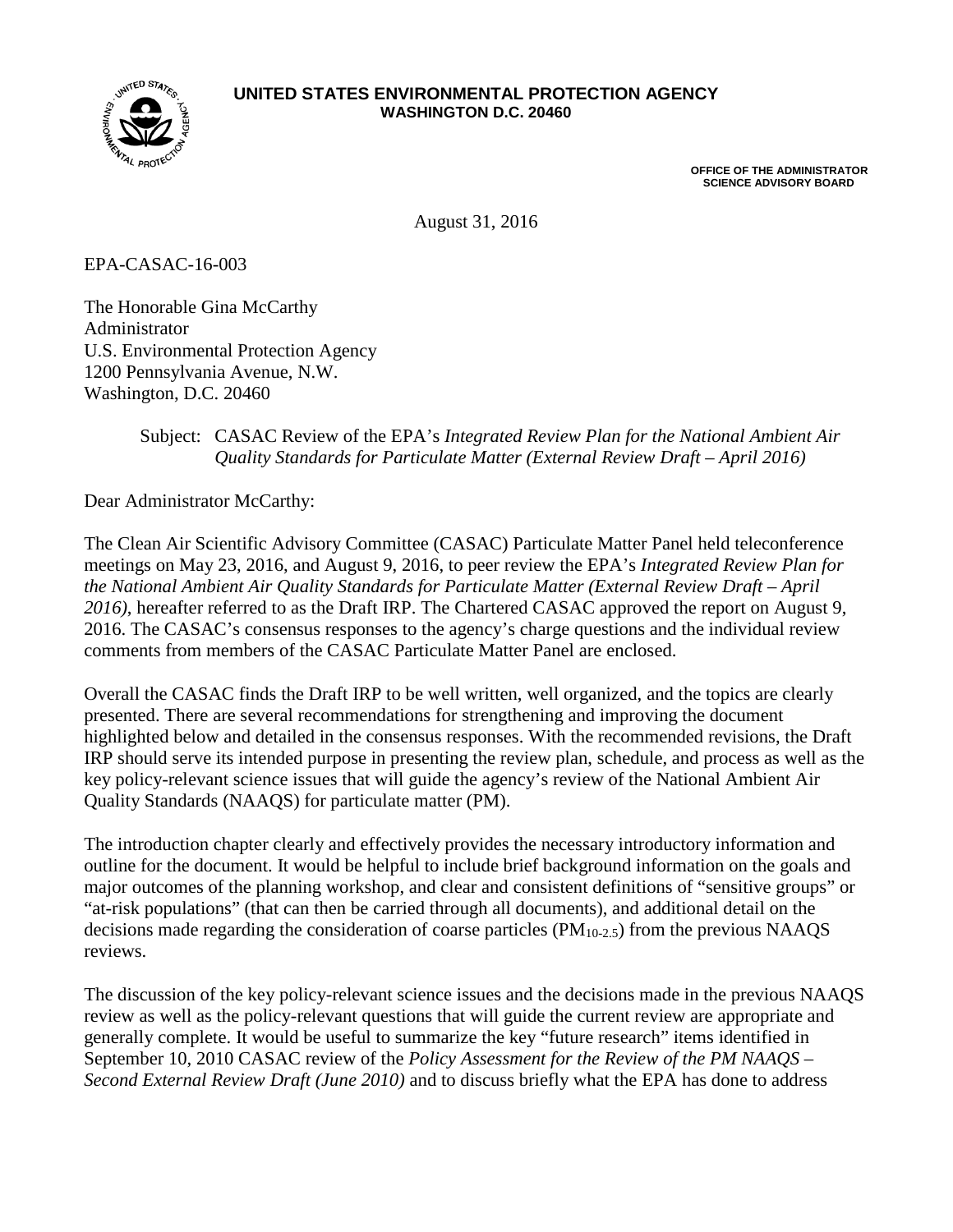them. Although the existing PM monitoring network is driven by the  $PM_{2.5}$  NAAOS, there are other PM metrics, such as particle number concentration and  $PM<sub>10-2.5</sub>$ , that should be considered. The CASAC encourages the EPA to seek scientific input (early in the review process) on PM monitoring technical issues from the CASAC Air Monitoring and Methods Subcommittee. These issues could include policyrelevant PM monitoring issues for both the primary (PM2.5 and other particle indicators) and the secondary (e.g., visibility) NAAQS, as well as the performance of PM "sensors". The CASAC also recommends including a summary of what is known regarding natural versus anthropogenic concentrations of PM.

The chapter discussing the Integrated Science Assessment (ISA) does a good job describing the scope and clearly outlines where emphases will be placed in the current review, highlighting areas of uncertainty determined during the previous review. The scope of the ISA is sufficiently broad to capture the pertinent literature for review. The CASAC recommends inclusion of specific information about the study quality evaluation process and evaluation criteria that will be used in the ISA, acknowledging the limitations and difficulties involved. The CASAC encourages the EPA to make the planned ISA as succinct and focused as possible emphasizing new evidence relevant to standards that has become available since the prior review.

Additionally, the CASAC encourages the EPA to include discussion of the following areas in the ISA:

- evaluation and summary of health effects across temporal windows of exposure;
- the potential importance of exposures during critical windows of susceptibility;
- discussion of cancer risk:
- the modification of PM-associated health effects by PM composition; and
- uncertainties in emission profiles.

The EPA clearly and adequately describes the scope and issues relevant to the Health Risk and Exposure Assessment (HREA) Planning Document. The CASAC recommends that the EPA specify the criteria that will be used in the HREA Planning Document to determine whether development of a new HREA is justified, particularly for the exposure assessment. The CASAC encourages the EPA to consider expansion of the geographic scope of the HREA to the entire continental United States, which can be facilitated by use of high quality modeled estimates of  $PM_{2.5}$  at all census tract centroids in its assessments. The CASAC encourages the EPA to consider more representative exposure metrics, including use of modeled PM at the census tract-level and exposure estimates from stochastic population-based models rather than relying only on data from fixed site monitors.

The chapter on Welfare Risk and Exposure Assessment (WREA) does not adequately address welfare effects. In general, greater discussion of welfare impacts (beyond effects on visibility acceptance) is needed. As there are very few studies in the literature measuring the welfare impacts of changes in visibility, ecosystem effects and other undesirable consequences, the chapter should outline processes to identify potentially affected populations and approaches to measuring the welfare impacts for these affected populations. This can assist the agency in considering the potential impacts of policy changes, and can potentially stimulate research to estimate the welfare impacts that will enhance future evaluations and updates. The chapter does not cover all forms of PM deposition (which includes dry particle, dry gas, wet, frozen or cloud). The secondary standard for PM should address all these sources of deposition. The CASAC also recommends further discussion of other indicators (such as PM mass) in addition to light extinction for the secondary standard.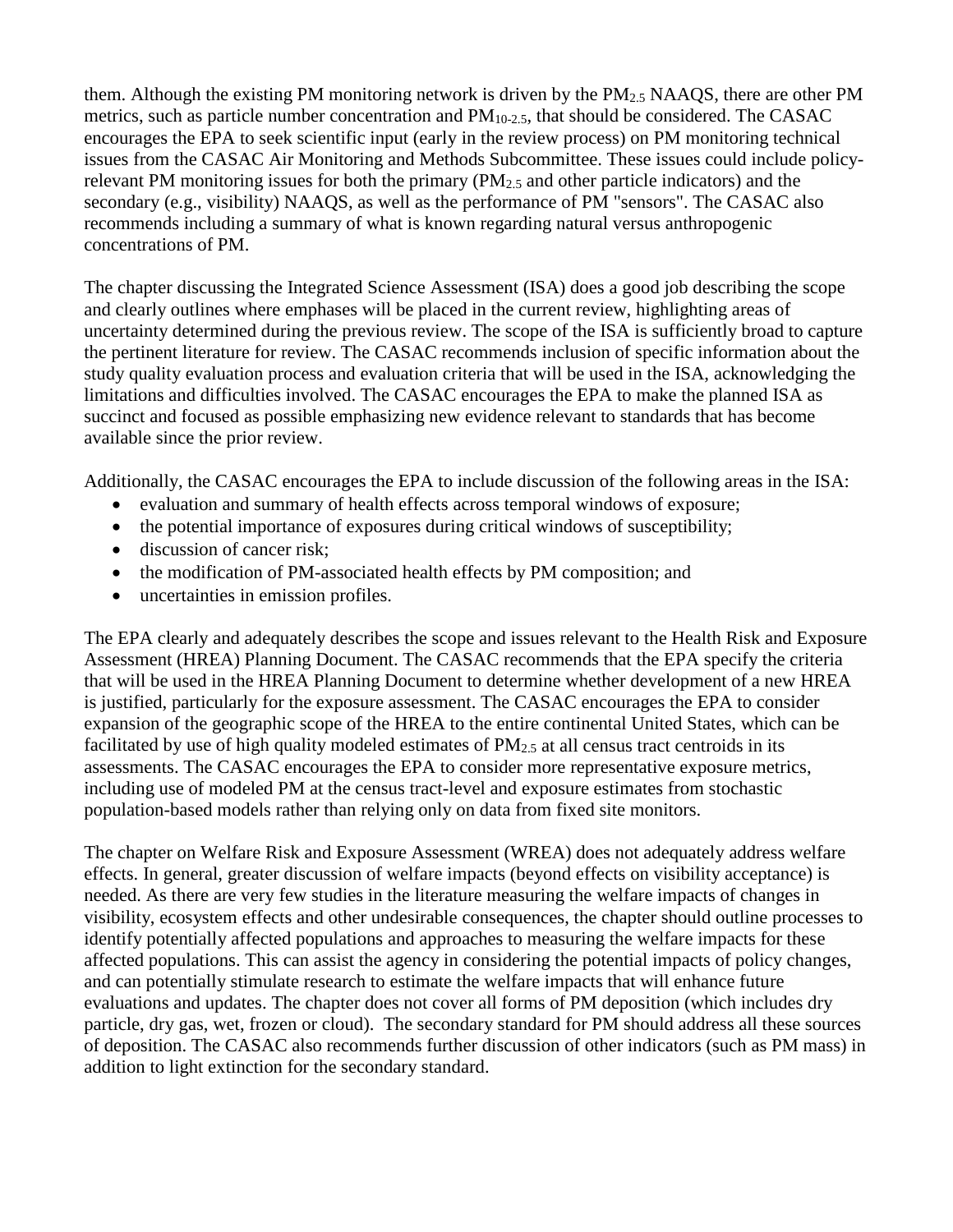The general process for the policy assessment (PA) and rule-making of the NAAQS review is clearly and succinctly described. The EPA is urged to develop a schedule to ensure that if an REA is developed, it is available to inform the PA and to allow time for review by the CASAC of more than one draft of the PA.

The CASAC received a public comment urging it to provide you with advice on any adverse economic impacts associated with attaining a possible revised PM standard. As indicated in the June 26, 2014 CASAC letter to you regarding the Ozone 2nd Draft Policy Assessment, the CASAC is aware that cost and implementation issues are not relevant or allowable considerations in setting or revising a NAAQS (Whitman vs. American Trucking Association, Inc., 2001). Therefore, these issues will not be taken into consideration during the CASAC's review of the scientific and technical documents (IRP, ISA, HREA, WREA, and PA) that will support the setting or revision of the PM NAAQS. The CASAC reiterates that, separate from the standard-setting process, it would be receptive to providing advice on possible adverse effects associated with implementation of existing NAAQS, upon request by the EPA. In response to such a request, the SAB Staff Office would form an ad hoc CASAC panel to obtain the full expertise necessary to conduct a review of EPA documents or analyses of any "adverse public health, welfare, social, economic, or energy effects which may result from various strategies for attainment and maintenance of such national ambient air quality standards" (42 U.S. Code § 7409).

The CASAC appreciates the opportunity to provide advice on the Draft IRP and looks forward to the agency's response.

Sincerely,

/Signed/

Dr. Ana Diez Roux, Chair Clean Air Scientific Advisory Committee

**Enclosures**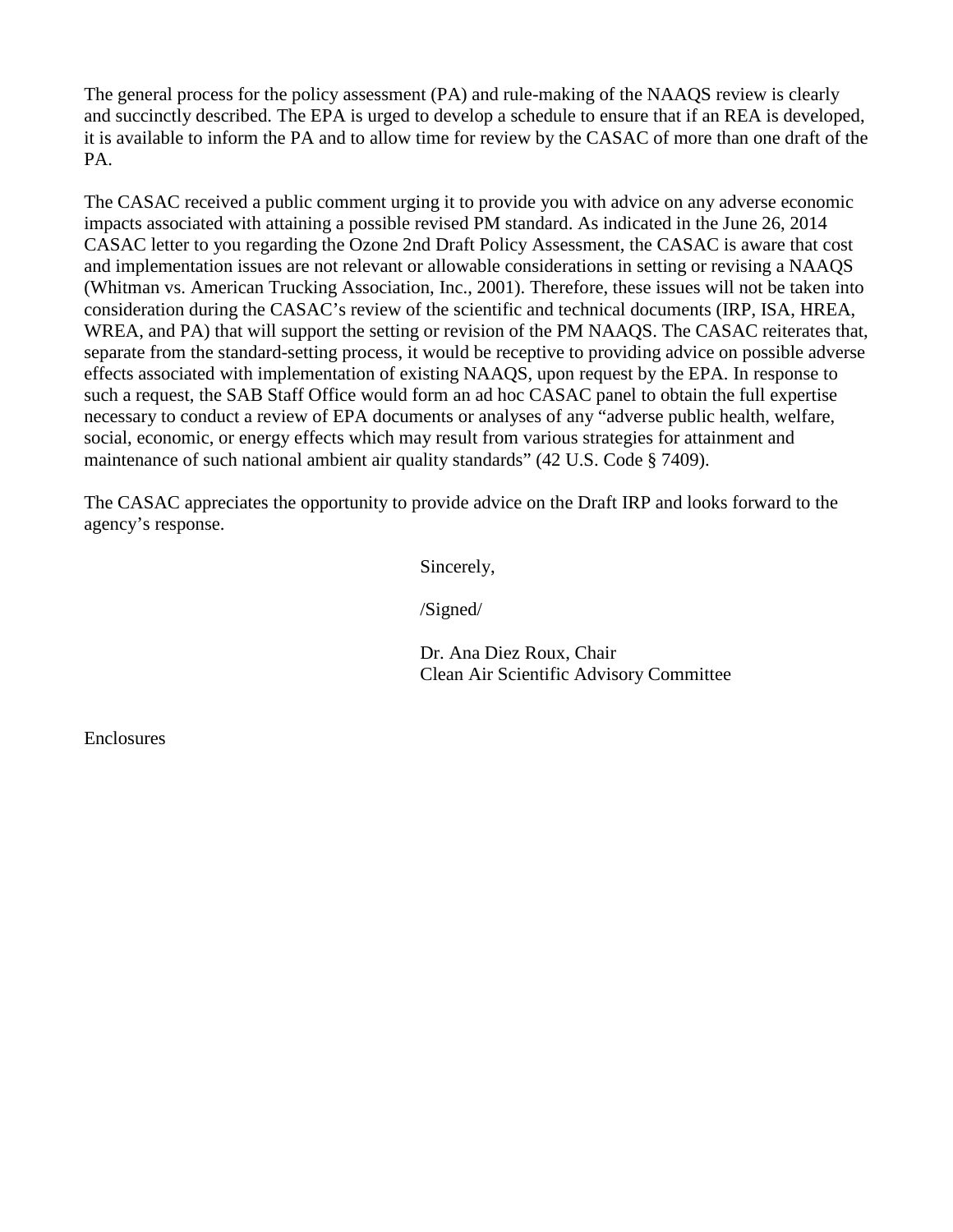#### **NOTICE**

This report has been written as part of the activities of the EPA's Clean Air Scientific Advisory Committee (CASAC), a federal advisory committee independently chartered to provide extramural scientific information and advice to the Administrator and other officials of the EPA. The CASAC provides balanced, expert assessment of scientific matters related to issues and problems facing the agency. This report has not been reviewed for approval by the agency and, hence, the contents of this report do not represent the views and policies of the EPA, nor of other agencies within the Executive Branch of the federal government. In addition, any mention of trade names or commercial products does not constitute a recommendation for use. The CASAC reports are posted on the EPA website at: [http://www.epa.gov/casac.](http://www.epa.gov/casac)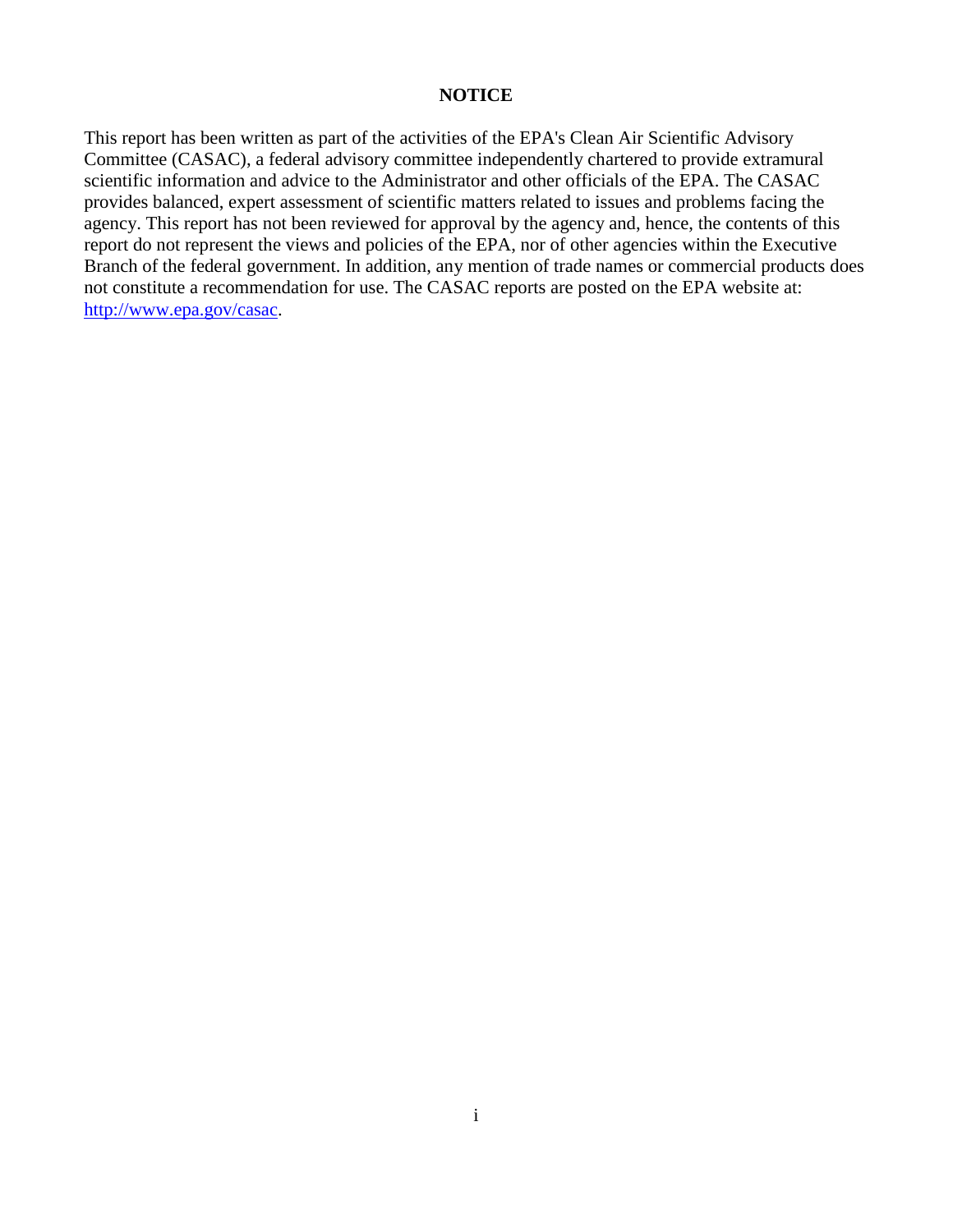## **U.S. Environmental Protection Agency Clean Air Scientific Advisory Committee Particulate Matter Review Panel**

#### **CHAIR**

**Dr. Ana V. Diez Roux**, Dean, School of Public Health, Drexel University, Philadelphia, PA

#### **CASAC MEMBERS**

**Mr. George A. Allen**, Senior Scientist, Northeast States for Coordinated Air Use Management (NESCAUM), Boston, MA

**Dr. Judith Chow**, Nazir and Mary Ansari Chair in Entrepreneurialism and Science and Research Professor, Division of Atmospheric Sciences, Desert Research Institute, Reno, NV

**Dr. Jack Harkema**, Distinguished University Professor, Department of Pathobiology and Diagnostic Investigation, College of Veterinary Medicine, Michigan State University, East Lansing, MI

**Dr. Elizabeth A. (Lianne) Sheppard**, Professor of Biostatistics and Professor and Assistant Chair of Environmental & Occupational Health Sciences, School of Public Health, University of Washington, Seattle, WA

**Dr. Ronald Wyzga**, Technical Executive, Air Quality Health and Risk, Electric Power Research Institute, Palo Alto, CA

#### **CONSULTANTS**

**Dr. Peter Adams**, Professor, Department of Civil and Environmental Engineering and Department of Engineering and Public Policy, Carnegie Mellon University, Pittsburgh, PA

**Dr. John Adgate**, Professor and Chair, Department of Environmental and Occupational Health, Colorado School of Public Health, University of Colorado, Aurora, CO

**Dr. John R. Balmes**, Professor, Department of Medicine, Division of Occupational and Environmental Medicine, University of California, San Francisco, San Francisco, CA

**Dr. Kevin Boyle**, Professor and Director, Program in Real Estate, Virginia Tech, Blacksburg, VA

**Dr. Douglas Dockery**, Professor and Chair, Department of Environmental Health, T.H. Chan School of Public Health, Harvard University, Boston, MA

**Mr. Henry (Dirk) Felton**, Research Scientist, Division of Air Resources, Bureau of Air Quality Surveillance, New York State Department of Environmental Conservation, Albany, NY

**Dr. Mark Frampton**, Professor Emeritus, University of Rochester, Rochester, NY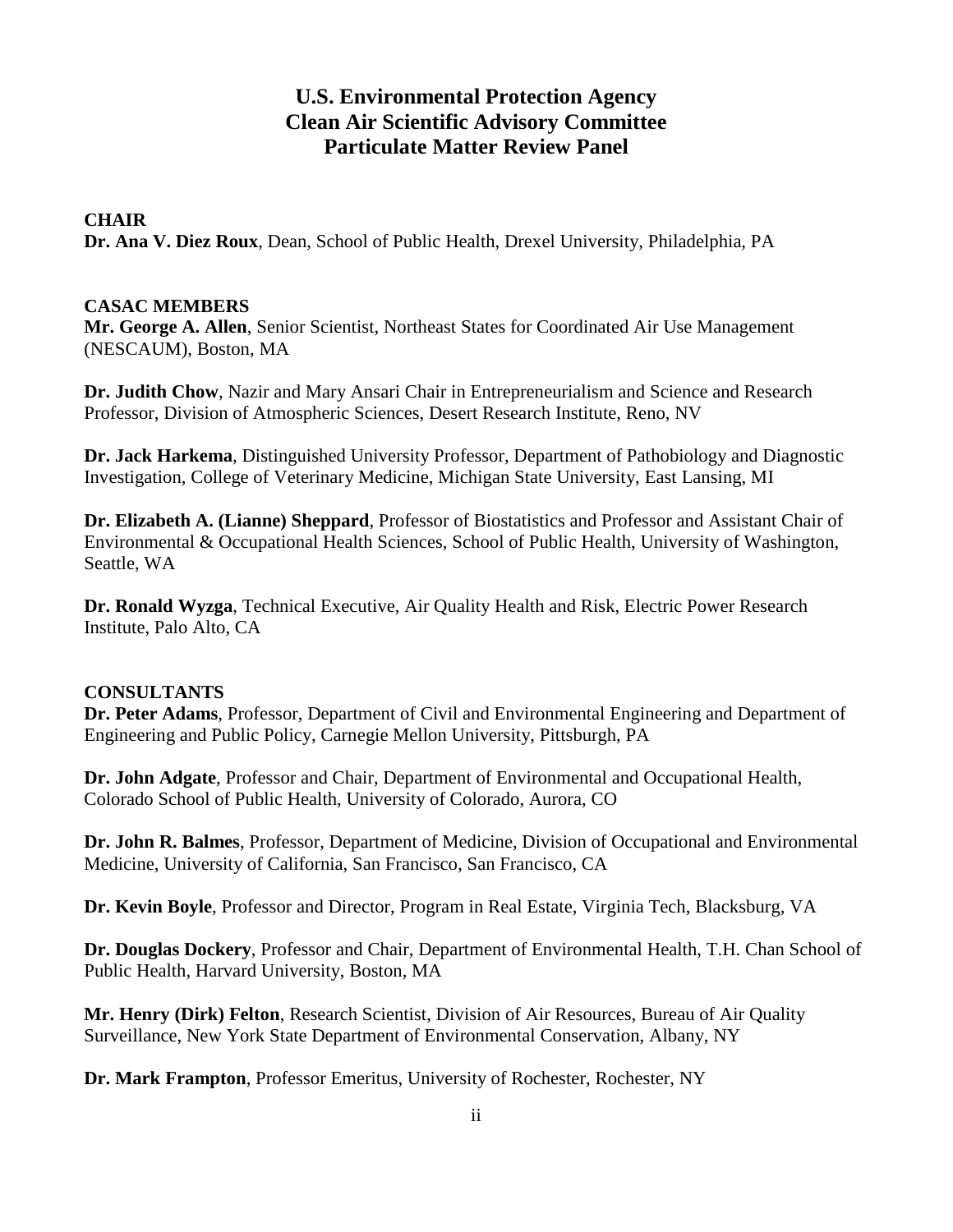**Dr. H. Christopher Frey**, Glenn E. Futrell Distinguished University Professor, Department of Civil, Construction and Environmental Engineering, College of Engineering, North Carolina State University, Raleigh, NC

**Dr. Terry Gordon**, Professor, Environmental Medicine, New York University School of Medicine, Tuxedo, NY

**Dr. Joel Kaufman**, Professor, Department of Environmental Health & Occupational Health, University of Washington, Seattle, WA

**Dr. Patrick Kinney**, Professor, Department of Environmental Health Sciences, Mailman School of Public Health, Columbia University, New York, NY

**Dr. Michael T. Kleinman**, Professor, Department of Medicine, Division of Occupational and Environmental Medicine, University of California, Irvine, Irvine, CA

**Dr. Rob McConnell**, Professor, Department of Preventative Medicine, Keck School of Medicine, University of Southern California, Los Angeles, CA

**Dr. David Peden**, Distinguished Professor of Pediatrics, Medicine & Microbiology/Immunology, School of Medicine, University of North Carolina at Chapel Hill, Chapel Hill, NC, United States

**Mr. Richard L. Poirot**, Independent Consultant, Burlington, VT

**Dr. Stephen Polasky**, Fesler-Lampert Professor of Ecological/Environmental Economics, Department of Applied Economics, University of Minnesota, St. Paul, MN

**Dr. Jeremy Sarnat**, Associate Professor of Environmental Health, Rollins School of Public Health, Emory University, Atlanta, GA

**Dr. James Jay Schauer**, Professor, Department of Civil and Environmental Engineering, College of Engineering, University of Wisconsin - Madison, Madison, WI

**Dr. Barbara Turpin**, Professor, Environmental Sciences and Engineering, Gillings School of Global Public Health, University of North Carolina at Chapel Hill, Chapel Hill, NC

**Dr. Sverre Vedal**, Professor, Department of Environmental and Occupational Health Sciences, School of Public Health, University of Washington, Seattle, WA

### **SCIENCE ADVISORY BOARD STAFF**

**Mr. Aaron Yeow**, Designated Federal Officer, U.S. Environmental Protection Agency, Science Advisory Board, Washington, DC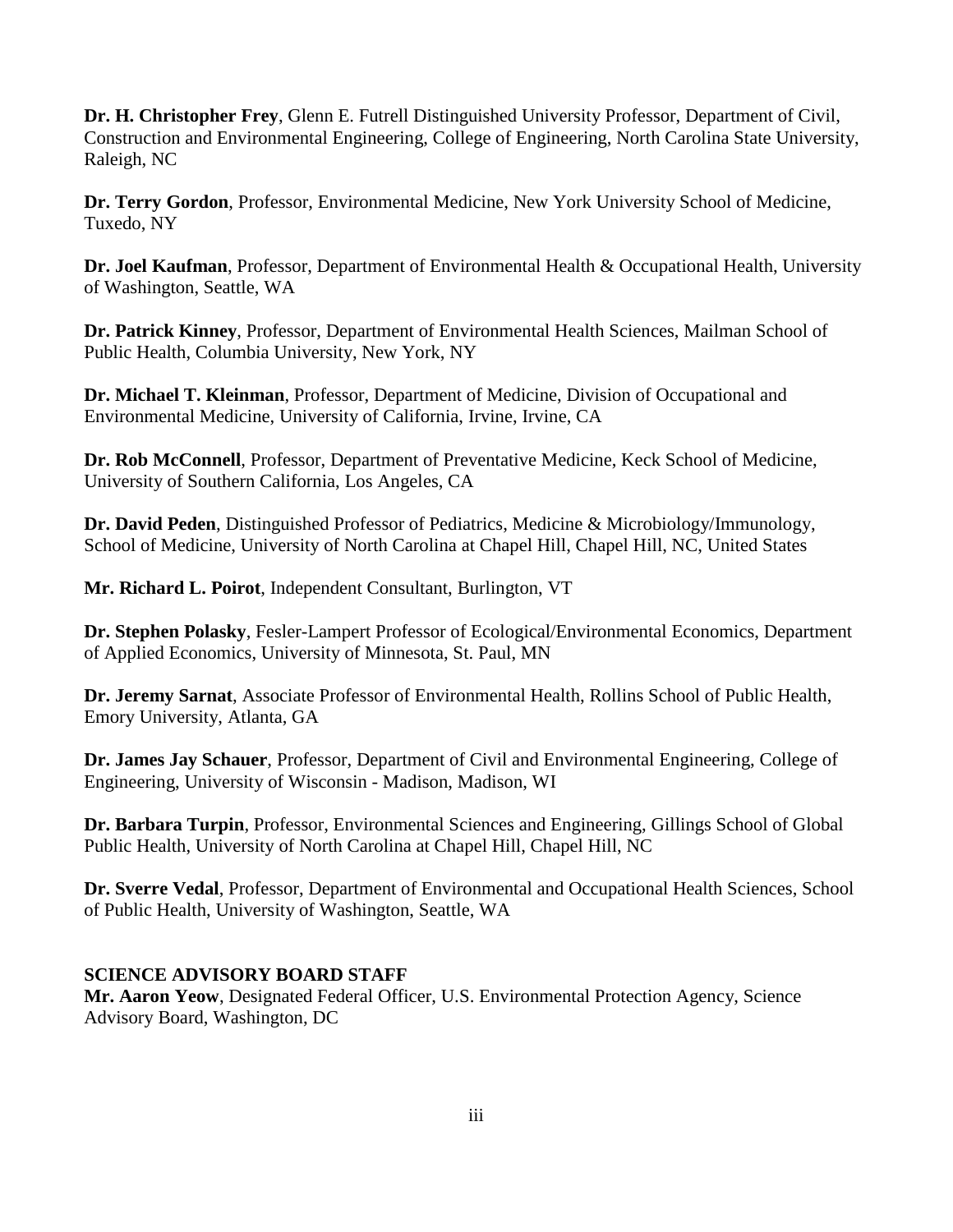## **U.S. Environmental Protection Agency Clean Air Scientific Advisory Committee**

### **CHAIR**

**Dr. Ana V. Diez Roux**, Dean, School of Public Health, Drexel University, Philadelphia, PA

#### **MEMBERS**

**Mr. George A. Allen**, Senior Scientist, Northeast States for Coordinated Air Use Management (NESCAUM), Boston, MA

**Dr. Judith Chow**, Nazir and Mary Ansari Chair in Entrepreneurialism and Science and Research Professor, Division of Atmospheric Sciences, Desert Research Institute, Reno, NV

**Dr. Ivan J. Fernandez**, Distinguished Maine Professor, School of Forest Resources and Climate Change Institute, University of Maine, Orono, ME

**Dr. Jack Harkema**, Distinguished University Professor, Department of Pathobiology and Diagnostic Investigation, College of Veterinary Medicine, Michigan State University, East Lansing, MI

**Dr. Elizabeth A. (Lianne) Sheppard**, Professor of Biostatistics and Professor and Assistant Chair of Environmental & Occupational Health Sciences, School of Public Health, University of Washington, Seattle, WA

**Dr. Ronald Wyzga**, Technical Executive, Air Quality Health and Risk, Electric Power Research Institute, Palo Alto, CA

### **SCIENCE ADVISORY BOARD STAFF**

**Mr. Aaron Yeow**, Designated Federal Officer, U.S. Environmental Protection Agency, Science Advisory Board, Washington, DC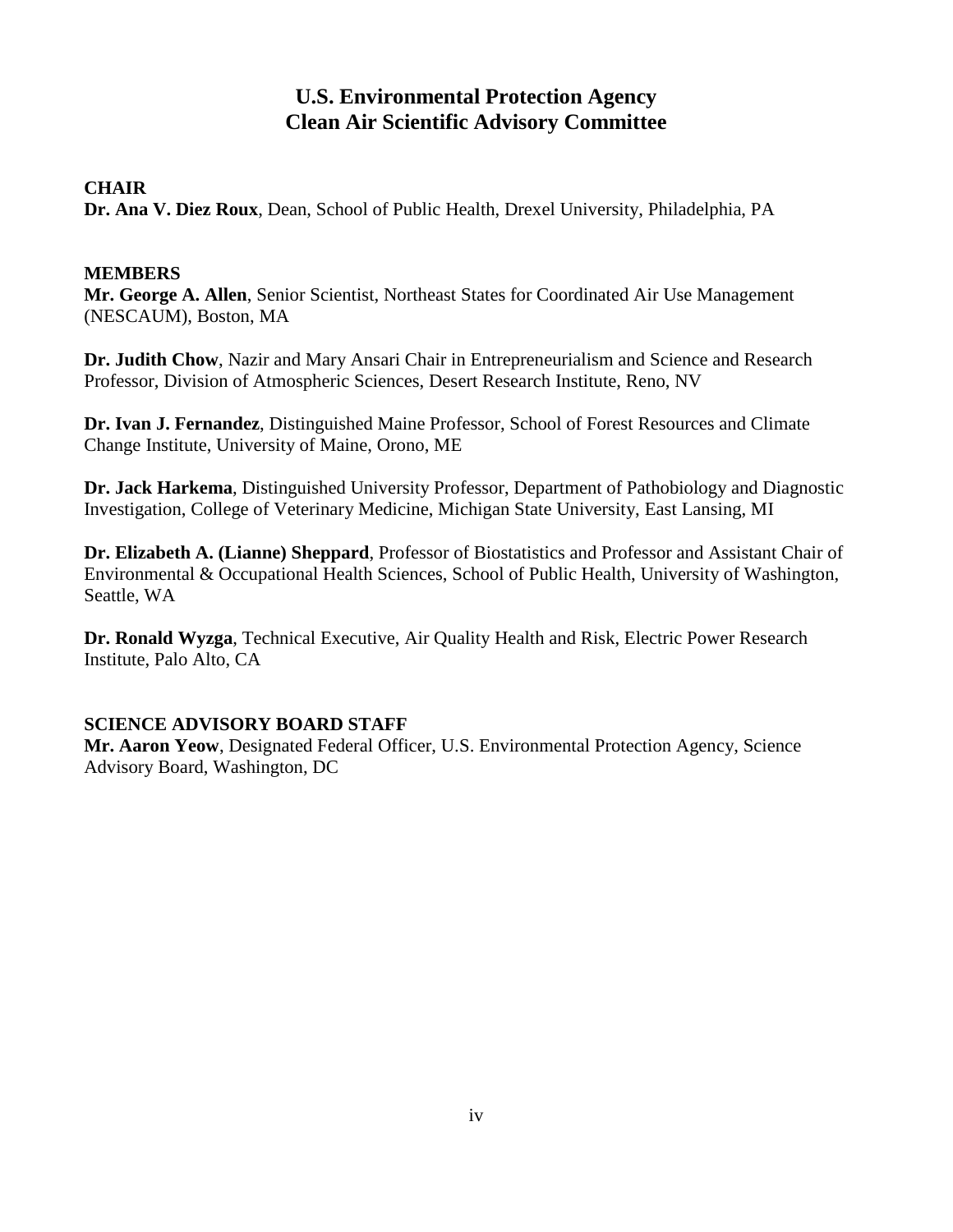#### **Consensus Responses to Charge Questions on the EPA's** *Integrated Review Plan for the National Ambient Air Quality Standards for Particulate Matter (External Review Draft – April 2016)*

#### **Overall Organization and Clarity and Chapter 1 – Introduction**

*To what extent does the Panel find that the draft IRP is clearly organized and that it appropriately communicates the plan for the current review of the PM NAAQS and the key scientific and policy issues that will guide the review?*

Overall the sections on legislative requirements (1.1), overview of the NAAQS review process (1.2), history of reviews of the PM NAAQS (1.3), general scope of the current review (1.4) and anticipated schedule for the current review (1.5) are clearly and concisely articulated and provide the necessary introductory information and outline for the remainder of the document.

A brief description of the goals and major outcomes of the planning workshop, held February 9-11, 2015, in Research Triangle Park, North Carolina, could be incorporated into Chapter 1. This would provide important background information on the key scientific and policy issues that were considered in the development of the Draft IRP.

It would also be helpful to provide definitions and examples for *sensitive group*s and *at-risk populations*  early in the document, prior to their use in this chapter (i.e., pp. 1-3, 1-13) and in subsequent chapters. In this regard, how susceptibility and vulnerability relate to sensitive groups and at-risk populations could be incorporated in these definitions and examples and explained in more detail later in the document. This will be important when determining the adequate margin of safety. In Section 1.1 (Legislative Requirements), more emphasis should be placed on sensitive groups and at- risk populations in regards to the adequate margin of safety (e.g., p. 1-3).

In the history section (1.3), background on the determination of coarse PM standards could be expanded. Section 1.3 should acknowledge the previous consideration of a 24-hour NAAOS for the  $PM_{10-2.5}$ indicator at 70  $\mu$ g/m<sup>3</sup> (U.S. EPA, 2006). A 1999 decision from the U.S. Court of Appeals for the D.C. Circuit directed the EPA to ensure that regulations for coarse particles did not duplicate those of fine particles. In response to this decision, the EPA proposed a 24-hour  $PM_{10-2.5}$  NAAQS. Although the Administrator decided to use  $PM_{10}$  as an indicator for  $PM_{10-2.5}$ , the history section should provide greater detail on the decisions made regarding the consideration of PM10-2.5.

In addition, it would be important to consider shorter-term (i.e., <24-hour average) exposures and responses (in addition to size fractions and chemical components expressed on Page 1-15, Lines 14-19), as more information is being published owing to the use of personal and *in-situ* continuous monitors.

#### **Chapter 2 – Key Policy-Relevant Issues in the Current Review**

*To what extent does the Panel find that Chapter 2 clearly articulates the decisions made in the last review of the primary (sections 2.1.1, 2.1.2) and secondary (sections 2.2.1, 2.2.2) PM standards, and the rationales supporting those decisions?*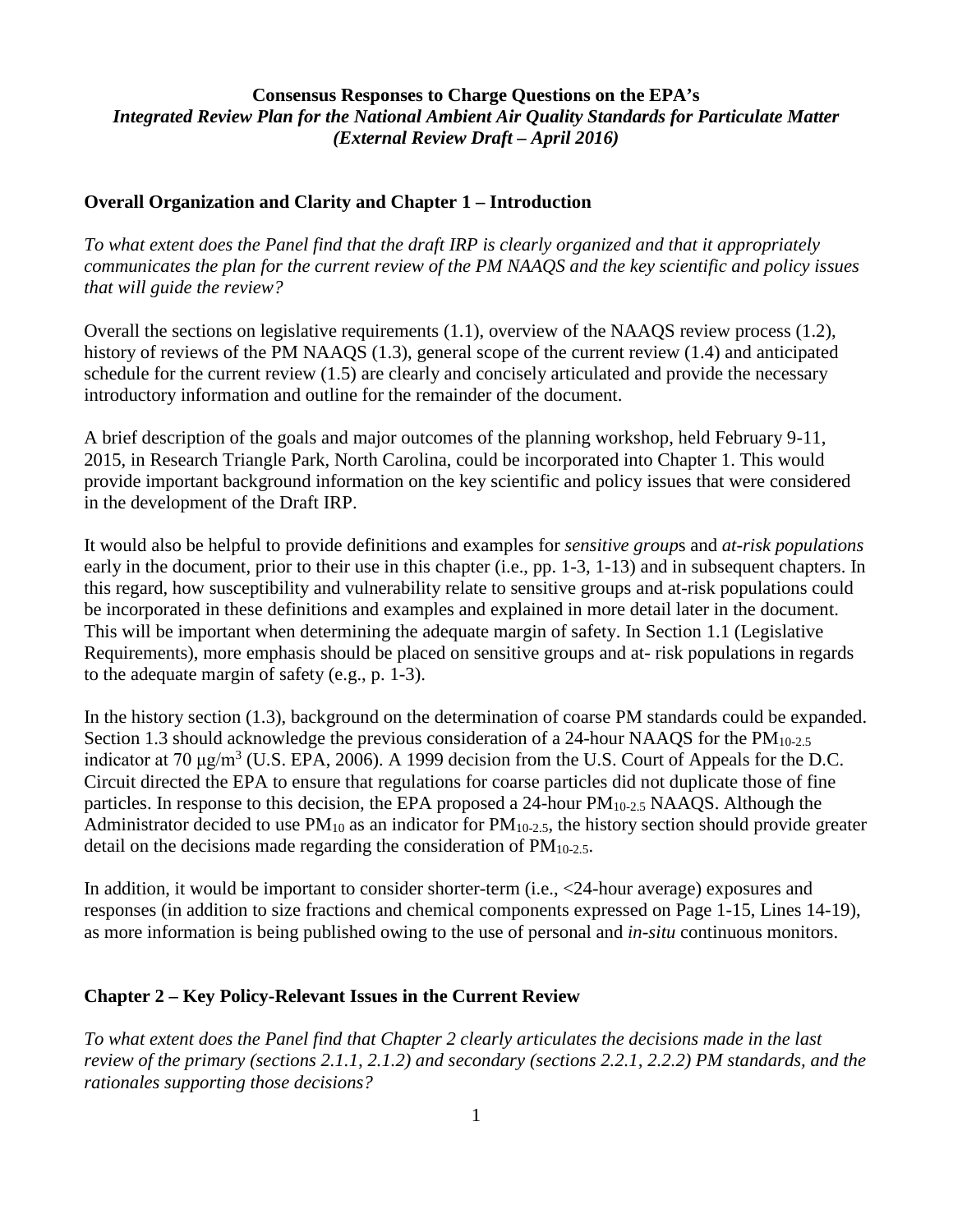The discussion of the key policy-relevant science issues and the decisions made by the Administrator in the last review seem appropriate and reasonably complete. In particular, the chapter does a good job of highlighting the key scientific uncertainties from the last review.

*To what extent does the Panel find that the policy-relevant questions presented in sections 2.1.3 (primary) and 2.2.3 (secondary) appropriately characterize the key scientific and policy issues for consideration in the current review? Are there additional issues that should be considered?*

The policy-relevant questions in these sections seem appropriate and reasonably complete. It would be appropriate to bring forward the key "future research" items identified in the last review, and to summarize what EPA has done to address them. The September 2010 CASAC letter lists several topics relevant to the current review related to the adequacy of the current indicators and alternative indicators, including discussions of alternative or additional PM indicators such as ultra-fine PM and other PM size ranges (including  $PM_{10-2.5}$ ), improved spatial and temporal resolution to better support exposure assessments, size-dependent chemical composition, potential linkages between climate change and PM concentration in different size fractions, and direct measurements of light extinction. See Dr. Frey's individual comments for more detail.

#### Section 2.3 - PM Ambient Monitoring

Although there were no charge questions for Section 2.3, the CASAC agrees that it is appropriate to include a discussion of the adequacy of the current PM monitoring network during the review process to inform consideration of alternative PM indicators or forms (e.g., sub-daily averages) for both the primary and secondary PM NAAQS. To be consistent with the rest of Chapter 2, Section 2.3 should pose some policy-relevant monitoring and exposure assessment questions to help focus this section better. The existing PM monitoring networks for both health and welfare (visibility) are adequately described. The monitor counts presented are for calendar year 2014; it would be helpful in the final IRP to update this with 2015 information.

Section 2.3.2 notes that the EPA may wish to request that the CASAC Air Monitoring and Methods Subcommittee (AMMS) be convened to provide formal scientific input regarding PM monitoring technical issues. Given the various monitoring issues identified in this section of the draft IRP, it seems prudent to proceed with this request. Possible technical issues to seek input on include: evaluation of the availability and performance of low-cost PM sensors, evaluation and advice regarding the interpretation of PM measurements from the myriad of instruments that have been used in the regulatory monitoring networks and in research studies, and policy-relevant PM monitoring issues for both the health (PM<sub>2.5</sub>) and other particle indicators) and the welfare (visibility) NAAQS.

#### **Chapter 3 – Science Assessment**

*To what extent does Chapter 3 clearly and adequately describe the scope, specific issues to be considered, and organization of the ISA?*

Generally the chapter does an excellent job of describing the scope of the Integrated Science Assessment (ISA), and clearly outlines where emphases will be placed in the current review, highlighting areas of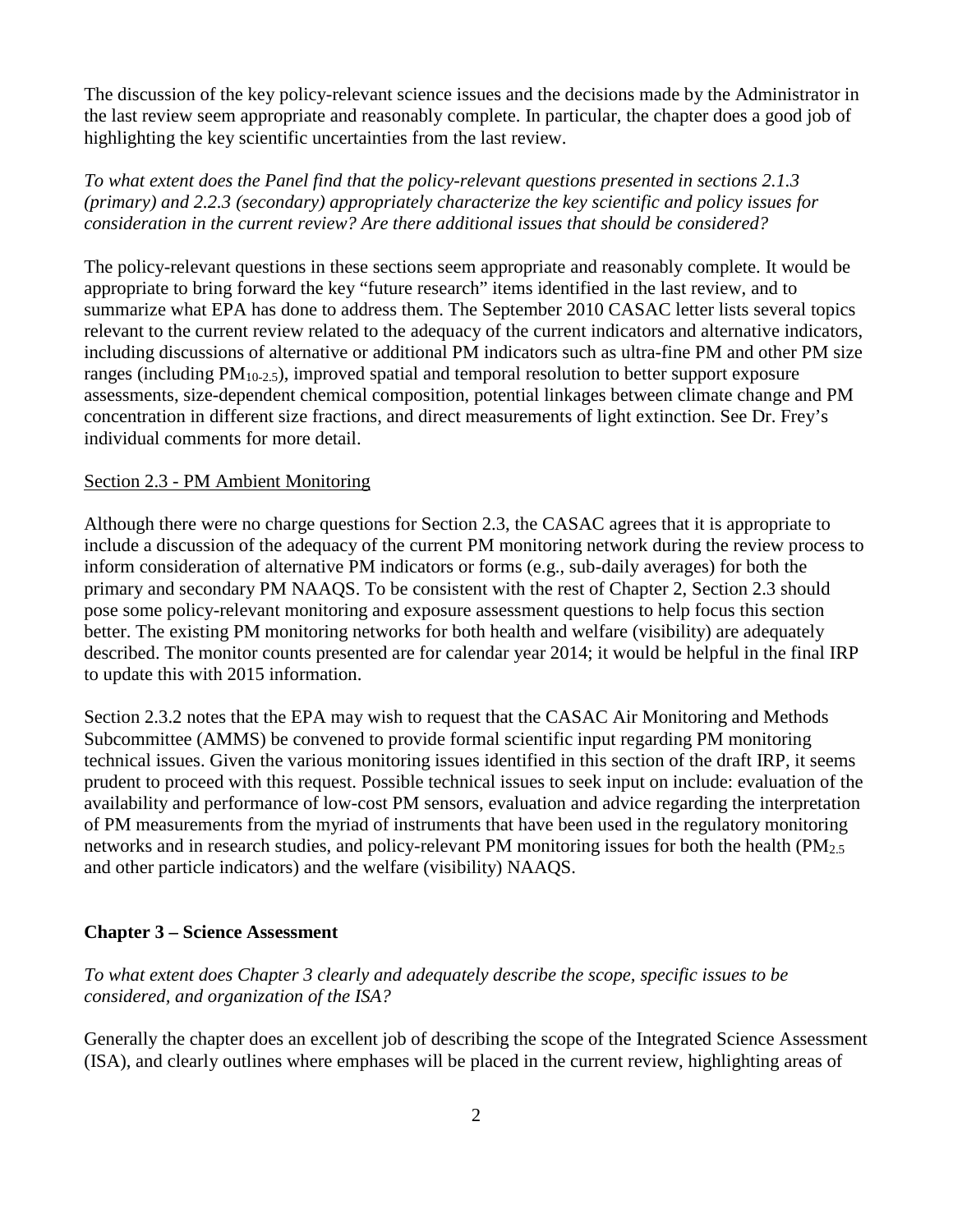uncertainty determined during the previous review. The organization of Chapter 3 is logical, however, there are some redundancies with Chapter 2.

*What are the panel's views on the overall scope of the ISA? Does the planned scope ensure that the EPA will capture the scientific literature most pertinent to the ISA's focus, which is answering the question, "Is there an independent effect of PM on health and welfare at relevant ambient concentrations?"*

The scope of the ISA is sufficiently broad to capture the pertinent literature for review, but there are a few exceptions to this general statement.

With respect to ecological effects (pp. 3-5, lines 16-26), the EPA may wish to reconsider removing nitrogen (N) and sulfur (S) from consideration in the PM ISA on the basis that they are adequately addressed by the NOx and SOx ISAs. First, N and S constitute major fractions of PM2.5 and they are not linearly related to their primary precursors that are regulated by the  $NO<sub>2</sub>$  and  $SO<sub>2</sub>$  NAAQS, respectively. There is likely to be more information available for the PM ISA than was reviewed for the recent NOx and SOx ISAs. In addition, NH3 is a large source of N that is not adequately addressed by the NOx and SOx ISAs. Finally, there is ample precedent for further controlling NOx and SOx to attain a PM NAAQS beyond that necessary to attain the NO<sub>2</sub> and SO<sub>2</sub> NAAQS (U.S. EPA, 1999, 2005).

The impact of recent revelations of uncertainties in emission profiles, especially for diesel exhaust PM, is not identified as a potentially relevant issue. Allegations that the emissions from some vehicles have not been appropriately reported by the manufacturers or adequately characterized in emissions assessments may be relevant to the ISA.

Health effects associated with exposure to PM near roadways should be given more emphasis. Consideration of on-road (e.g., commuting) exposures, which are increasingly recognized to result in health-relevant exposures, would also seem appropriate. Another recently recognized source of important PM exposure, including ultrafine particles, is large airports.

Considerable recent research has explored how PM composition alters the association between  $PM_{2.5}$ and adverse health effects. A synthesis of the findings addressing this issue and degree of coherence across these findings should be included. Studies specifically involving PM components, as well as geographic and seasonal differences in effect estimates, can provide insights into this question. Comparisons of PM-related effects during times of high versus low photochemistry also can provide insights, enabling a better understanding of the influence of secondary PM. It is appropriate, as proposed, to focus the evaluation of the PM component studies on studies that also include PM mass. However, there may be a limited number of studies that provide key information on this question and do not include PM mass. The CASAC suggests that such studies not be excluded *a priori*.

The distinction of effects of short-term exposure studies ("i.e., exposures ranging from hours to days to weeks") that primarily rely on temporal variation in exposure from effects of long-term exposure studies ("i.e., exposures ranging from months to years") that rely on spatial variability of exposure is, in general, appropriate. Conceptually, however, exposures that vary seasonally over months may reflect temporal variation with high relevance for some outcomes, for example trimester-specific gestational effects of exposure. To the extent possible, harmonization of evaluation of effects across temporal windows of exposure would be helpful. It would also be wise to emphasize potential importance of exposures during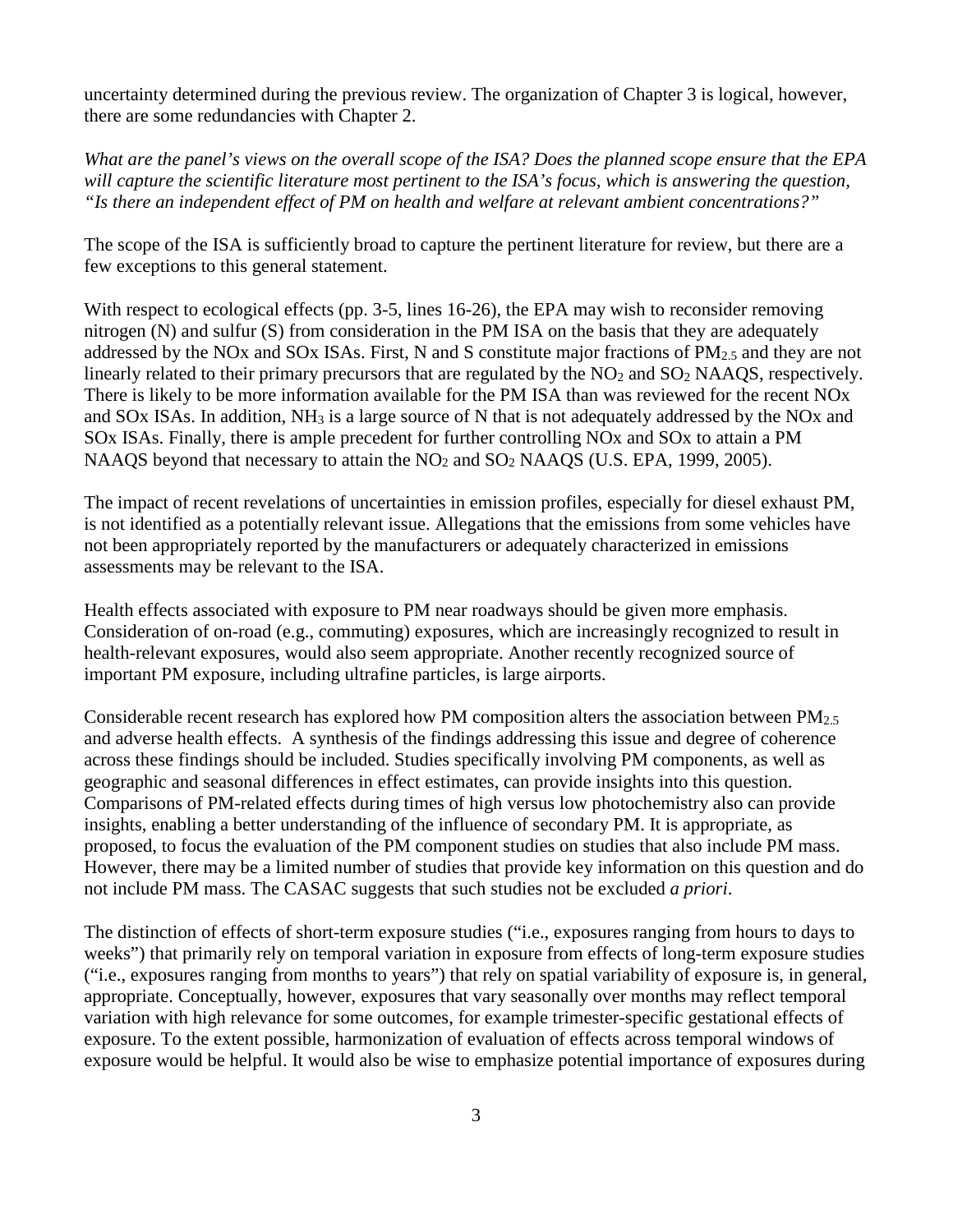critical windows of susceptibility, especially *in utero* and early-life exposures, for contributing to disease later in the life course.

It is unclear whether the restriction of studies of exposures below 2 mg/m<sup>3</sup> precludes inclusion of studies that would help strengthen causal inference based on an evaluation of concentration-response or doseresponse relationships. For example, it is unclear whether studies of effects of occupational exposures to diesel exhaust PM components of the PM mixture would be included. To the extent recent studies attempting to examine the integrated exposure-response relationship across a range extending to secondhand or personal tobacco smoke exposure is relevant to the ISA, the  $2 \text{ mg/m}^3$  restriction should be loosened. A related issue is the restriction of toxicological studies to those below 2 mg/m<sup>3</sup> PM, which could preclude assessment of dose-response relationships and reduce the ability to identify effects in animal studies.

Since the previous PM NAAQS review, the International Agency for Research on Cancer (IARC) has designated outdoor particulate matter as a Group 1 carcinogen. The Draft IRP notes that IARC only determines if PM can cause cancer at any inhaled concentration, whereas the agency NAAQS review will examine the evidence that PM causes cancer at relevant ambient concentrations. The CASAC supports the agency's proposed approach to examine cancer as an important outcome in relation to relevant ambient PM concentrations and encourages the agency to consider historical exposures in addition to concurrent exposures. It is not clear why evaluation of the risk of cancer will not include studies that use PM filter extracts ("because they may not mimic what is bioavailable in vivo"), or on studies of individual PM components ("due to the inability to compare effects to the current mass-based PM indicator").

The evaluation of study quality was found to be somewhat vague, and the document would benefit from additional detail and clarification. The IRP describes a "uniform approach" to study quality, but this is not well supported in the text. It is important to be transparent about the process and criteria used in the study quality assessment, and how the quality ratings will be used. For example, it is not clear whether every study will be given some kind of quality rating, who will do the quality assessments, or whether poor quality studies will be rejected from consideration. The studies that will be reviewed for the ISA cross scientific disciplines and include a wide variety of approaches and outcomes. This limits the ability to establish standard quality ratings, as is done in some systematic reviews and meta-analyses. We recommend that the IRP include specific information about the quality assessment process and criteria to be used, acknowledging the limitations and difficulties involved.

More explanation needs to be provided about how the causality ratings are assigned during the development of the ISA. These are judgments based on the weight of evidence, and this should be explicitly acknowledged. It would be helpful to describe the process used by the EPA to assign the levels of causality, as well as the criteria used. It may be useful to point out that initial determinations of causality in the draft ISA will be part of the CASAC review and available for public comment before finalizing the ISA.

*What are the panel's views on the approaches outlined in Chapter 3 to streamline the discussion in some sections of the ISA? What are the panel's views on EPA's plans to produce an assessment that is concise and forms an adequate scientific foundation for subsequent steps of the NAAQS review process?*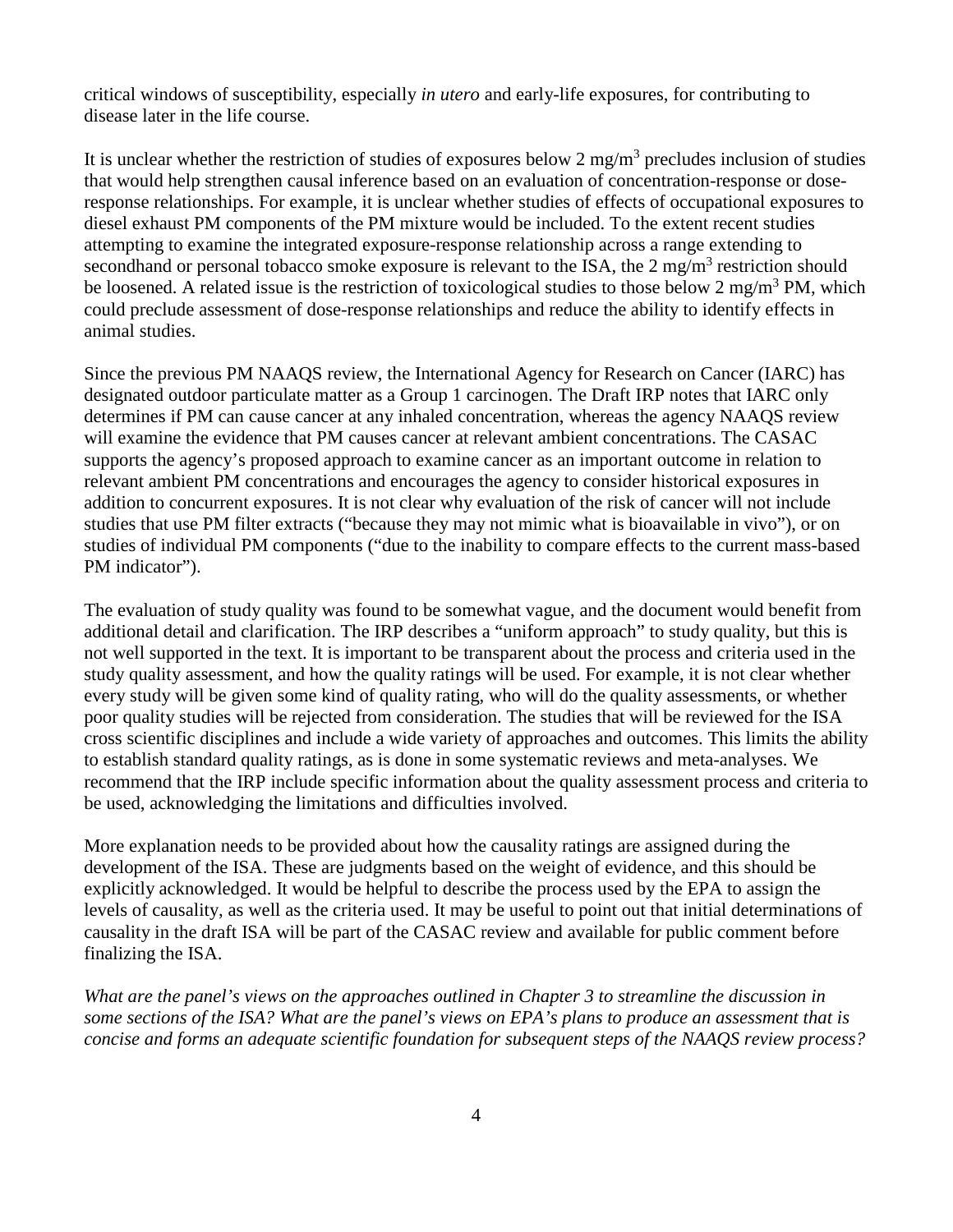The evolution from Criteria Documents to the ISA, in an effort to shorten and focus the review of existing scientific knowledge, has improved the readability and usefulness of the NAAQS reviews. This approach should continue, with less emphasis on describing every study and even more emphasis on integration and comparisons across studies and disciplines. However, a concise and adequate representation of the scientific foundation that includes all relevant new findings for a PM NAAQS is easier said than done.

#### **Chapters 4 – Human Health Risk and Exposure Assessment**

*To what extent does Chapter 4 clearly and adequately describe the scope and specific issues, including the identification of the most important uncertainties, to be considered in developing the HREA Planning Document for this review?*

Chapter 4 clearly and adequately describes the scope and specific issues relevant to developing the HREA Planning Document. The CASAC has comments on two topics for the EPA to address or reconsider: the criteria for developing a HREA and the geographic scope of the health risk assessment.

The criteria that the HREA Planning Document will use to determine whether the development of a HREA is justified should be clearly specified. The justification criteria for the risk and exposure assessment sections should be defined separately. In particular, the EPA is encouraged to clearly define the scope and purpose of the exposure assessment. An exposure assessment is a valuable tool for showing what proportion of the population is exposed to unusually high levels of PM over the short and long term, how those people may differ in terms of demographics, and what factors lead to their higher exposures. Along with these justifications the CASAC encourages prioritization of tasks, clarification of how the information developed from the assessments will be used, and clear definition of the criteria for determining which new assessments will be deemed "appropriate" or "adequate".

The CASAC encourages the EPA to consider expanding the geographic scope of the health risk assessment to the entire continental United States. Given the current state of the art for air pollution risk assessment, the CASAC believes that the assessment could be nationwide.

#### *Is there additional information that should be considered or are there additional issues that should be addressed in considering the potential for risk and/or exposure analyses in the current review?*

The CASAC has a few suggestions:

- Since the last review there has been considerable advancement in PM exposure modeling, meaning that high quality modeled estimates of  $PM_{2.5}$  at all census tract centroids can be used in the assessments. (See suggested references in Dr. Lianne Sheppard's individual comments). Thus the EPA may want to use modeled PM rather than relying only on monitored PM in the HREA. This would allow a more comprehensive geographic scope and inclusion of rural areas in the risk assessment.
- Monitor siting may be important for consideration in the HREA. It is certainly relevant to epidemiologic inference and thus to estimates that will be part of the risk assessment.
- The CASAC suggests adding a conceptual diagram to portray the key data and approaches and make clear how the exposure and risk assessment analyses are distinct from the approaches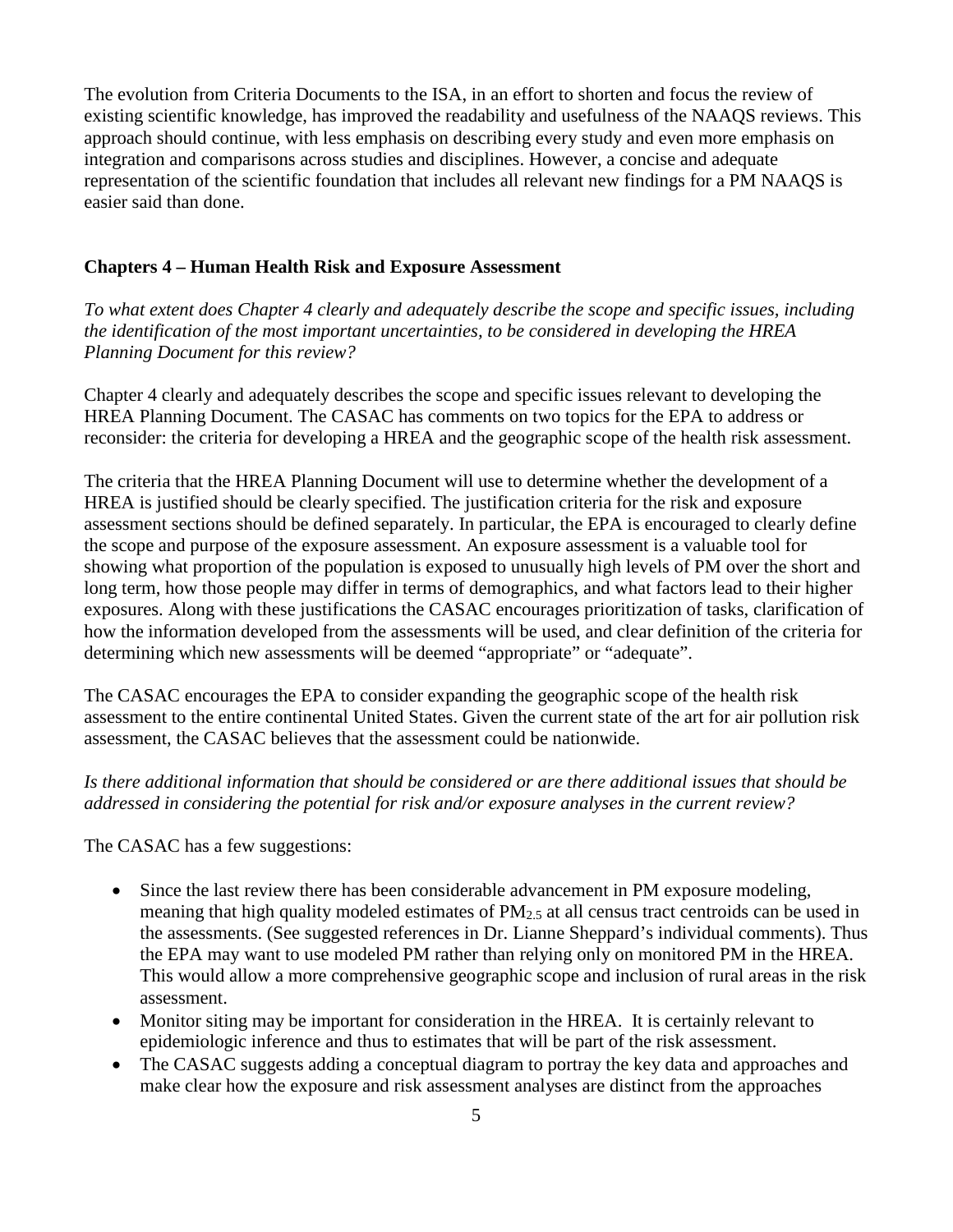described in the other IRP chapters. A conceptual diagram could also provide insight into how an integrated approach for addressing uncertainty would be implemented across the proposed analyses.

• The question of whether exposure modeling (i.e., using APEX) constitutes a more sensitive indicator of PM-mediated population risks than stationary ambient sites is still unresolved. One plausible perspective is to view exposure models as potential alternative exposure metrics, similar to composite or single-site ambient monitoring.

#### Comments on variability and uncertainty:

- Expanding the spatial and temporal scope of the analysis may help increase the understanding of the impacts of variability and uncertainty on exposure and risk over time.
- The Consolidated Human Activity Database (CHAD) may be the best dataset currently available, but it is based on old data (pre-2000) that may not accurately portray current activity patterns. The relevance of the CHAD dataset for current activity patterns is a source of uncertainty.
- The characterization of the shape of concentration-response (C-R) functions, especially at low PM concentrations, is a particularly critical factor of uncertainty.
- Many of the sources of variability seem to be presented as static snapshots of factors that may explain between-city heterogeneity in risk. The CASAC suggests that the EPA consider a process for including changing patterns such as ongoing and predicted demographic trends related to baseline comorbidities. The information about accelerated aging patterns and socioeconomic changes, may be better able to capture true population risk.

### C**hapter 5 – Welfare-Related Risk and Exposure Assessments**

*To what extent does Chapter 5 clearly and adequately describe the scope and specific issues, including the identification of the most important uncertainties, to be considered in developing the WREA Planning Document for this review?*

The chapter does not adequately describe welfare effects. For the most part, the chapter does a good job of explaining the current state of the knowledge of technical aspects of air pollution, ambient air quality and uncertainties with respect to exposure. However, not all forms of PM deposition are covered. Total deposition includes dry particle, dry gas, wet, frozen or cloud. It makes sense for the secondary standard for PM to address these sources of deposition. The deposition of mercury on the environment can lead to devastating ecosystem and health effects.

There is no discussion of pathways of exposure and the consequent welfare effects of exposure and uncertainties beyond the technical discussion of potential first-round deposition. The analyses could benefit from discussion of what the potential welfare effects will be, how the policy will reduce adverse welfare impacts, the potential extent of impacts, and uncertainties associated with the impacts.

Although visibility is deemed to be acceptable at the 50% level, this does not mean that there are not welfare losses to the 50% of individuals below the 50<sup>th</sup> percentile. There is also a difference between acceptable and desired (or preferred levels), and there can still be welfare losses to individuals above the 50th percentile who prefer an unencumbered view.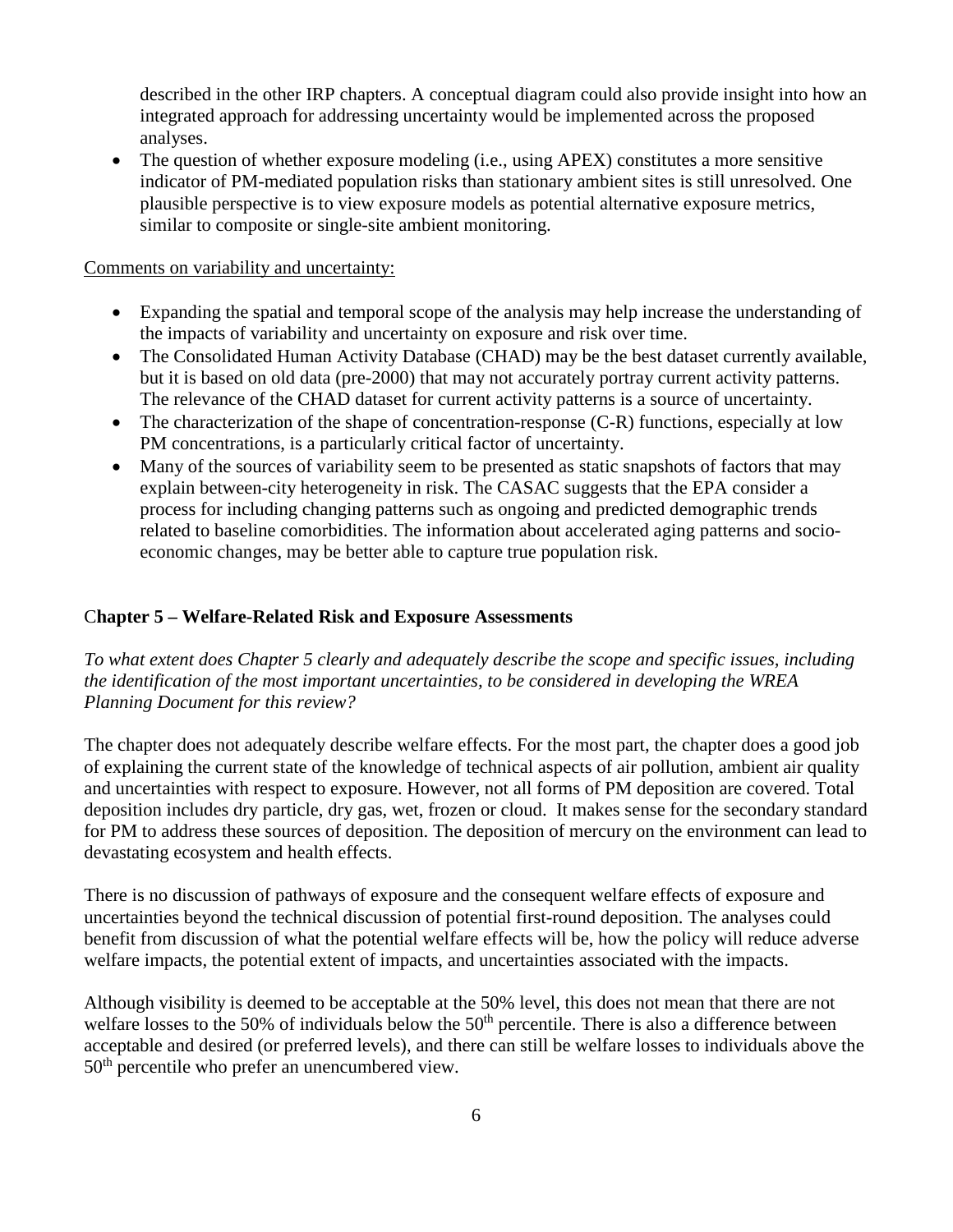It is not clear that the acceptability studies have purged all health considerations from individuals' responses and this uncertainty should be addressed in the proposed reanalysis; this should at least documented if not quantitatively addressed.

### *Is there additional information that should be considered or additional issues that should be addressed in considering the potential for quantitative analyses for welfare effects in the current review?*

With respect to visibility acceptability, where quantitative analyses have been performed, there are some additional considerations:

- For existing studies too much concern, perhaps, has been placed on the accuracy of specific images, from a technical perspective, for eliciting subject's perceptions of visibility. If the goal is to have subjects evaluate acceptability of visibility conditions (or changes in visibility conditions), the images are stimuli to accompany verbal descriptions and a consistent format is needed for presenting images of different visibility conditions. In a survey, there is a balancing of what technical experts might think is best practice for their field and what is best practice in the survey design to assist subjects in providing unbiased responses.
- The issue of national representativeness is perhaps the biggest issue with the existing studies and there are alternatives to assess representativeness and to weight the data for analyses that are not discussed. Please refer to individual comments from Mr. Richard Poirot for additional details.
- Nonlinearity of view perception should be addressed in the reanalysis of the acceptability study data.
- Reanalysis should include baseline visibility conditions from which acceptability was based in the reanalysis of these data.
- Careful consideration should be given early in the review process to the specific measurements and data processing techniques that might be used to determine compliance with alternative secondary PM standards.

## **Chapter 6 – Policy Assessment and Rulemaking**

*To what extent does Chapter 6 clearly summarize the general process for the policy assessment and rulemaking phases of this review?*

Chapter 6 clearly and succinctly summarizes the general process for the policy assessment (PA) and rule-making of the NAAQS review. This chapter notes that the Risk and Exposure Assessment will be used to inform this process "if available". The agency is urged to develop a schedule to ensure that if an REA is developed, it is available to inform the Policy Assessment. The CASAC also urges the EPA to plan for the contingency that more than one draft of the Policy Assessment can be reviewed; the complexity of the PM issue may require more than one review of this important document.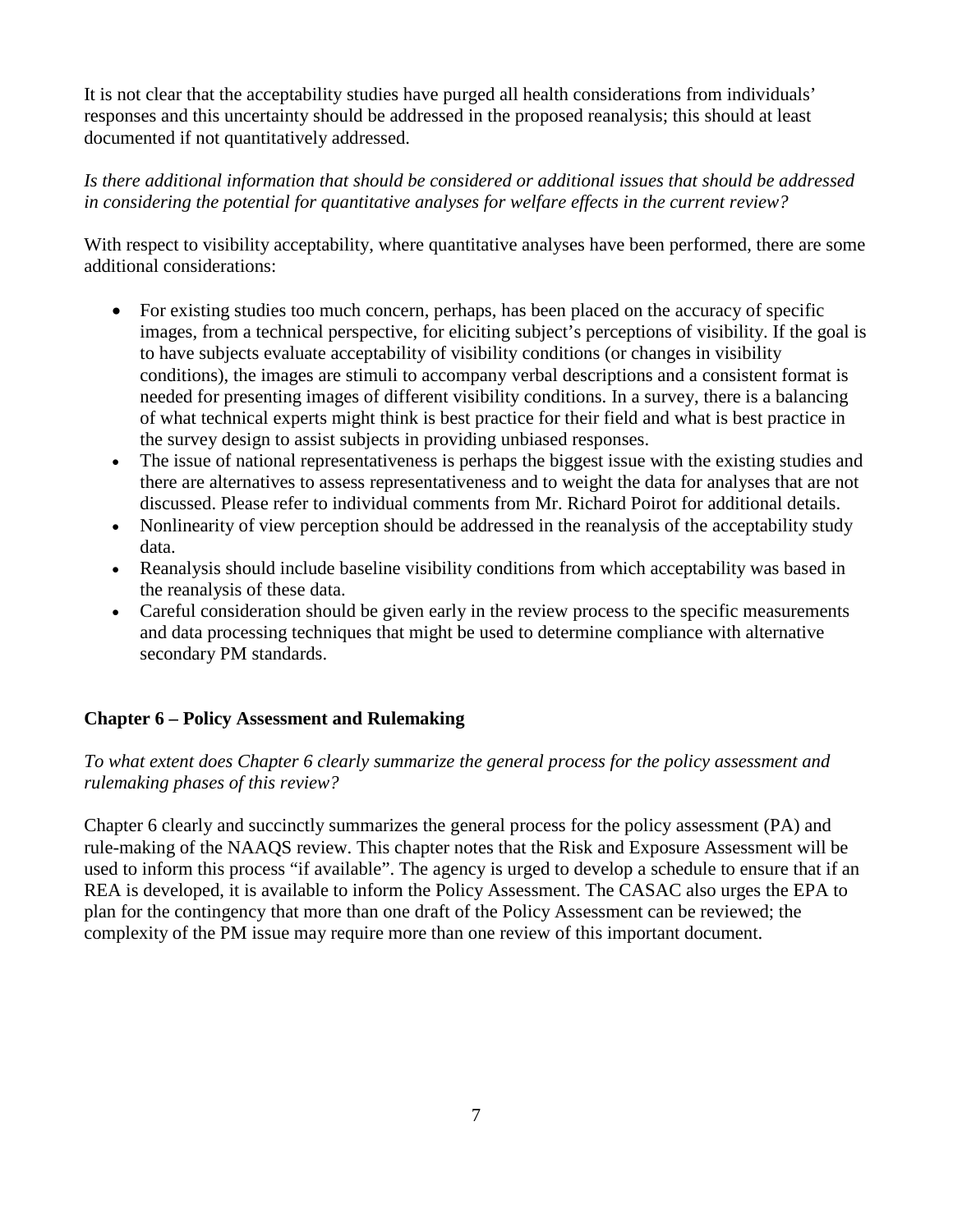#### **References**

U.S.EPA, 1999. 40 CFR Part 51 - Regional haze regulations: Final rule. Federal Register, 64, 35714- 35774.

U.S.EPA, 2005. 40 CFR Parts 51, 72, et.al. Rule to reduce interstate transport of fine particulate matter and ozone (Clean Air Interstate Rule); Revisions to Acid Rain Program; Revisions to the NOX SIP call; Final Rule.

U.S.EPA, 2006. National ambient air quality standards for particulate matter: Proposed rule. Federal Register, 71, 2620-2708.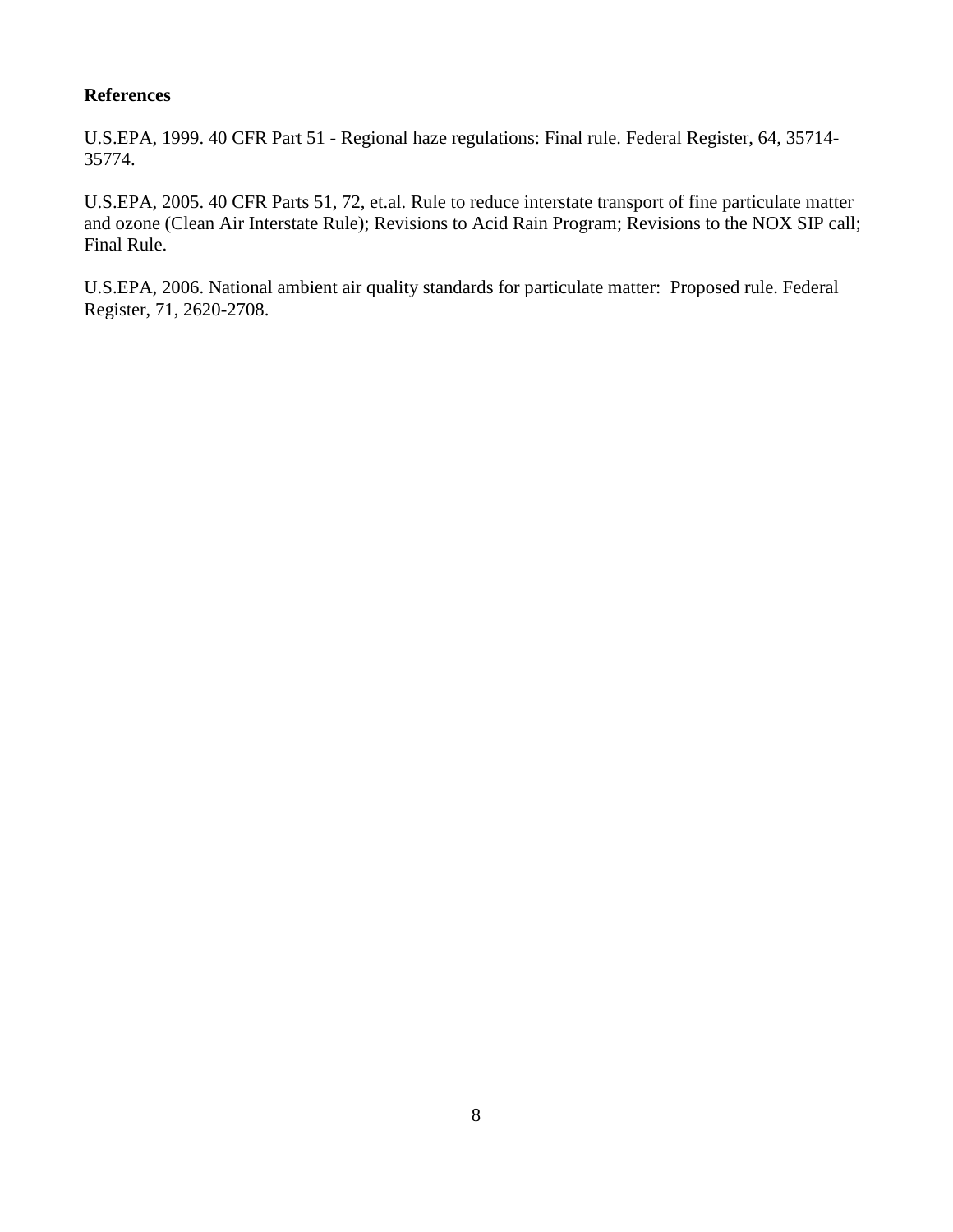# **Appendix A**

## Individual Comments by CASAC Particulate Matter Panel Members on the EPA's Integrated Review Plan for the National Ambient Air Quality Standards for Particulate Matter (External Review Draft - April 2016)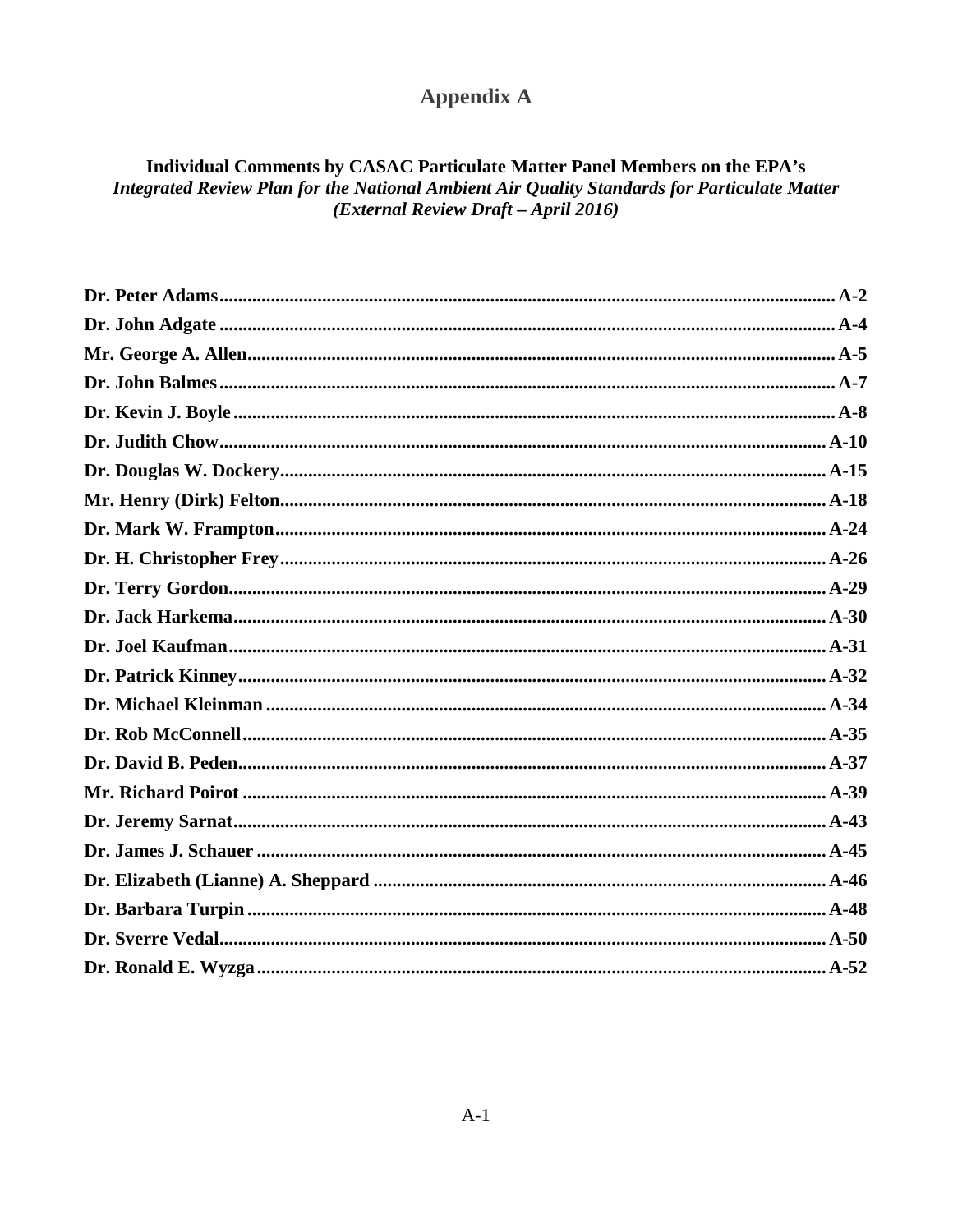## **Dr. Peter Adams**

#### <span id="page-16-0"></span>**Comments on Chapter 2 (Key Policy-Relevant Issues in the Current Review)**

*To what extent does the Panel find that Chapter 2 clearly articulates the decisions made in the last review of the primary (sections 2.1.1, 2.1.2) and secondary (sections 2.2.1, 2.2.2) PM standards, and the rationales supporting those decisions?* 

I was not involved in the last review, but it appears that, in general, Chapter 2 is a clearly written and informative summary of that process.

On p. 2-19, there is a paragraph (lines 3-15) arguing that a "number of uncertainties in the scientific information" existed and that "that there was 12 insufficient information available to base a national ambient standard on climate impacts 13 associated with ambient concentrations of PM or its constituents".

This surprises me. The actual physical mechanisms (scattering, absorption, and cloud activation) by which particles affect climate are well established. Uncertainties in estimates of radiative forcing do not appear to me to be larger than uncertainties in concentration-response functions. The statement is probably an accurate summary of justifications offered in the last review and the Administrator's decision process, so there is no need to revise. However, I wonder if it isn't more accurate to say that health effects have an immediacy and urgency that make them different than climate considerations.

*To what extent does the Panel find that the policy-relevant questions presented in sections 2.1.3 (primary) and 2.2.3 (secondary) appropriately characterize the key scientific and policy issues for consideration in the current review? Are there additional issues that should be considered?* 

In general, I find that the policy-relevant questions presented are appropriate and reasonably thorough.

It seems to me that the question about alternative indicators on p. 2-17,

"Do the available health effects evidence and air quality information provide support for 11 consideration of indicators for fine and thoracic coarse particles in addition to, or in place of, 12 PM2.5 and PM10, respectively? Does the evidence support an alternative approach for 13 defining particle pollution, including in terms of other size fractions, specific components, 14 source-related mixtures, or specific environments?"

could be moved up a tier because the answer to this would support or call into question the adequacy of current standards. However, this concern is partly addressed on p. 2-16, which includes a question about "other indicator of PM" being associated with health effects at PM levels meeting current standards.

There is a useful summary of existing monitor networks, but it seems that there should be a policyrelevant question related to the adequacy of the current monitoring networks. There are a number of appropriate questions about whether or not existing evidence indicates health effects that need addressing beyond the existing NAAQS. However, we are obviously limited in what we can say based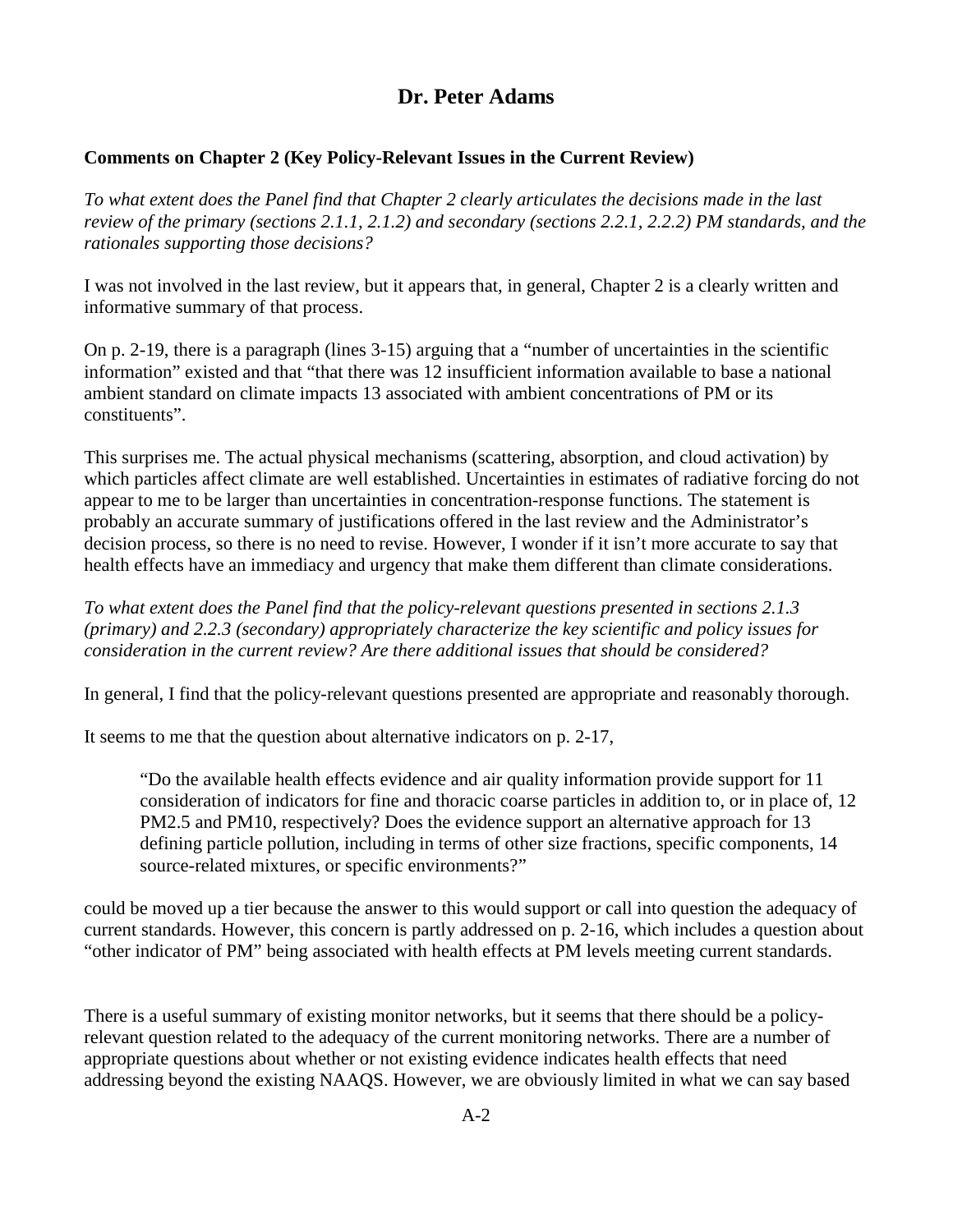on existing monitors and exposure assessment. A question about "to what extent are existing monitoring networks adequate for epidemiological studies that would inform the appropriate indicators, averaging times, forms, and levels of the NAAQS?" Perhaps this issue has been omitted because it falls under the purview of another committee?

#### **Other comments**:

The discussion of how "adequate margin of safety" (in Chapter 1) has been and may be applied in the context of setting the NAAQS is a useful one.

Section 2.3 provides a useful, and reasonably thorough, discussion of existing monitoring networks for the NAAQS indicators (PM10 and PM2.5) as well as some other indicators. The section on "Additional PM Metrics", however, could be supplemented in some ways. In particular, I feel that the discussion of particle count measurements could include additional details such as the number of sites near roadways and elsewhere, technology deployed, time periods covered, etc.

Given evidence that living near major roadways is associated with negative health effects, EPA's move to establish monitor networks near roadways is a good one. Although PM2.5 measurements are likely useful, the document notes that "particle counts are one of several measurements identified as being a secondary priority". Most data I have seen indicate the following: PM2.5 is only modestly elevated near roadways, other pollution indicators including particle number are more strongly elevated, vehicles emit a large number of ultrafine particles that do not contribute much to PM mass levels. Given this, it seems that near roadway monitors should place a primary, not secondary, priority on measures besides PM mass.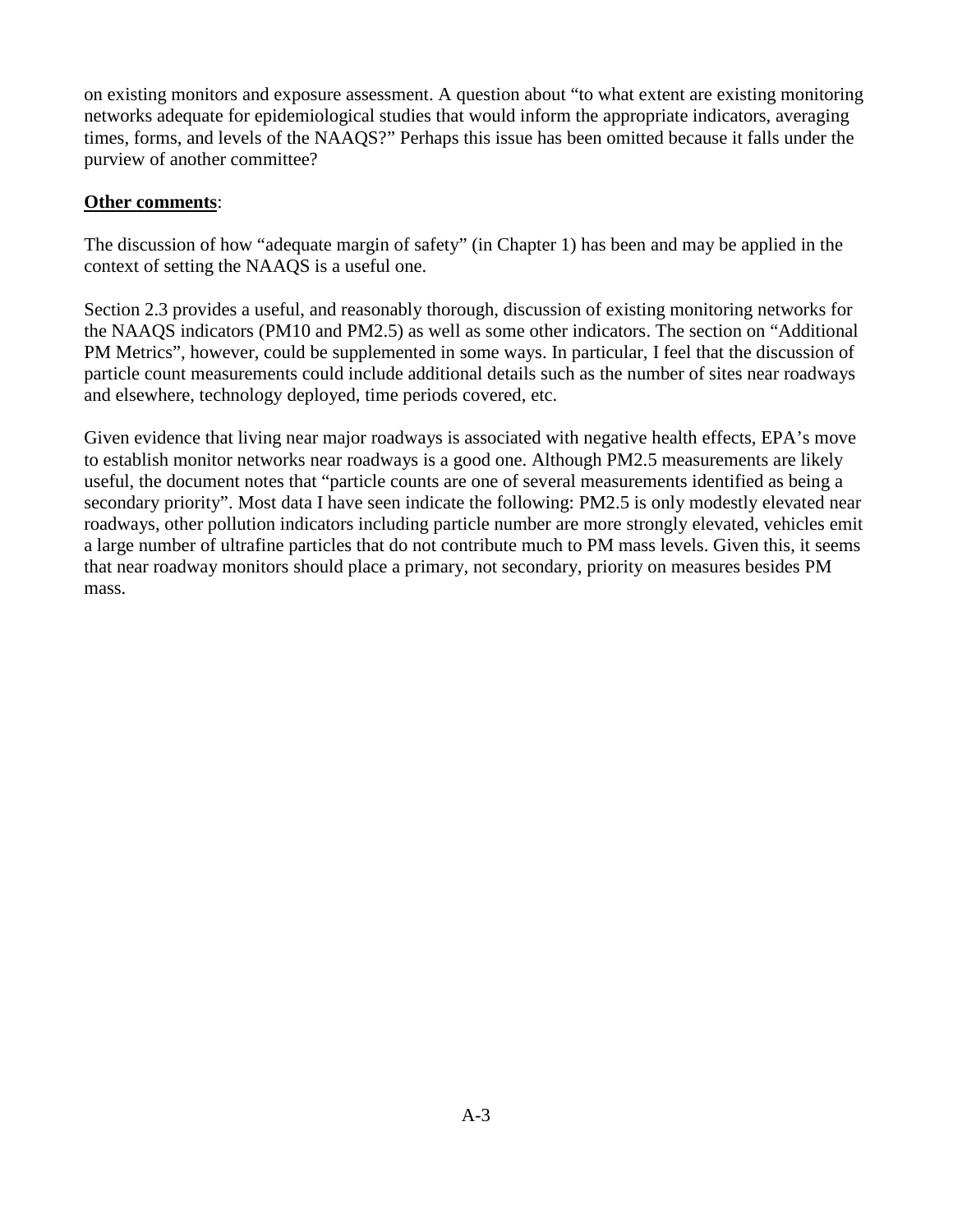## **Dr. John Adgate**

## <span id="page-18-0"></span>**Comments on Chapter 4 (Health Risk and Exposure Assessment)**

I have reviewed the document with particular focus on Chapter 4.

*To what extent does Chapter 4 clearly and adequately describe the scope and specific issues, including the identification of the most important uncertainties, to be considered in developing the HREA Planning Document for this review?*

The description of the proposed approach for the HREA is for the most part clear and reasonable. It identifies the major uncertainties, and to the extent feasible in a draft plan, is comprehensive in its approach and description of key uncertainties.

Chapter 4 could be strengthened if it had a conceptual diagram similar to those in Chapters 2 and 3 that pull together the key data and approaches and make clear how the exposure and risk assessment analyses are distinct from the approaches described in those other chapters. It would also provide insight into how an integrated approach for addressing uncertainty would be implemented across the proposed analyses.

## *Is there additional information that should be considered or are there additional issues that should be addressed in considering the potential for risk and/or exposure analyses in the current review?*

At this time, I am not aware of additional information that should be considered, but given the uncertainties identified in Chapter 4, considering expanding the analysis beyond the 15 cities used in the 2010 HREA is an approach that should be considered. Expanding the spatial and temporal scope of the analysis may help increase our understanding of the impacts of variability and uncertainty on exposure and risk over time. If the decision is made to not expand the temporal or spatial scale of the analysis, then the reasons for this limitation and implications for exposure and risk estimation discussed and justified.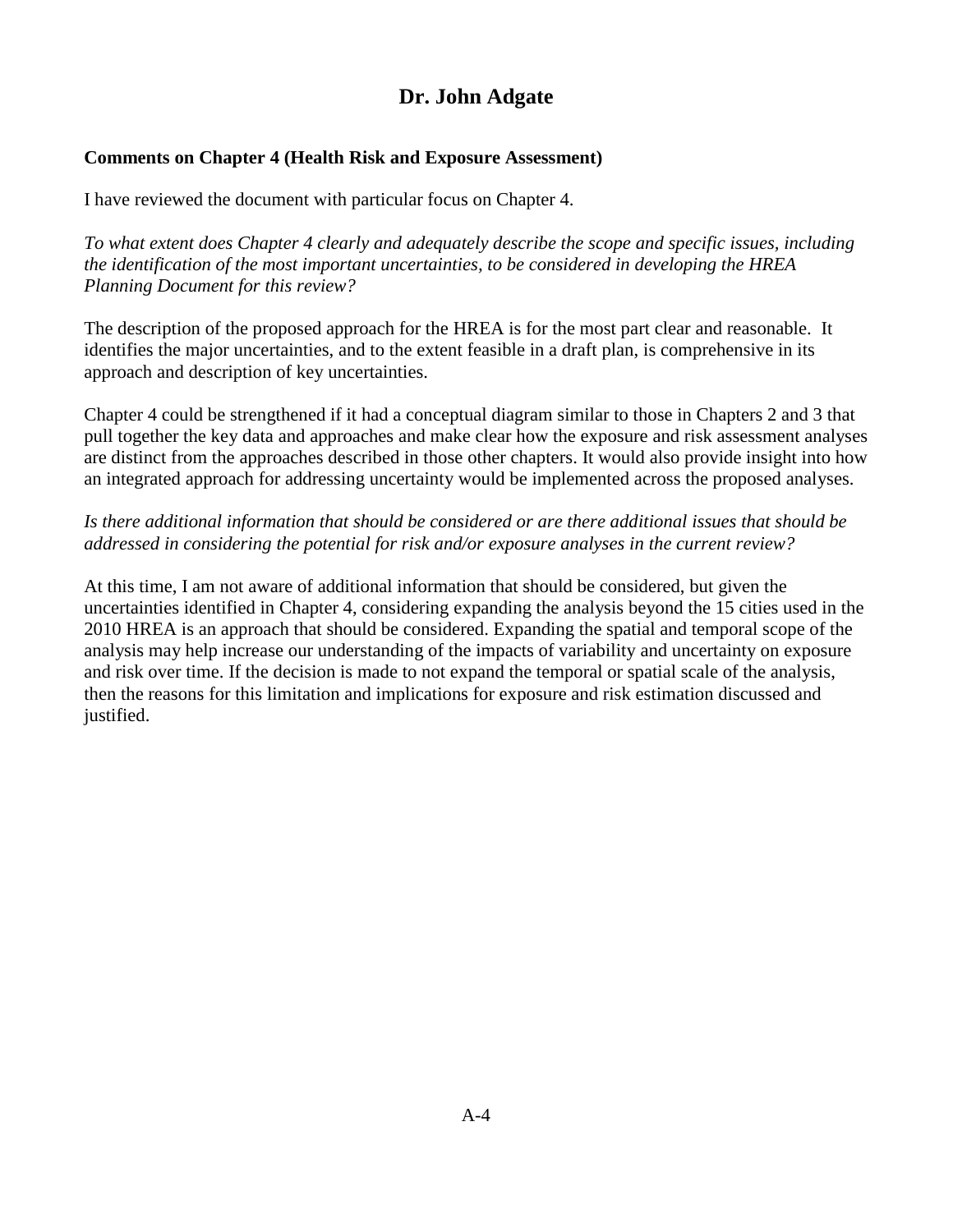## **Mr. George A. Allen**

## <span id="page-19-0"></span>**Comments on Chapter 2**

General Comments:

Chapter 2 generally provides appropriate descriptions and information.

#### Charge Questions:

*To what extent does the Panel find that Chapter 2 clearly articulates the decisions made in the last review of the primary (sections 2.1.1, 2.1.2) and secondary (sections 2.2.1, 2.2.2) PM standards, and the rationales supporting those decisions?*

Overall, this section clearly communicates the decisions from the last review of the primary (health) and secondary (welfare) PM standards. The agency's rationales behind the various aspects of those decisions is clearly presented. The discussion of revisions to the spatial averaging component of the form in the last review (to not allow it) on page 2-6 is very useful, as is the discussion on page 2-7 about the 24-hour standard's role as a back-stop ("supplemental protection") for areas with important (e.g., large) local or seasonal (example: woodsmoke from residential space heating) sources. The agency's approach in the last review to setting an annual standard when there is "no discernible population level threshold" for health effects is clearly explained (page 2-8); it is quite possible that a similar situation may play out in this review.

*To what extent does the Panel find that the policy-relevant questions presented in sections 2.1.3 (primary) and 2.2.3 (secondary) appropriately characterize the key scientific and policy issues for consideration in the current review? Are there additional issues that should be considered?*

The policy-relevant questions in these sections seem appropriate and reasonably complete.

#### Other comments on Chapter 2.

Section 2.3, PM Ambient Monitoring

Section 2.3 summarizes the ambient monitoring network for PM of various size ranges as well as chemical speciation and "Additional PM Metrics" such as particle number concentration (aka UFP). The monitor counts here are for calendar year 2014; it would be helpful in the final IRP to update this with CY-2015 information.

The discussion of the existing continuous PM2.5 monitoring network on page 2-32 lines 1 to 9 is important, in part because any consideration of a sub-daily PM NAAQS form would require continuous monitors that generate data with sufficient quality for comparison to the NAAQS. The reference to FEMs being used for comparison with the NAAQS here is unclear; not all FEMs currently in operation meet the data quality requirements for that purpose. This topic is clearly explained on page 2-34, lines 12-19 however.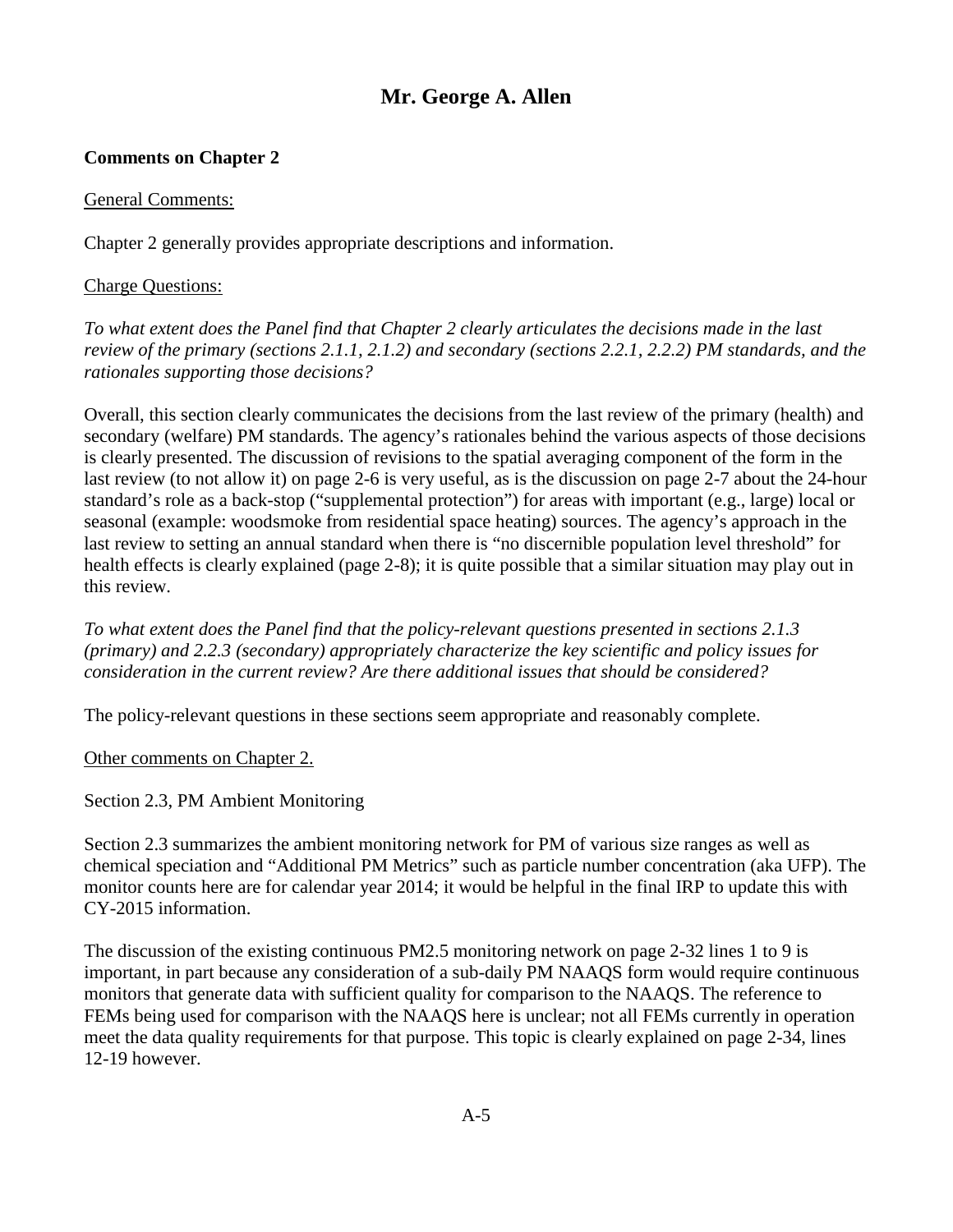Section 2.3.3 discusses PM monitoring issues for consideration in the current PM NAAQS review. Of all the criteria pollutants, PM is the most difficult to measure with adequate accuracy and precision at levels near the current NAAQs. In addition to the FEM data quality issues noted above, there may be additional PM measurement method issues that could become more important if standards were revised to lower concentrations. This issue may be appropriate to include in the ISA discussion of ambient PM monitoring and methods.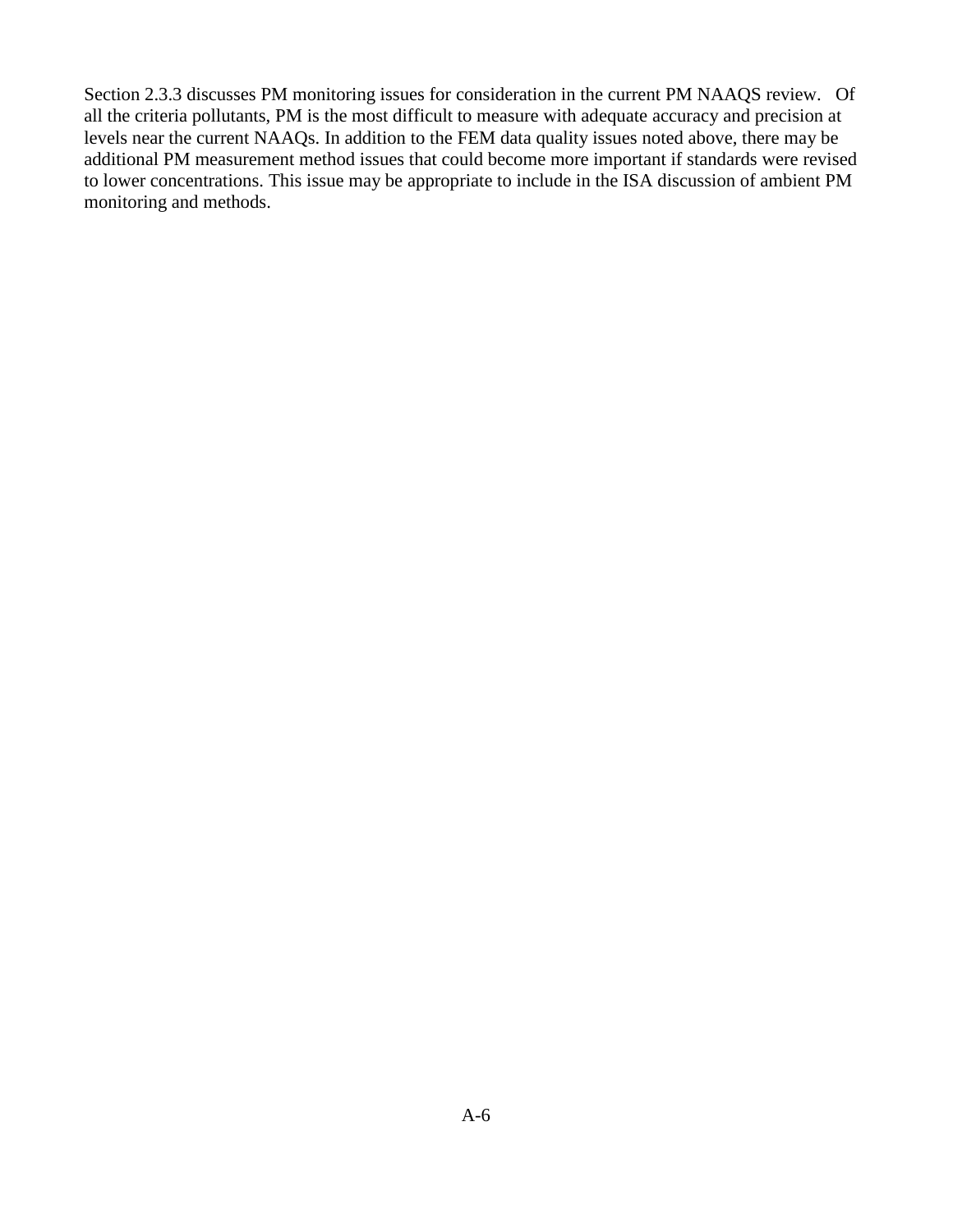## **Dr. John Balmes**

#### <span id="page-21-0"></span>**Comments on Chapter 3 (Science Assessment):**

*To what extent does Chapter 3 clearly and adequately describe the scope, specific issues to be considered, and organization of the ISA?*

Overall, I think that Chapter 3 is well-conceived and well-written.

*What are the panel's views on the overall scope of the ISA? Does the planned scope ensure that the EPA will capture the scientific literature most pertinent to the ISA's focus, which is answering the question, "Is there an independent effect of PM on health and welfare at relevant ambient concentrations?"*

The planned scope of the ISA is sufficiently broad to ensure that the EPA will capture the scientific literature necessary to address the effect of PM on health and welfare. My major concern is that the proposed scope may be overly broad and ambitious. I applauded the agency's move to more focused ISAs in lieu of encyclopedic Criteria Documents. That said, in my view the SOx ISA was not as well focused as it could have been. I fear that given the much greater size of the literature on PM an even less well-focused ISA will result. I urge the agency to remain committed to integration and synthesis in the preparation of the PM ISA.

*What are the panel's views on the approaches outlined in Chapter 3 to streamline the discussion in some sections of the ISA? What are the panel's views on EPA's plans to produce an assessment that is concise and forms an adequate scientific foundation for subsequent steps of the NAAQS review process?*

As my comments above make clear, I am 100% in support of efforts to streamline discussion and produce an adequate, but concise foundation for the PM NAAQS review process.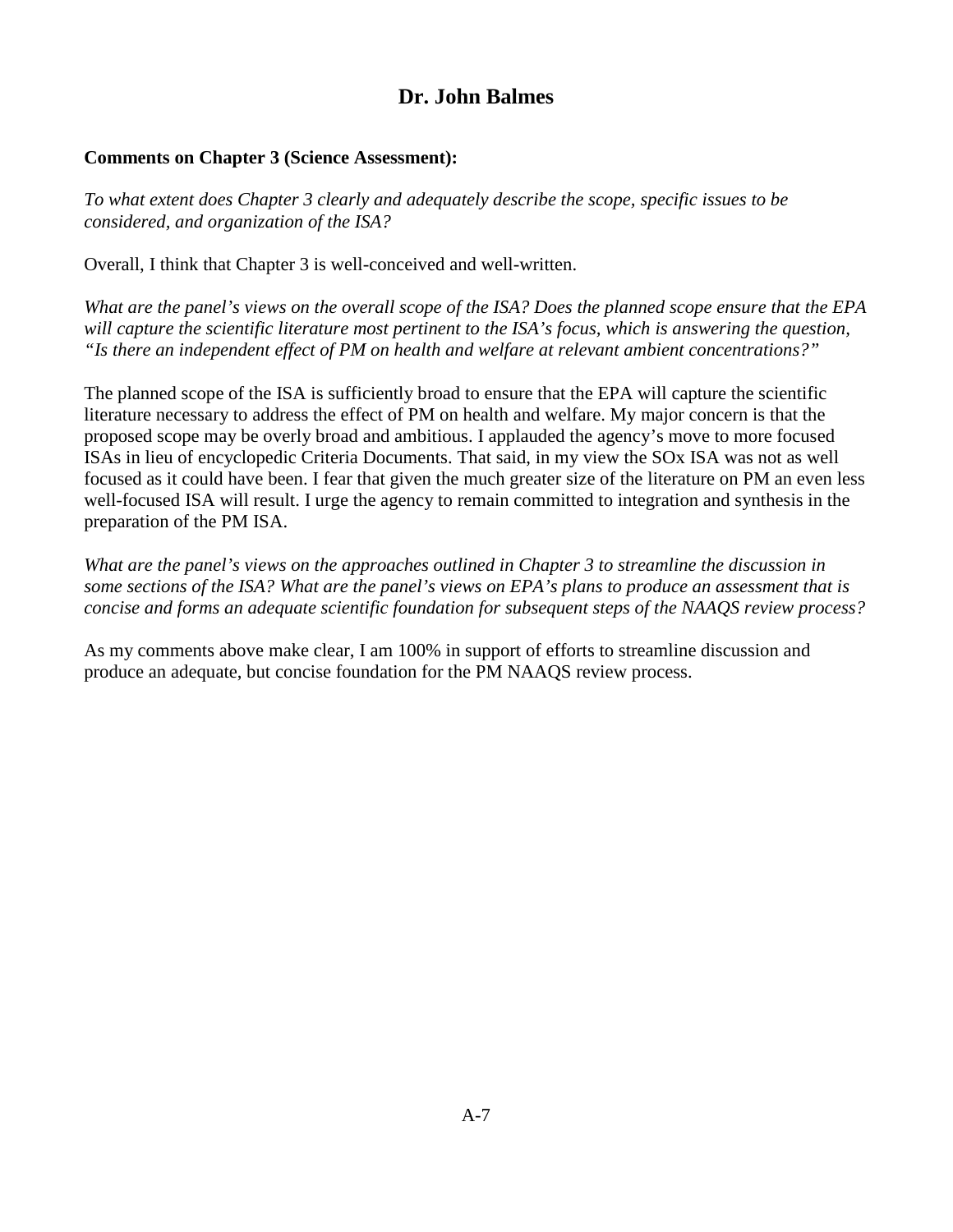# **Dr. Kevin J. Boyle**

<span id="page-22-0"></span>*Overall organization and clarity: To what extent does the Panel find that the draft IRP is clearly organized and that it appropriately communicates the plan for the current review of the PM NAAQS and the key scientific and policy issues that will guide the review?*

Overall, I felt the presentation was understandable, but there is a lot of repetition in the document that may not be necessary. In such a short document I think you can build on what has already been stated with a reference and focus on the main theme of the topics in later sections. However, if the assumption is that some readers may focus and only read individual chapters or sections, then the current presentation with redundancy may be most appropriate.

### **Chapter 5 (Welfare Risk and Exposure Assessment):**

*To what extent does Chapter 5 clearly and adequately describe the scope and specific issues, including the identification of the most important uncertainties, to be considered in developing the WREA Planning Document for this review?*

Yes, that chapter does a good job of explaining the current state of the knowledge of technical material and uncertainties.

There is little to no discussion of welfare effects of exposure and risks beyond the technical discussion of potential first-round pathways of exposure. The analyses could benefit with discussion of what the potential welfare effects with be and potential extent of impacts.

Just because visibility is deemed acceptable at the 50% level does not mean that there are not welfare losses to the 50% of individuals below the  $50<sup>th</sup>$  percentile. There is also a difference between acceptable and desired (or preferred levels), and there can still be welfare losses to individuals above the 50<sup>th</sup> percentile, but who prefer and unencumbered view.

I am not convinced that the acceptability studies have purged all health considerations from individual's responses and this uncertainty should be addressed in the proposed reanalysis; at least documented if not quantitatively addressed.

### *Is there additional information that should be considered or additional issues that should be addressed in considering the potential for quantitative analyses for welfare effects in the current review?*

With respect to visibility acceptability, where quantitative analyses have been performed there are some additional considerations.

• For existing studies too much concern, perhaps, has been placed on the use of specific images for eliciting subject's perceptions of visibility. If the goal is to have subjects identify a specific environmental condition, then this may be needed, but to evaluate changes, all that may be needed is consistent images across changes evaluated.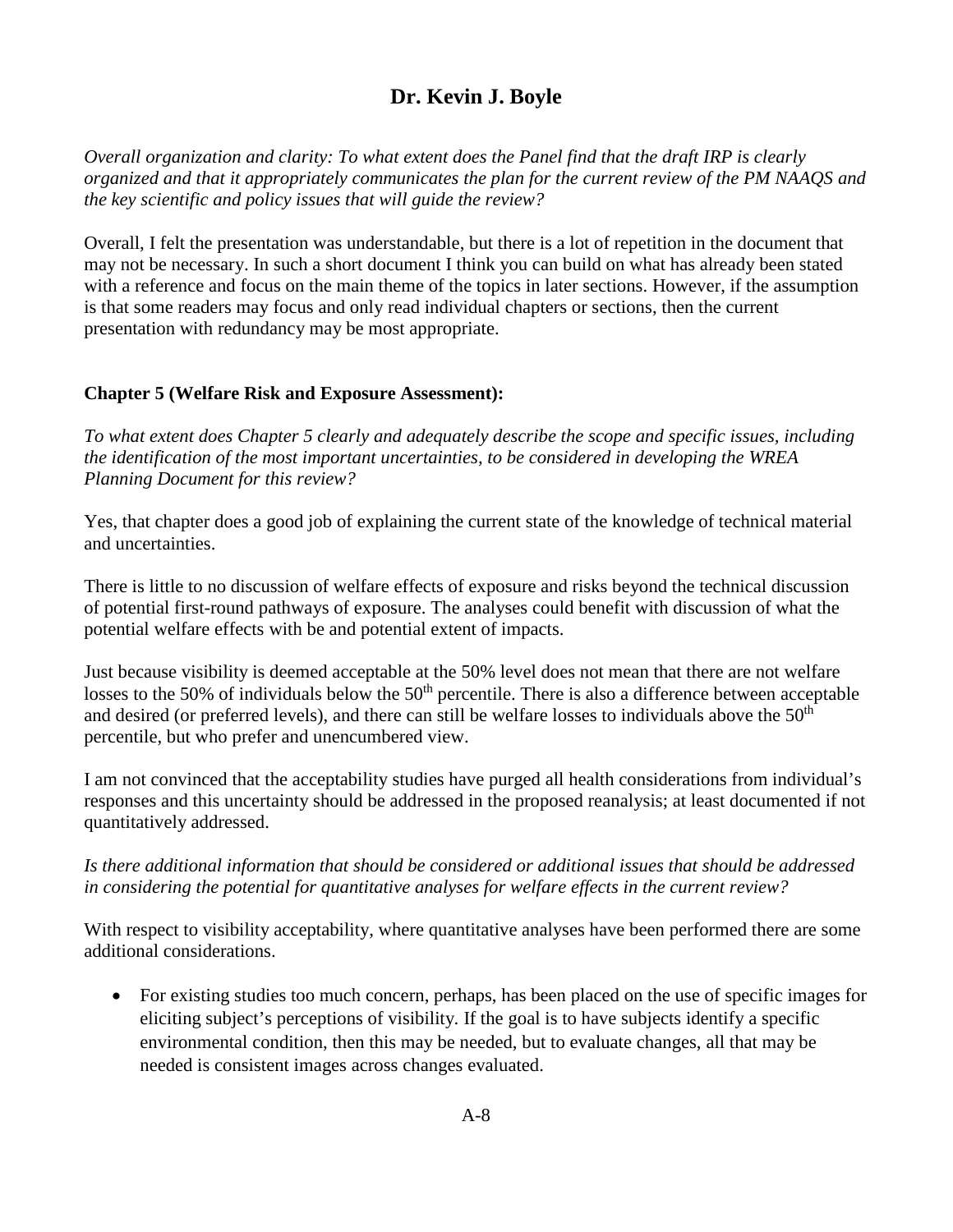- The issue of national representativeness is perhaps the biggest issue with the existing studies and there are alternatives to assess representativeness and to weight the data for analyses that are not discussed.
- Nonlinearity of view perception should be addressed in the reanalysis of the acceptability study data.
- Reanalysis should include baseline visibility conditions from which acceptability was based in the reanalysis of these data.
- I thought improve monitoring sites were largely outside of urban areas. This should be discussed if these monitoring data are going to continue to be the basis of the analyses.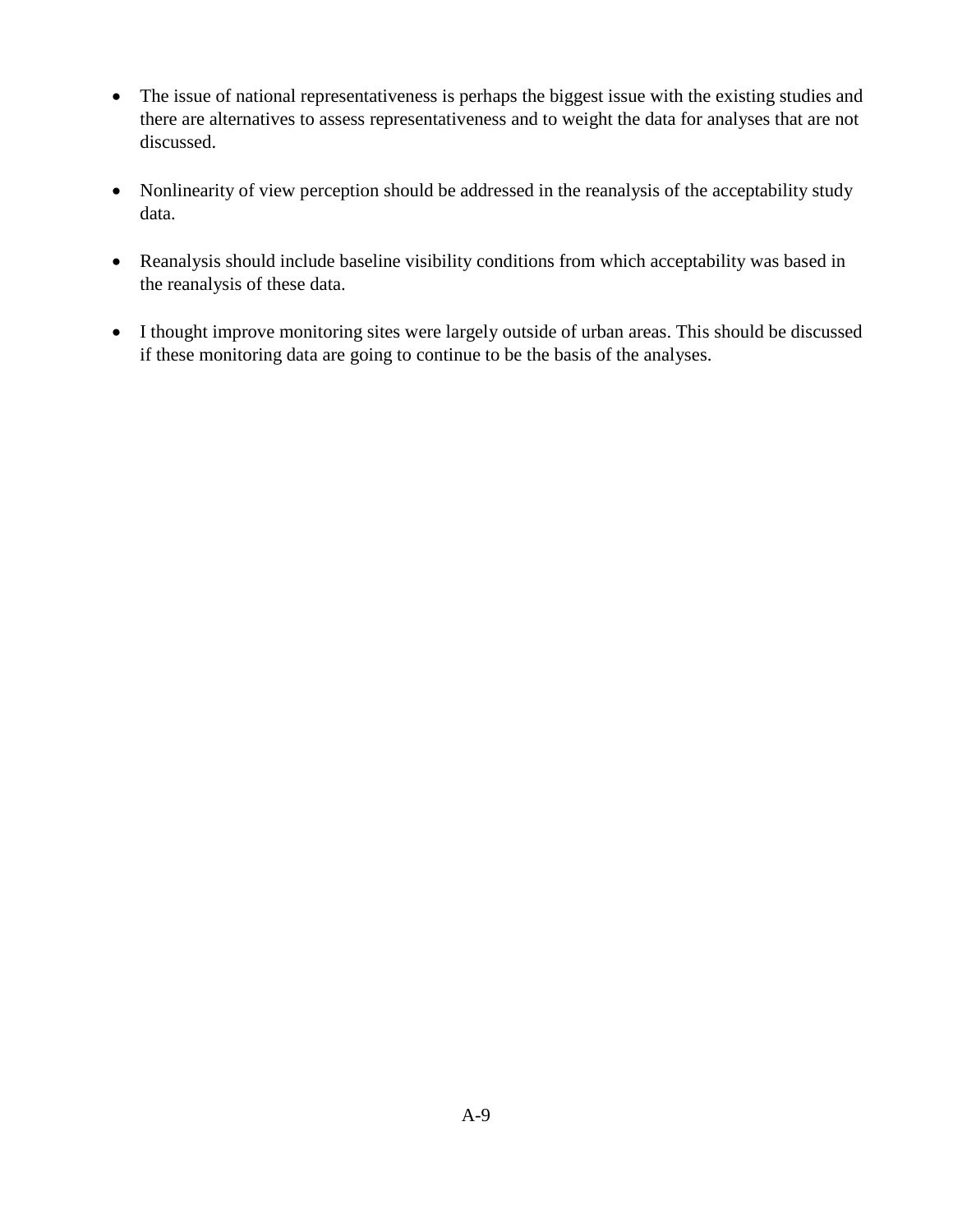## **Dr. Judith Chow**

## <span id="page-24-0"></span>**Overall Organization and Clarity**

*To what extent does the Panel find that the draft IRP is clearly organized and that it appropriately communicates the plan for the current review of the PM NAAQS and the key scientific and policy issues that will guide the review?* 

Chapter 1 provides a good overview of the IRP purpose, methodology, regulatory basis, and past history. Section 1.3 should acknowledge the previous consideration of a 24-hour NAAQS for the PM<sub>10-2.5</sub> indicator at 70  $\mu$ g/m<sup>3</sup> (U.S.EPA, 2006). In response to a 1999 U.S. Court of Appeals for the D.C. Circuit decision directing the EPA to ensure regulations for coarse particles didn't duplicate those of fine particles, a 24 hour  $PM_{10-2.5}$  NAAQS was proposed by the EPA. Although the Administrator decided to use  $PM_{10}$  as an indicator for PM10-2.5, lessons learned from the 2006 draft proposal that intended to exclude agricultural practice and mining operations may warrant the revisit. Specifically, the condition in the 2006 proposal that "… the proposed PM<sub>10-2.5</sub> indicator is qualified so as to include any ambient mix of PM<sub>10-2.5</sub> that is dominated by resuspended dust from high-density traffic on paved roads and PM generated by industrial sources and construction sources, and excludes any ambient mix of  $PM<sub>10-2.5</sub>$  that is dominated by rural windblown dust and soils and PM generated by agricultural and mining sources." should be reconsidered.

It would be important to consider shorter-term (i.e., <24-hour average) exposures and responses (in addition to size fractions and chemical components expressed on Page 1-15, Lines 14-19), as more information is being published owing to the use of personal and *in-situ* continuous monitors. The overall organization of the subsequent chapters and sub-sections seems adequate.

### **Chapter 2: Key Policy-Relevant Issues in the Current Review**

To what extent does the Panel find that Chapter 2 clearly articulates the decisions made in the last review of the primary (sections 2.1.1, 2.1.2) and secondary (sections 2.2.1, 2.2.2) PM standards, and the rationales supporting those decisions?

Section 2.1 provides a good summary of the actions taken and the uncertainties considered in the prior reviews.

- Figure 2-1 (Page 2-14) identifies several of the areas for which the literature will be searched for new evidence of adverse health relationships (e.g., PM10-2.5, UFP, PM chemistry, <24-hour averages, or alternative NAAQS levels and forms). Although uncertainties in exposure and risk estimates are mentioned in the "Exposure-/Risk-Based Considerations" box in Figure 2-1, there needs to be recognition that most of the past and current relationships are based on PM monitoring at urban- and neighborhood-scale locations (U.S.EPA, 1997). There is growing evidence that these measurements may underestimate exposure, especially near roadways and in areas of lower socioeconomic status. Therefore, exposure errors need to be addressed.  $PM<sub>10-2.5</sub>$ should be added as part of the "Indicator" box in Figure 2-1 in addition to  $PM_{2.5}$  and  $PM_{10.5}$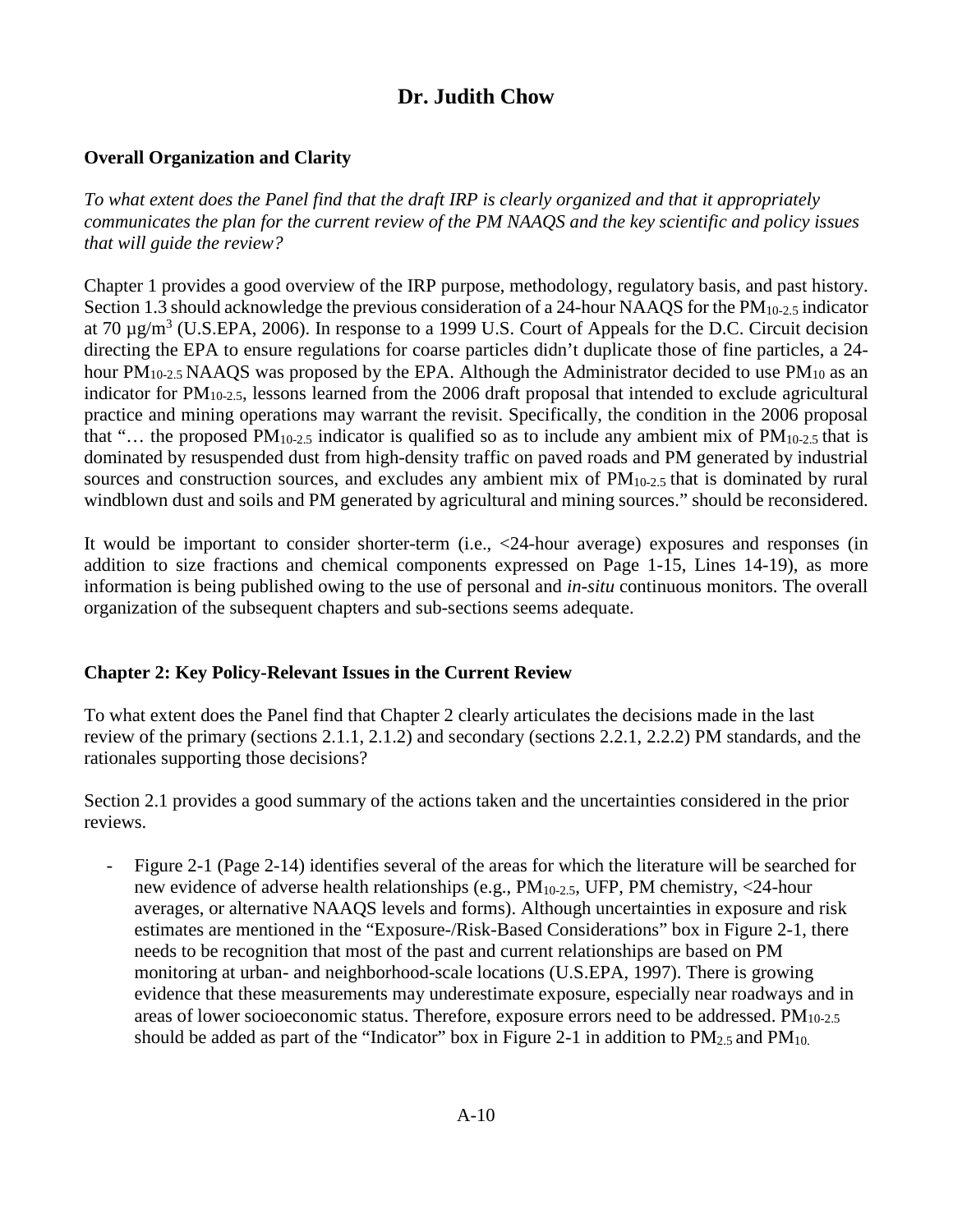- Page 2-24, Line 10. The 24-hour PM<sub>2.5</sub> visibility index of 30 deciview (dv) should be translated to light-extinction of 191  $\text{Mm}^{-1}$  or visual range of 19 km to give sense of the distance related to 30 dv. This is poor visibility, and an approach needs to be outlined to set a reasonable limit.
- Section 2.3 makes some important observations about near-road and continuous monitors that need to be considered in the health analysis and for future networks.
- Turner et al. (2015) is cited on Page 2-35 in Lines 17-21 as a useful evaluation of  $PM_{10-2.5}$ methods at two sites, which it is. Given the prior descriptions of locations with collocated FEMs, FRMs, CSN, and IMPROVE samplers for  $PM_{2.5}$  and  $PM_{10}$ , it would seem that a broader analysis of  $PM_{10-2.5}$  comparability is possible by mining the existing data base. Some additional chemical (e.g., elemental) analyses of archived filters might be in order.

*To what extent does the Panel find that the policy-relevant questions presented in sections 2.1.3 (primary) and 2.2.3 (secondary) appropriately characterize the key scientific and policy issues for consideration in the current review? Are there additional issues that should be considered?* 

- The questions listed on Pages 2-15 to 2-17 seem well-posed and comprehensive. Several are posed as Yes/No answers (e.g., "Is new information available to improve understanding of PM exposures…" the obvious answer is "Yes," as it is to other Yes/No questions). Same Yes/No comment applies to questions on Pages 2-27 to 2-28. The "To what extent…" phrasing is a better approach." It would be worthwhile to number these questions so that they can be referred to more easily.
- Page 2-15, Lines 17-23. It should also include <24-hour average effects, as indicated in Figure 2- 1 and is implicit in answering the  $7<sup>th</sup>$  bullet on Page 2-16 regarding "effect modification" and the 2nd bullet of the policy-relevant question on Page 2-17 addressing "averaging time".

### Additional Comments

- Kelly et al. (2012A, 2012B) on Page 2-24, Lines 24-25 is not included in the reference list at the end of Chapter 2.
- Footnote on Page 2-22 should be revised as "The IMPROVE algorithm (Pitchford et al., 2007) uses major PM chemical composition measurements and relative humidity…" (similar changes should be made on Footnote "119" on Page 5-5.)

## **Chapter 3: Science Assessment**

## *To what extent does Chapter 3 clearly and adequately describe the scope, specific issues to be considered, and organization of the ISA?*

Chapter 3 does an adequate job, however, there are some redundancies with Chapter 2. For example:

- Page 3-12, Lines 33-35. Does this refer to questions in addition to those in Chapter 2? If so, why not include them in Chapter 2?
- Page 3-14, Lines 3-16. Wouldn't it be better to combine these questions with those in Chapter 2? Several are closely related, although the wording is different. Some of these are better expressed than the Yes/No versions in Chapter 2.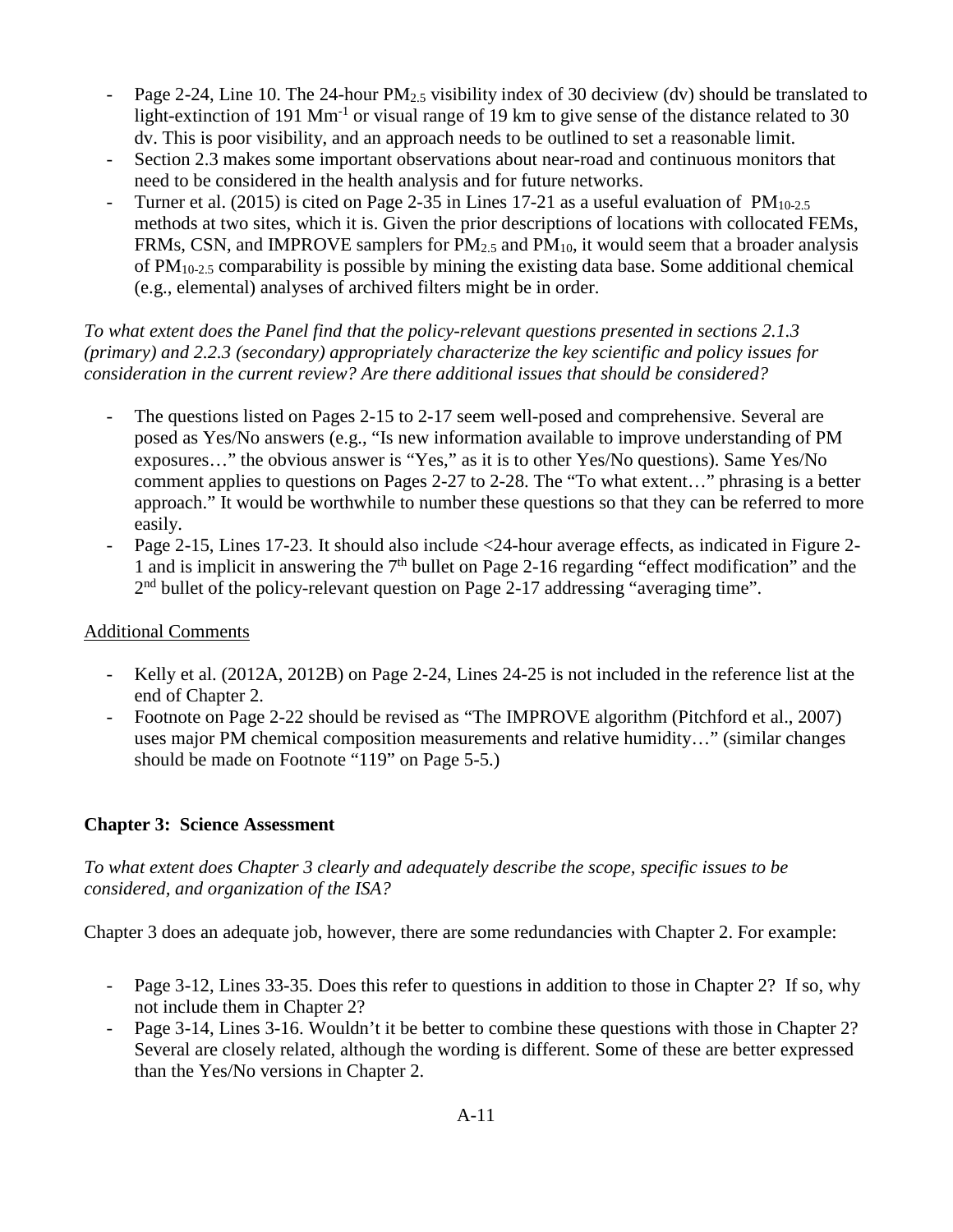*What are the panel's views on the overall scope of the ISA? Does the planned scope ensure that the EPA will capture the scientific literature most pertinent to the ISA's focus, which is answering the question, "Is there an independent effect of PM on health and welfare at relevant ambient concentrations?"* 

The overall scope seems adequate, with the following minor comments:

- The separation of  $PM_{2.5}$  and  $PM_{10-2.5}$  effects on Page 3-3 (Lines 13-14) is a good approach.
- The seven issues on Page 3-3, Lines 26-30 to Page 3-4, Lines 1-3 seem complete.
- The answers to the questions posed on Page 3-4, Lines 26-30 are obviously "Yes". The meaning of the parenthetical on "i.e., an independent effect" is unclear. Better questions might be:
	- 1. How does new information (since the last review) more specifically relate PM exposure to health and welfare effects?
	- 2. What additional or replacement PM indicators, averaging times, levels, and statistical forms are best related to public health and welfare?
- Footnote "77" on Page 3-5 should include PM composition as well as the other properties.
- Page 3-5, Line 8. The "e.g." implies a mass concentration related to three size fractions. Does this mean only studies that include all three of these sizes will be considered? Why would studies looking at specific PM components be excluded, as implied by this statement?
- With respect to ecological effects (Page 3-5, Lines 16-26), this reviewer disagrees with removing N and S from the PM consideration and is not convinced that these are adequately addressed by  $NO<sub>x</sub>$  and  $SO<sub>x</sub>$  ISAs. First, N and S constitute major fractions of PM<sub>2.5</sub> and they are not linearly related to their primary precursors which are regulated by the  $NO<sub>2</sub>$  and  $SO<sub>2</sub>$  NAAQS, respectively. The same issue is discussed in Section 5.3.2 (Page 5-10, Lines 21-24 and Page 5-11, Lines 1-2) that restated current reviews only deal with ecological risk assessment associated with organics and metals. Second, there is likely to be more information available for the PM ISA than was reviewed for these recent NO<sub>2</sub> and SO<sub>2</sub> NAAQS. Third, NH<sub>3</sub> is a large source of N that is not adequately addressed by the non-PM NAAQS. There is ample precedent for further controlling  $NO<sub>x</sub>$  and  $SO<sub>x</sub>$  to attain PM NAAQS beyond that necessary to attain the  $NO<sub>2</sub>$  and  $SO<sub>2</sub>$  NAAQS (U.S.EPA, 1999, 2005).
- Page 3-6, Lines 8-15. Short-lived climate forcing by PM is well treated in EPA's recent Report to Congress (U.S.EPA, 2012), that should be noted.
- Figure 3-1 (Page 3-9) refers to a non-existent "Figure III" in the first box (i.e., Literature Search and Study Selection), which seems to refer to U.S. EPA (2015). Visibility should be added as an explicit effect in the second box (i.e., Evaluation of Individual Study Quality).
- Page 3-18, Lines 13-21. Differences between assumed and real-world emission factors need to be addressed. There is growing evidence that current emission models/factors underestimate realworld emissions. Recognition of intermittent emitters such as wildfires is good. Other intermittent PM irritants include dust storms and bioaerosol (e.g., allergen) outbreaks. Rather than singling out source apportionment uncertainties (without recognizing uncertainties in emission models/factors), this topic might emphasize reconciling differences between bottom up (emission model) and top down (receptor model) estimates.
- Page 3-18, Lines 22-27. Knowledge about limiting precursors (e.g., NH<sub>3</sub> vs. HNO<sub>3</sub>) and pollutant inter-relationships (e.g.,  $SO_2$  reductions freeing up  $NH_3$  for reaction with  $HNO_3$ ) should be considered. Secondary organic PM is emerging as a large unknown as primary and secondary inorganic aerosol levels decrease and its recognition here is appropriate.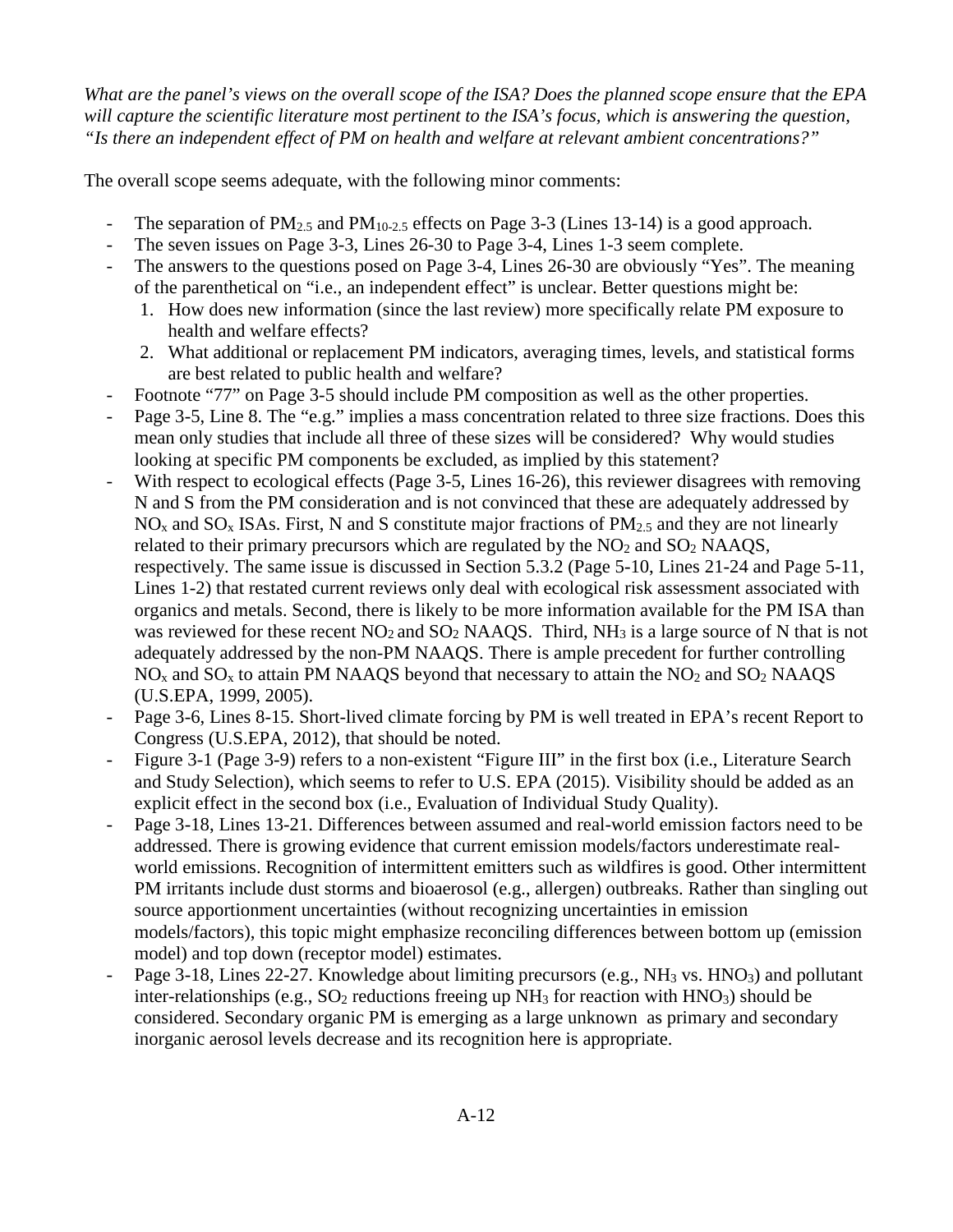- Page 3-18, Lines 37-40. For PM concentrations, "background" is an ambiguous term. "Natural", "trans-U.S. boundary", "unmanageable", or similar terms would be more specific to source types that would be excluded from U.S. regulation.
- Page 3-19, Line 22. With respect to available techniques for human exposure, "represent" or "simulate" might be better than "replicate", as replicate implies a higher degree of precision than will be attainable.
- Page 3-19, Lines 33-37 to Page 3-20, Lines 1-2. PM siting criteria specifies urban-scale or neighborhood-scale zones of representation, terms which are more specific than "centralized" monitors. Assessing exposure error, especially for people who spend time near sources (e.g., roadways) will be an important part of this evaluation.
- Page 3-22, Lines 12-14. It might be time to introduce more precise terms than "short- and longterm" exposure. There is growing evidence of immediate (within or after an hour or two) effects on heart-rate or asthma, as well as within a few days or over many years.
- Page 3-23, Lines 6-8. It is not appropriate to reject *a priori* inclusion of studies relating to specific PM compounds or their solubility on PM filter extracts. The rationale of an "…inability to compare effects to the current mass-based standard." can be applied to many of the other topics treated in this section, and if it is not valid elsewhere, it is not valid here.
- Page 3-25, Lines 8-36 to Page 3-26, Lines 1-15. A focus on life-stages and susceptible populations should be an important component of this assessment, as indicated in this section.
- P. 3-27, Lines 8-17. In addition to sulfate and nitrate, the carbonaceous component, including both organic and elemental carbon, is also important to evaluate visibility effects. This will become more so (even in the eastern U.S.) as sulfate decreases.

*What are the panel's views on the approaches outlined in Chapter 3 to streamline the discussion in some sections of the ISA? What are the panel's views on EPA's plans to produce an assessment that is concise and forms an adequate scientific foundation for subsequent steps of the NAAQS review process?* 

Expression of a concise and adequate scientific foundation that includes all relevant new findings is easier said than done. The intentions are good, but we'll need to see how it works out. It seems that there is sufficient review and revision in the process to iterate the document toward this goal.

## **Chapter 4: Health Risk and Exposure Assessment**

*To what extent does Chapter 4 clearly and adequately describe the scope and specific issues, including the identification of the most important uncertainties, to be considered in developing the HREA Planning Document for this review?* 

- There is much redundancy with Chapter 3.
- In Chapter 1, REA is used instead of HREA; consistent terminology should be used. To what extent is the information in the PM ISA to be repeated in REA (Figure 1-1 on Page 1-4)?
- A flow diagram showing the specific ISA outputs (e.g., C-R functions) to be used as HREA inputs would be useful. The emphasis on uncertainty identification, quantification, and evaluation is good.
- Coarse particles,  $PM_{10-2.5}$  (defined on Page vii) is called thoracic coarse (Page 4-2, Line 9) and defined as "inhalable coarse" on the Factsheet in the EPA website; consistent terminology is needed.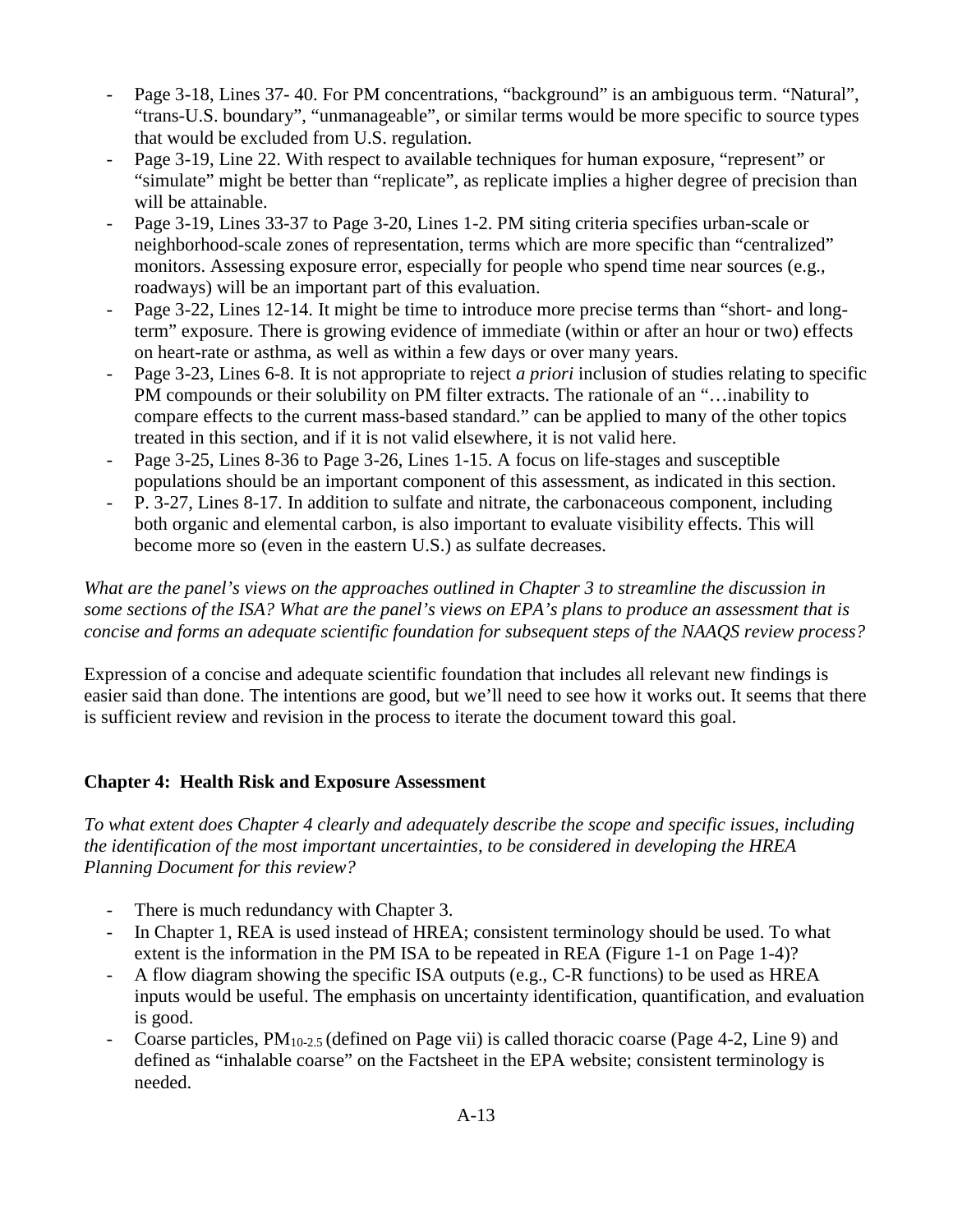### **Chapter 5: Welfare Risk and Exposure Assessment**

*To what extent does Chapter 5* clearly and adequately describe *the scope and specific issues, including the identification of the most important uncertainties, to be considered in developing the WREA Planning Document for this review?*

Information in Chapter 5 presents lots of redundancy with Chapters 2 and 3.

#### **References**

- Pitchford, M.L., Malm, W.C., Schichtel, B.A., Kumar, N.K., Lowenthal, D.H., Hand, J.L., (2007). Revised algorithm for estimating light extinction from IMPROVE particle speciation data. Journal of the Air & Waste Management Association, 57, 1326-1336.
- Turner, J.R., Brown, S.G., Minor, H.A., (2015). Pilot study on coarse PM monitoring. U.S. Envirionmental Protection Agency, Research Triangle Park, NC. [https://www3.epa.gov/ttnamti1/files/pm10pilot/PMc\\_ReportEPA454R-15-001.pdf](https://www3.epa.gov/ttnamti1/files/pm10pilot/PMc_ReportEPA454R-15-001.pdf)
- U.S.EPA, (1997). Guidance for network design and optimum site exposure for  $PM_{2.5}$  and  $PM_{10}$ . U.S. Environmental Protection Agency, Research Triangle Park, NC. <http://www.epa.gov/ttn/amtic/files/ambient/pm25/network/r-99-022.pdf>
- U.S.EPA, (1999). 40 CFR Part 51 Regional haze regulations: Final rule. Federal Register, 64, 35714- 35774. [http://frwebgate.access.gpo.gov/cgi](http://frwebgate.access.gpo.gov/cgi-bin/getpage.cgi?position=all&page=35714&dbname=1999_register)[bin/getpage.cgi?position=all&page=35714&dbname=1999\\_register](http://frwebgate.access.gpo.gov/cgi-bin/getpage.cgi?position=all&page=35714&dbname=1999_register)
- U.S.EPA, (2005). 40 CFR Parts 51, 72, et.al. Rule to reduce interstate transport of fine particulate matter and ozone (Clean Air Interstate Rule); Revisions to Acid Rain Program; Revisions to the NOX SIP call; Final Rule. US EPA.
- U.S.EPA, (2006). National ambient air quality standards for particulate matter: Proposed rule. Federal Register, 71, 2620-2708.
- U.S.EPA, (2012). Report to congress on black carbon. U.S. Environmental Protection Agency, Washington DC.<http://www.epa.gov/blackcarbon/>
- U.S.EPA, (2015). Preamble to the Integrated Science Assessments. U.S. Envirionmental Protection Agency, ResearchTriangle Park, NC. [http://ofmpub.epa.gov/eims/eimscomm.getfile?p\\_download\\_id=526136](http://ofmpub.epa.gov/eims/eimscomm.getfile?p_download_id=526136)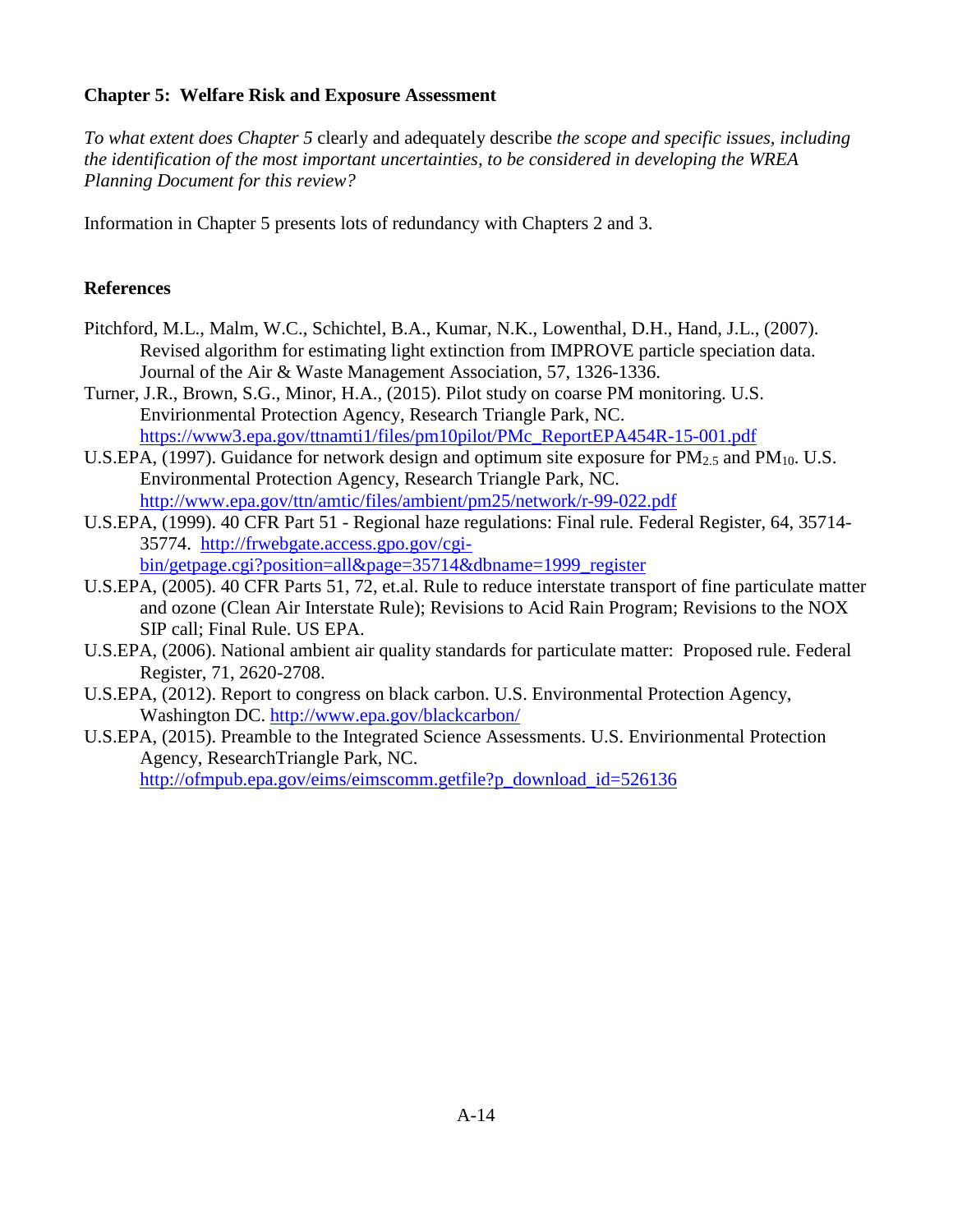## **Dr. Douglas W. Dockery**

<span id="page-29-0"></span>Overall, I strongly support the Draft Integrated Review Plan for the National Ambient Air Quality Standards for Particulate Matter. Synthesizing the evidence across disciplines, that is, considering experimental and observational data together to examine effects on broad classes of health outcomes is a very positive approach. I have some additional thoughts elaborating on parts of the Integrated Review Plan which I have tried to link to specific sections by page and line.

#### **Alternative PM Metrics (Page 3-3, lines 12-21)**

We should keep in mind that  $PM_{2.5}$  was a metric defined by the sampling technology available in the 1980's. It may not be the optimal size cut for defining health effects. In addition, particle mass may not be the optimal measure. However, PM2.5 was a very substantial improvement over prior particle measures such as BS, TSP, and even PM<sub>10</sub>. Moreover, it has been a very robust and consistent indicator of health effects over the last three decades and over hundreds (thousands?) of health effects studies. Clearly, we need to examine alternate measures of particle exposure, but as suggested these alternate measures need to be referenced and directly compared to PM<sub>2.5</sub>. Without such direct comparisons, studies of alternate measures of particulate air pollution health effects are not informative.

#### **Synthesis (Page 3-7, Assessment Approach)**

It is refreshing to see that studies would be selected based on the additional information they provide beyond what was known in the last review. Support the approach of examining experimental (toxicologic) and observational (epidemiologic) studies simultaneously while examining broad classes of health outcomes. Indeed, there are likely to be common pathways across the various health outcomes (respiratory, cardiovascular, neurologic, etc.) Ultimately, it would be useful to examine the evidence for pathways rather than by clinical disease, although I do not think we are ready to make that jump.

Avoiding characterization of studies by a checklist is a major advance.

It is also refreshing to see that statistical significance is not mentioned as a defining characteristic of an informative study. As Geoffrey Rose said regarding tests of significance in his seminal paper on causation vs association fifty years ago,

"No formal tests of significance can answer those questions. Such tests can, and should remind us of the effects that the play of chance can create, and they will instruct us in the likely magnitude of those effects. Beyond that they contribute nothing to the 'proof' of our hypothesis."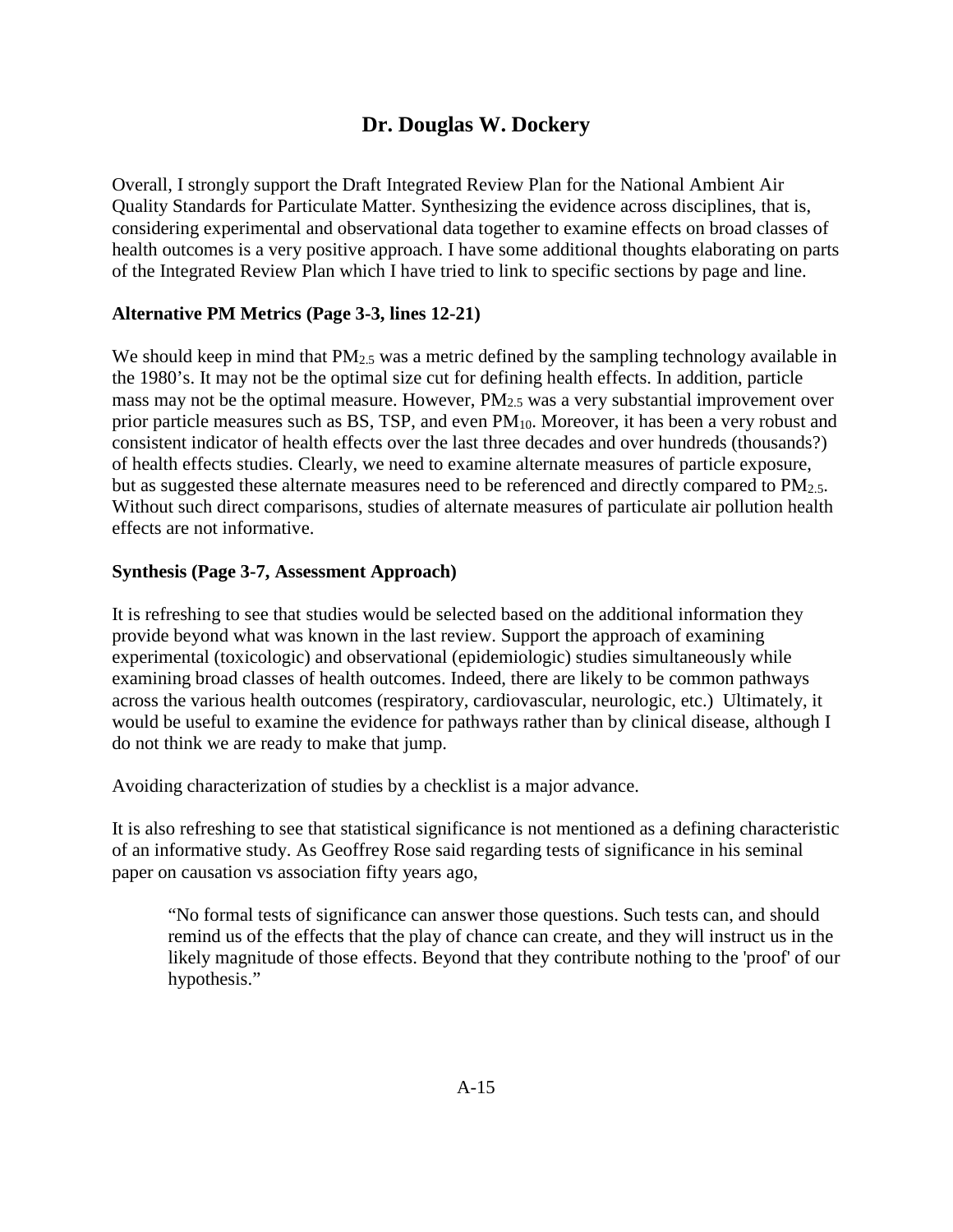#### **Multiple Pollutants (Page 3-14, line 31)**

Disaggregating the independent effects of the mix of gaseous and particulate air pollutants continues to be a challenge. Traditional statistical methods to examine correlated pollutants have not been very informative. However, new statistical methods such as mediation analyses have been applied in recent studies and offer new insights.

#### **Short-term Effects (Page 3-20, line 11-16)**

The first wave of studies of the acute effects of PM was dependent on the availability of daily rather than every sixth day monitoring. This allowed examination of daily health surveillance and clinical data. PM measurements are now routinely available by hour or even minutes. However, the utility of these sub-daily measurements is limited by the lack of health, clinical or physiologic data on a sub-daily basis. For clinical outcomes it has been almost impossible to define the onset of an event at a scale less than a day. Indeed, using calendar day has been shown to produce misalignment, exposure misclassification, and loss of statistical power. Continuous personal monitoring of physiologic parameters such as heart rate, heart rate variability, dysrhythmias, or blood glucose levels offers some hope of understanding sub-daily effects. However, short-term PM measures will have limited value in epidemiologic studies until continuous or frequent (e.g., hourly) physiologic measures are available for study participants.

#### **Spatial Resolution (Page 3-20, lines 17-25)**

The advances in PM epidemiology since the last review are largely due to significant improvements in improved resolution of the spatial distribution of PM. The informative studies are estimating exposures within in addition to between communities. The use of GIS methods to locate subjects' residence has significantly improved our ability to estimate long-term average subject-specific PM exposures. This in turn has led to more statistically powerful epidemiologic studies, and I would argue larger effect estimates. These advances have used a range of geospatial methods to estimate exposure including:

- Geospatial interpolation and smoothing between monitors
- Satellite aerosol optical depth measure at increasing resolution
- Networks of short-term monitoring at strategic locations within a community
- Chemical transport models
- Land-use regression models
- GPS linked personal or vehicular monitors

Each of these approaches provides information on the macro- (10's km) and micro-scale (100's meters) spatial distribution of PM across communities. Each approach has its weaknesses. Indeed, in some sense each of the estimates are wrong, but each are informative. Current PM epidemiologic studies which have used integrated estimates of subject-specific average PM exposure based on these multiple approaches are now common, and are providing the most informative exposure-response functions.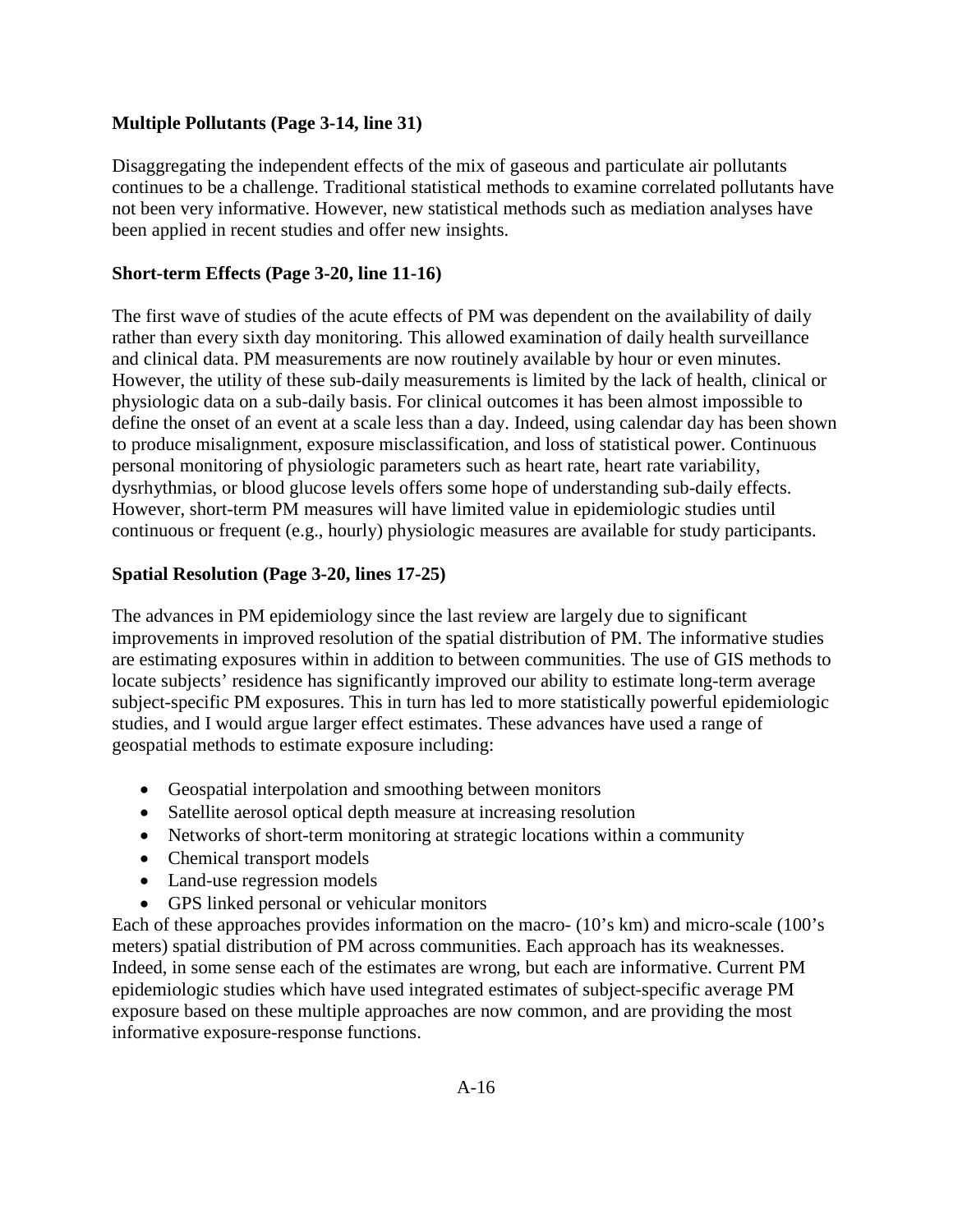Cutting-edge studies are combining the multiple sources of data to produce time-varying within community (i.e. spatial fine resolution) estimates of exposure. Indeed, the promise of individual personal monitors is that they will allow continuous mapping of the hour-by-hour variation of PM outdoor exposures.

## **Cancer (page 3-22, line 23)**

Since the last PM review, IARC has designated outdoor particulate matter as a Group 1 carcinogen. This is a major change in the assessment of the available epidemiologic and toxicologic literature, and no doubt will be an important consideration in this review. The Draft Integrated Review Plan notes that IARC determines only if PM can cause cancer at any inhaled concentration, while the Integrated Review will examine the evidence that PM causes cancer at relevant ambient concentrations. If the exposure – cancer response is assumed to be linear, with no threshold, there will have to be an extended discussion of acceptable cancer risk.

In addition, IARC also has identified diesel engine exhaust as a Group I carcinogen. This designation would suggest that the Integrated Review will have to have to consider a specific designation for diesel particulate matter.

## **Welfare Effects (Page 3-26, line 16)**

While the Clean Air Act separates primary (health) and secondary (welfare) effects of air pollution, there is increasing evidence of links between traditional welfare indicators such as visibility and health. A growing number of papers are showing that living in "green" communities is associated with indices of health. We would expect that similar measures such as improved visibility would also be linked to improved health. While it is likely beyond the current available body of literature, we should expect continuing blurring of the lines between "welfare" and "health" measures.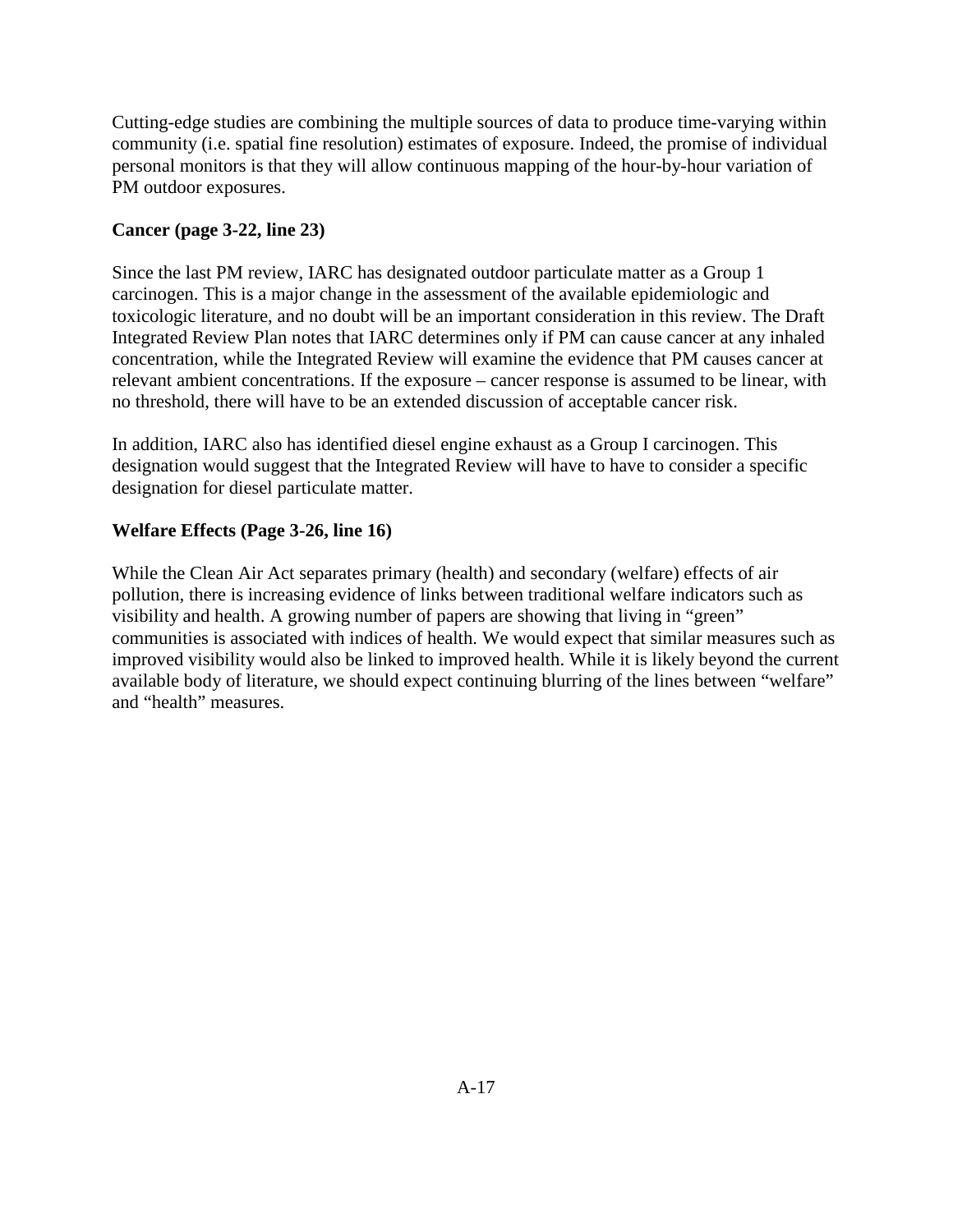# **Mr. Henry (Dirk) Felton**

## <span id="page-32-0"></span>**Comments on Chapter 2**

*Section 2.1.3 Pg 2-16: Is new information available to improve our understanding of PM exposures, and how those exposures relate to the ambient concentrations often used as exposure surrogates in epidemiologic studies?*

It is often difficult to ascertain the representativeness of regulatory monitors due to the limited number of monitors in most urban areas and the requirement for community scale siting which avoids placing monitors near sources. In NYC there is a program that provides an accurate assessment of the variability of PM-2.5 across the metro area. The New York City Community Air Survey (NYCCAS) is an on-going monitoring and modeling program that provides PM-2.5 and other pollutant concentrations by neighborhood and by gradient maps for the NYC metro area.<sup>[1](#page-32-1)</sup> The study design incorporates portable and regulatory monitors at over 100 locations and the study provides a very good measure of the intraurban variability in pollutant concentrations. Additionally, since the study has been underway since 2008, data show trends and response to pollutant control strategies employed within the city.



*Section 2.1.3 Pg 2-17 Do the available health effects evidence, air quality information, and exposure/risk information provide support for considering averaging times in addition to, or in place of, the current 24-hour and annual averaging times?*

This comment could fit into several sections in the IRP. I propose a new averaging time for the PM NAAQS that accounts for regularly occurring elevated sub-daily PM exposure. Urban areas typically

<span id="page-32-1"></span><sup>&</sup>lt;sup>1</sup> New York City Community Air Survey, Neighborhood Air Quality 2008-2014. NYCDOH and Queens College, April, 2016, <https://www1.nyc.gov/site/doh/data/data-publications/air-quality-nyc-community-air-survey.page>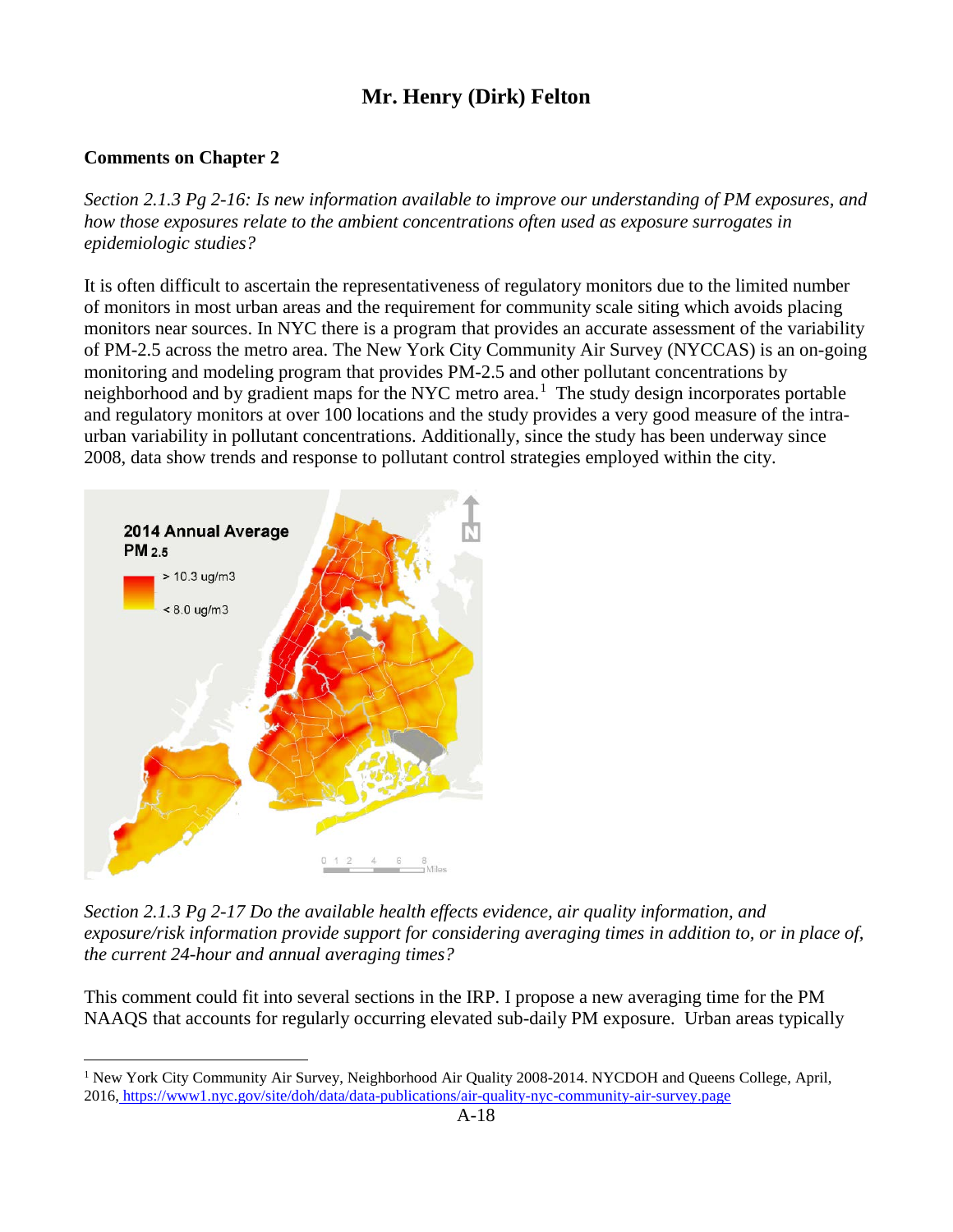have sources such as traffic, industry or biomass related space heating that cause elevated PM-2.5 for several hours each day. The public is exposed to these sources because the sources and the population are primarily active during the day and evening hours.

The averaging time for the existing 24-Hr PM NAAQS time masks these elevated hours by including overnight hours between midnight and early morning in the 24-Hr average value. Overnight hours are typically lower in PM-2.5 concentration than daytime hours in urban areas and are less relevant for exposure.

I propose to use a quarterly diurnal average of PM-2.5 values that are then smoothed by a center 3-Hr rolling average. The NAAQS could then be set at the maximum 3-hr diurnal average for the quarter. PM-2.5 FEMs at urban NCore sites can provide the 1-hr data used to calculate the quarterly diurnal rolling averages.

This averaging time makes the NAAQS more stringent in urban/source areas that are effected by the same local sources every day. These local sources including traffic, industry and biomass combustion have the potential for relief through local control strategies. In rural areas, where there is no significant difference between the 3-hr diurnal maximum and the 24-hr average, the NAAQS would not be more stringent. In these areas, PM-2.5 is often due to long range transport and there are no effective local control strategies.

This averaging time provides for regulation of sub-daily PM exposures but it has the stability of a longer term average. Non-repetitive PM sources and noisy 1-hr FEM data will not materially affect the quarterly diurnal average. The plots below provide a  $4<sup>th</sup>$  Quarter 2015 example for a traffic impacted site in the Bronx, NYC, for a wood smoke impacted urban site in Rochester, NY and for a rural site in NY. In the Bronx and in Rochester where there are significant local sources, the maximum 3-hr diurnal average is 23% and 26% higher than the 24-hr average respectively. At the rural site, the max 3-hr diurnal average is 8% higher than the average.



Local Traffic Exposure: Maximum 3-Hr Diurnal average at 9:00 am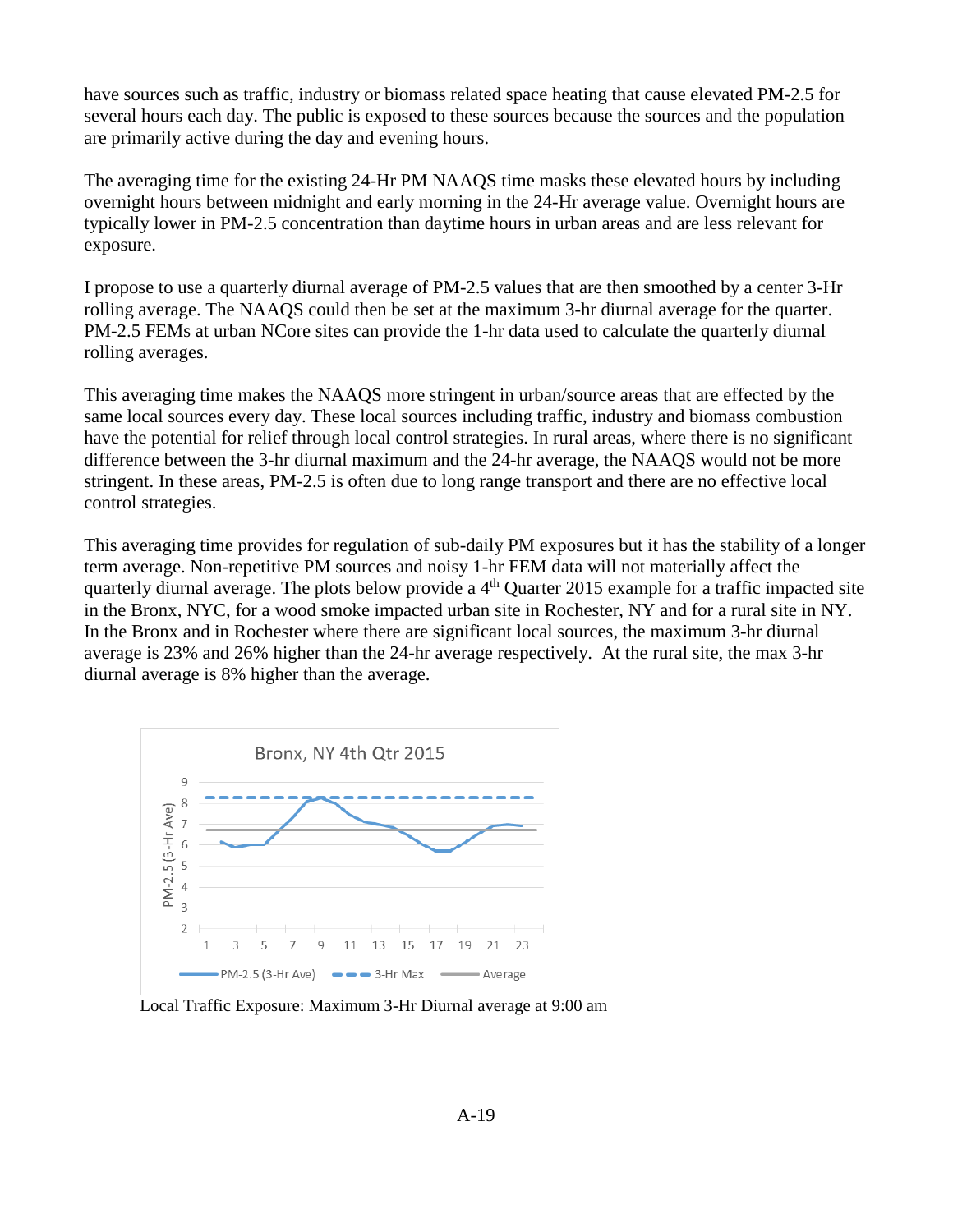

Local Biomass Combustion Exposure: Maximum 3-Hr Diurnal average at 10:00 pm



No local Exposure: no significant Maximum 3-Hr Diurnal average

*Section 2.2.3 Pg 2-28 Does the available evidence and/or quantitative analyses suggest that PMinduced visibility impairment or other PM-related welfare effects could occur with ambient concentrations of PM that meet the current standards? If so, could these effects be of sufficient magnitude and/or frequency such that they might reasonably be judged to be adverse to public welfare?* 

The NYSDEC operates telephone hotlines and a website that are available 24-hours a day to accept complaints from the public regarding any environmental issue. New York State residents have not made any inquiries about degraded urban visibility. This is despite the fact that there is a camera network specifically designed to examine urban and rural visibility at sites in the Northeast from Baltimore to NYC to Moosehorn, Maine. $2$  The website updates images every 15 minutes and provides comparisons to ideal views as well as images from good and bad days. There is no evidence that the public welfare is being impacted by the lack of a visibility based secondary PM standard.

<span id="page-34-0"></span> <sup>2</sup> Camnet:www.hazecam.net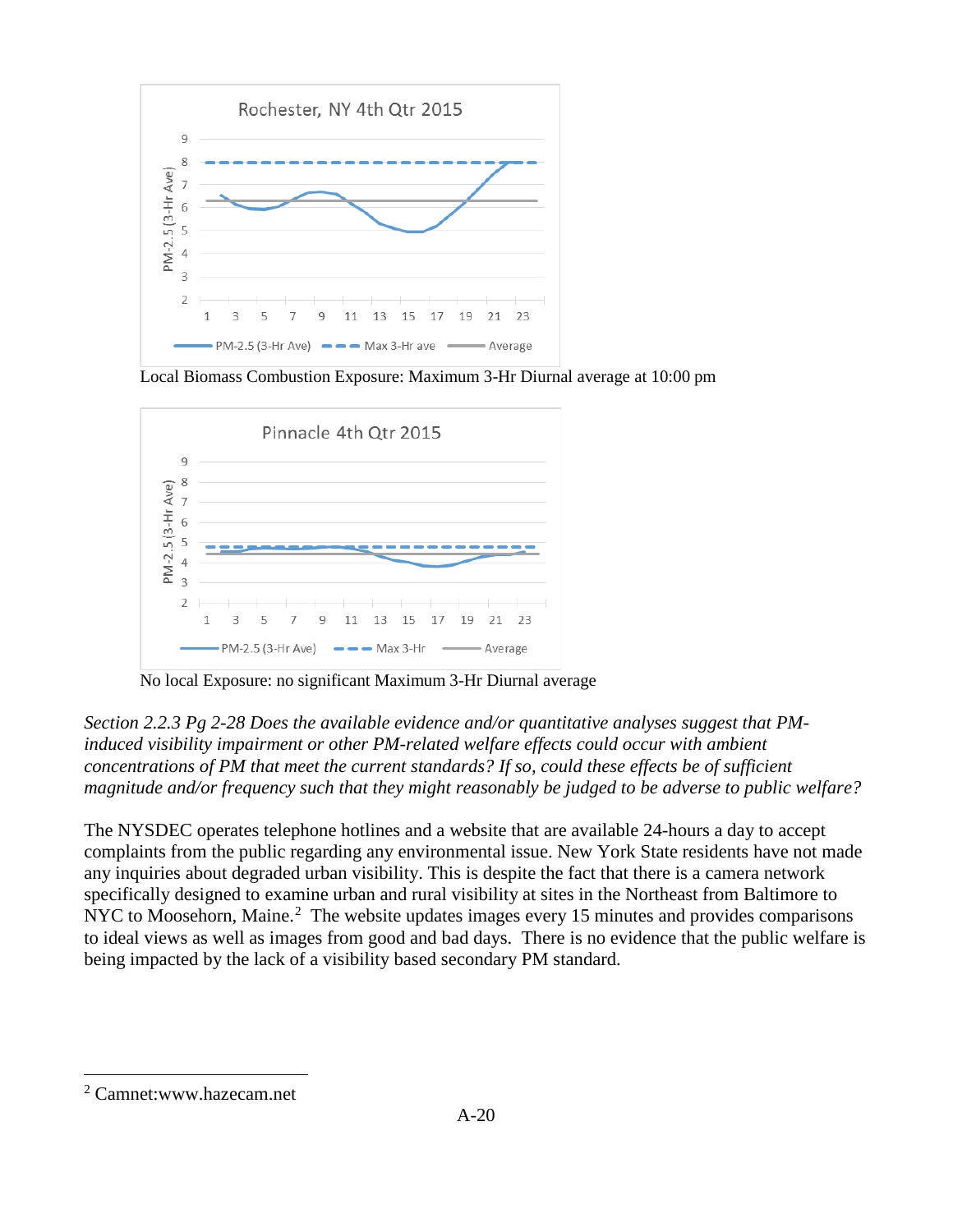### **Comments on Chapter 3 (Science Assessment):**

*Section 3.4.4 Pg 3-18 What are the strengths and limitations of existing and new measurement methods and approaches (including low cost sensors and remote sensing) for both advancing science and providing routine measurements of particulate matter?*

The IRP should specify how issues with each PM monitoring method will be addressed in the upcoming review.

TSP Pb FRM: The High volume method uses a peak roof sampler that makes the sample collection efficiency dependent on wind direction. This method should be improved to make sure that collection efficiency is adequate for the purpose and is insensitive to wind direction.

PM-2.5 FRM: The low volume method does not retain a consistent portion of the volatile fraction of PM. This inconsistency is due to evaporation during and after the sampling period and prior to sample refrigeration. The resulting data are not as representative of what people are breathing as it should be. If the filter method is going to be used into the future, the sample filter should be maintained at a dew point lower than ambient during sampling and the filter should be refrigerated at the conclusion of sampling. If the PM-2.5 FRM included more of the volatile fraction of PM, the resulting data would be better able to assess human exposure near sources that include mobile sources and biomass combustion.

PM-2.5 FEM: The criteria for approving PM-2.5 FEMs were never adequate to insure that FEM data would be similar enough to PM-2.5 FRM data. The method designation criteria required winter and summer test data to be averaged together which negated seasonal bias and the requirement to average triplicate sampler results masked noisy instrument data. Inadequate FEM approvals have resulted in a deployed FEM network that cannot be reliable compared to FRMs or to the NAAQS. There are monitoring agencies that are now faced with FRM data on a 1/3 schedule that meet the NAAQS and FRM data with FEM data filled in on day 2 and 3 that exceed the standard. This is an untenable situation for monitoring and planning agencies across the country.

PM-2.5 CSN: The CSN program was originally intended to be an urban focused long-term trends network to provide data necessary for the development of PM control programs and for health studies that examine the effects of the components of PM-2.5. The EPA never specified that the CSN sampling characteristics match that of the FRM and the program suffered because the retention of specific species did not match the retention of those species on the FRM. The CSN sampling characteristics were modified further so that the EC and OC fractions matched the EC and OC results from the IMPROVE program. The addition of the visibility objective was detrimental to the original program objectives. The CSN data continue to be less valuable because the PM-2.5 component concentrations do not match those retained in the FRM. Mass balance calculations of the CSN components do not match the mass determined on the FRM. This makes it difficult to use CSN data in health studies that attempt to determine which components of PM-2.5 are responsible for health effects. This issue is of particular concern for volatile components of PM-2.5 which are prevalent in urban source regions such as the near road environment.

*Section 3.4.9 Pg 3-26 Have recent studies characterized whether certain lifestages or populations experience differential exposures to PM mass, PM components or PM sources, which may contribute to them being at increased risk?*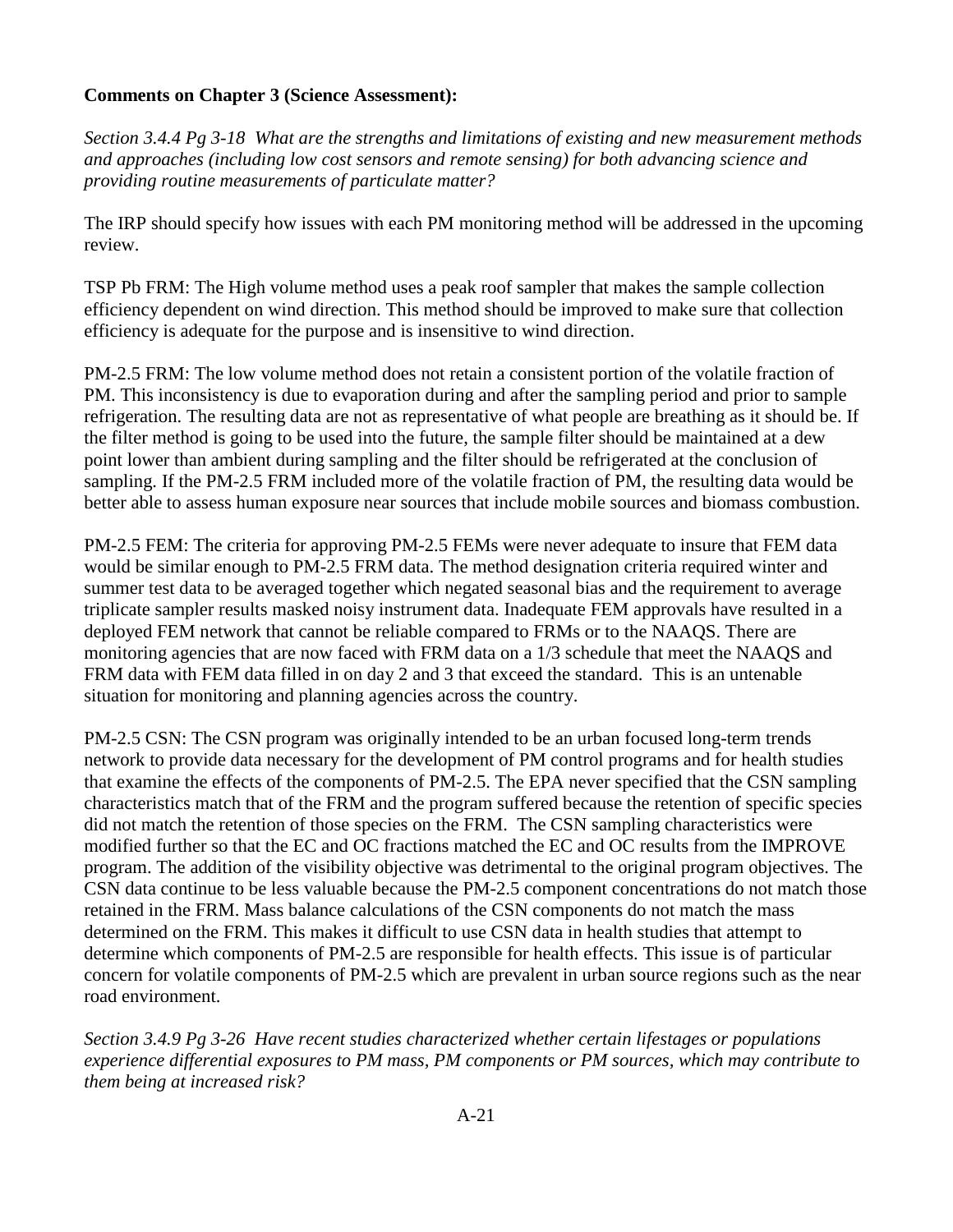The IRP includes PM deposition in the consideration of welfare effects but not in the consideration of health effects. This separation negates the health impacts from the exposure of air toxics originating from deposited PM on soils in urban and near source areas. This exposure pathway will differentially impact children playing in backyards and in playgrounds as well as the population that consumes vegetables grown in soils that have been contaminated by deposited PM.

### **Comments on Chapter 4 (Human Health Risk and Exposure Assessment):**

*Section 4.3.1 Pg 4-14, "the lack of a national monitoring network for ultrafine particles, are likely to continue to challenge our ability to conduct a quantitative assessment for ultrafine particles in the current review", "we will consider in the HREA Planning Document the degree to which these ambient concentrations could be adequately characterized using available data from the national monitoring networks (or other datasets in the case of ultrafine particles) to support the HREA."*

The availability of ultrafine particle number (UFP) data has improved since the last review of the PM NAAQS. Most monitoring agencies that operate UFP monitors use the TSI 3783 which is a water based condensation particle counter that was designed for long-term deployment at ambient monitoring stations. The EPA has provided AQS method codes for this instrument and a few agencies have uploaded UFP data to the database. There are UFP datasets available from a variety of monitoring locations including the ones listed below:

Boise, Idaho - Near road Los Angeles MATES IV - Study locations San Francisco - Community Scale and Near road Queens, NY – Community Scale Urban NCore Buffalo NY - Near road Pinnacle State Park NY - Rural NCore Tampa FL - Near road Baltimore, MD - Near road

### **Comments on Chapter 5 (Welfare Risk and Exposure Assessment):**

*To what extent does Chapter 5 clearly and adequately describe the scope and specific issues, including the identification of the most important uncertainties, to be considered in developing the WREA Planning Document for this review?*

Prioritizing the welfare effects of ambient PM should be given more attention in this section. Urban visibility should not be ranked highly as mentioned in my comment on section two. The welfare effects of climate change should be given serious consideration. It may be better to focus on the direct effects of aerosols since they are more straightforward than the secondary effects.

*Is there additional information that should be considered or additional issues that should be addressed in considering the potential for quantitative analyses for welfare effects in the current review?*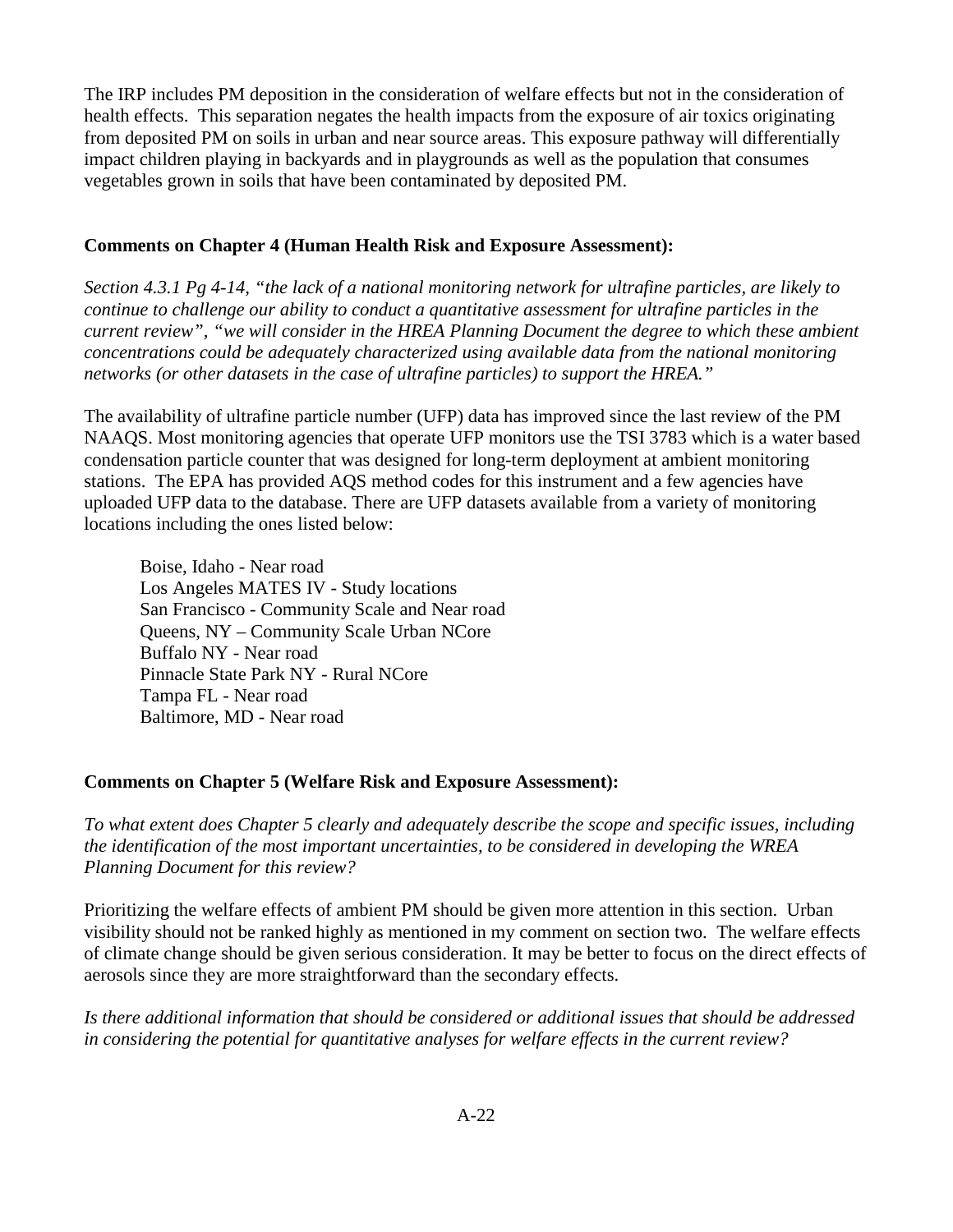In many states, there are ecosystems that are impacted by deposition of PM including compounds such as mercury, zinc, copper and cadmium. The presence of some of these compounds have led to stringent restrictions on the consumption of fish and other species. The resulting welfare effects include impacts to wildlife, economic value and personal comfort and well-being. These welfare effects should be given a high priority in the IRP. The impacted areas in many states are located where there are no potential sources of toxic compounds other than atmospheric deposition. This eliminates much of the uncertainty regarding the origin of the compounds.

*Section 3.4.10 Pg 3-26 "In regards to effects of PM on ecosystem components (e.g. plants, soils, wildlife, nutrient cycling), both direct and indirect effects of PM deposition will be considered."*

I am including references that address Mercury deposition in case they have not already been collected for this review.

Harris et al, (2007) Whole-ecosystem study shows rapid fish-mercury response to changes in mercury deposition, 16586–16591 Proceedings of the National Academy of Sciences, vol. 104, no. 42.

J. G. Wiener et al, (2006) Mercury in Soils, Lakes, and Fish in Voyageurs National Park (Minnesota): Importance of Atmospheric Deposition and Ecosystem Factors, Environ. Sci. Technol., 40, 6261-6268.

C Hammerschmidt et al, (2006) Methylmercury in Freshwater Fish Linked to Atmospheric Mercury Deposition, Environ. Sci. Technol., 40, 7764-7770.

Charles T. Driscoll et al, (2013) Mercury as a Global Pollutant: Sources, Pathways, and Effects, Environ. Sci. Technol., 47, 4967-4983.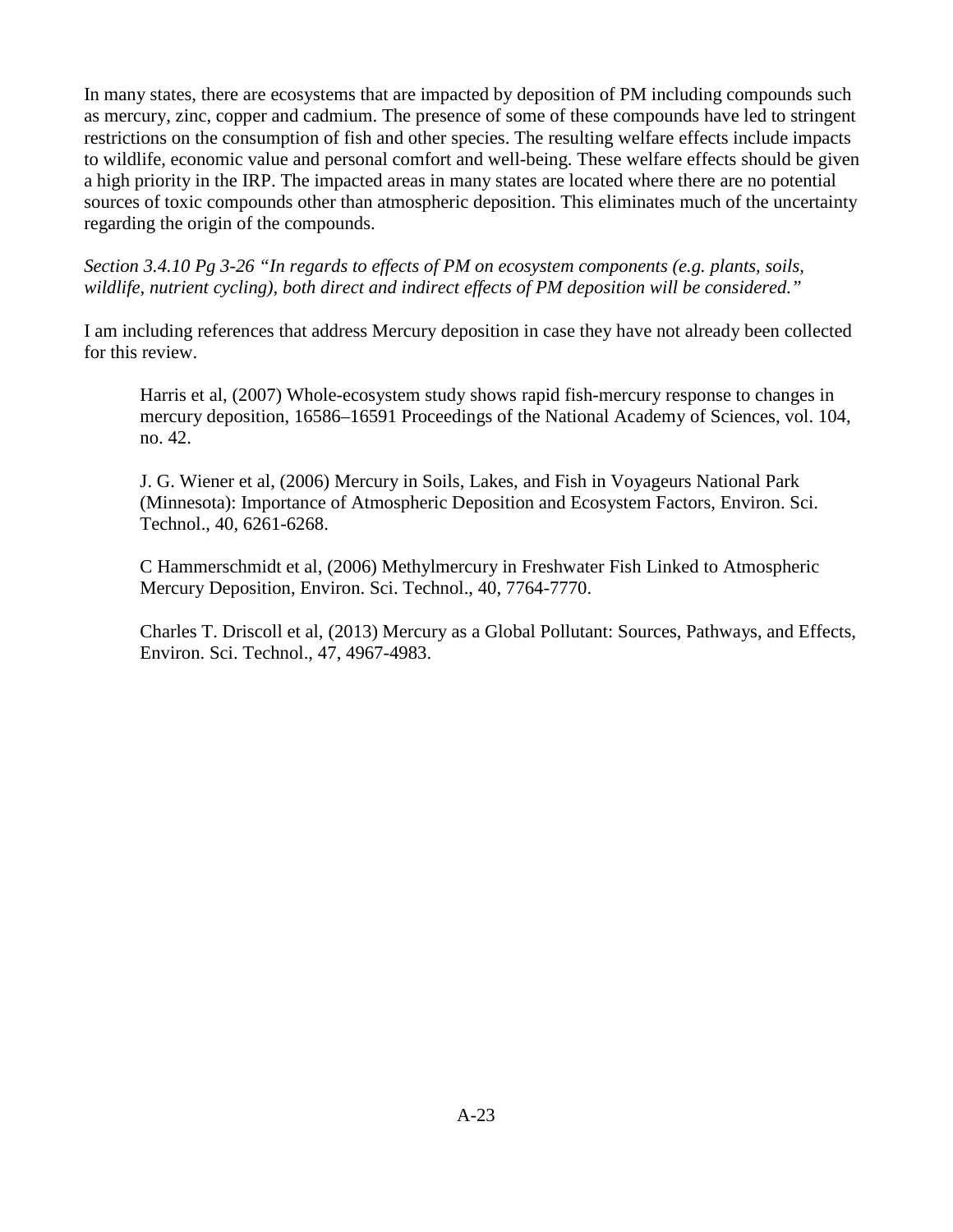# **Dr. Mark W. Frampton**

#### <span id="page-38-0"></span>General comments:

Overall, the draft IRP represents a clear, thorough description of the approach to be taken in the PM NAAQS review process. It includes a thorough review of the relevant legislation and outcomes of the previous PM NAAQS reviews. It identifies the key remaining uncertainties at the time of the previous review, and describes a comprehensive approach for re-evaluating the primary and secondary PM NAAQS.

Below are my comments in response to the key questions on Chapter 3, followed by specific comments on the Chapter.

#### **Comments on Chapter 3 (Science Assessment)**

*To what extent does Chapter 3 clearly and adequately describe the scope, specific issues to be considered, and organization of the ISA?* 

Generally the chapter does an excellent job of describing the scope of the ISA, and clearly outlines where emphases will be placed in the current review, highlighting areas of uncertainty determined during the previous review. The organization is logical and workable.

*What are the panel's views on the overall scope of the ISA? Does the planned scope ensure that the EPA will capture the scientific literature most pertinent to the ISA's focus, which is answering the question, "Is there an independent effect of PM on health and welfare at relevant ambient concentrations?"* 

The scope of the ISA is sufficiently broad to capture the pertinent literature for review.

*What are the panel's views on the approaches outlined in Chapter 3 to streamline the discussion in some sections of the ISA? What are the panel's views on EPA's plans to produce an assessment that is concise and forms an adequate scientific foundation for subsequent steps of the NAAQS review process?* 

The evolution from Criteria Documents to the ISA, in an effort to shorten and focus the review, has improved the readability and usefulness of the NAAQS reviews. This approach should continue, with less emphasis on describing every study and even more emphasis on integration and comparisons across studies and disciplines.

#### Specific comments:

P. 3-7 line 9: "The PM ISA will conclude with a chapter that examines studies for evidence of differential exposure and risk for PM-related health effects to draw conclusions…". The meaning here is not clear, especially "differential exposure". Suggest rewording this sentence with a better description of what this final chapter is about. And it is not clear whether this is actually meant to be the final chapter. The 2009 ISA concluding chapter (9) was about welfare effects. Perhaps what is being referred to here is the next to last chapter, 8, about susceptible populations.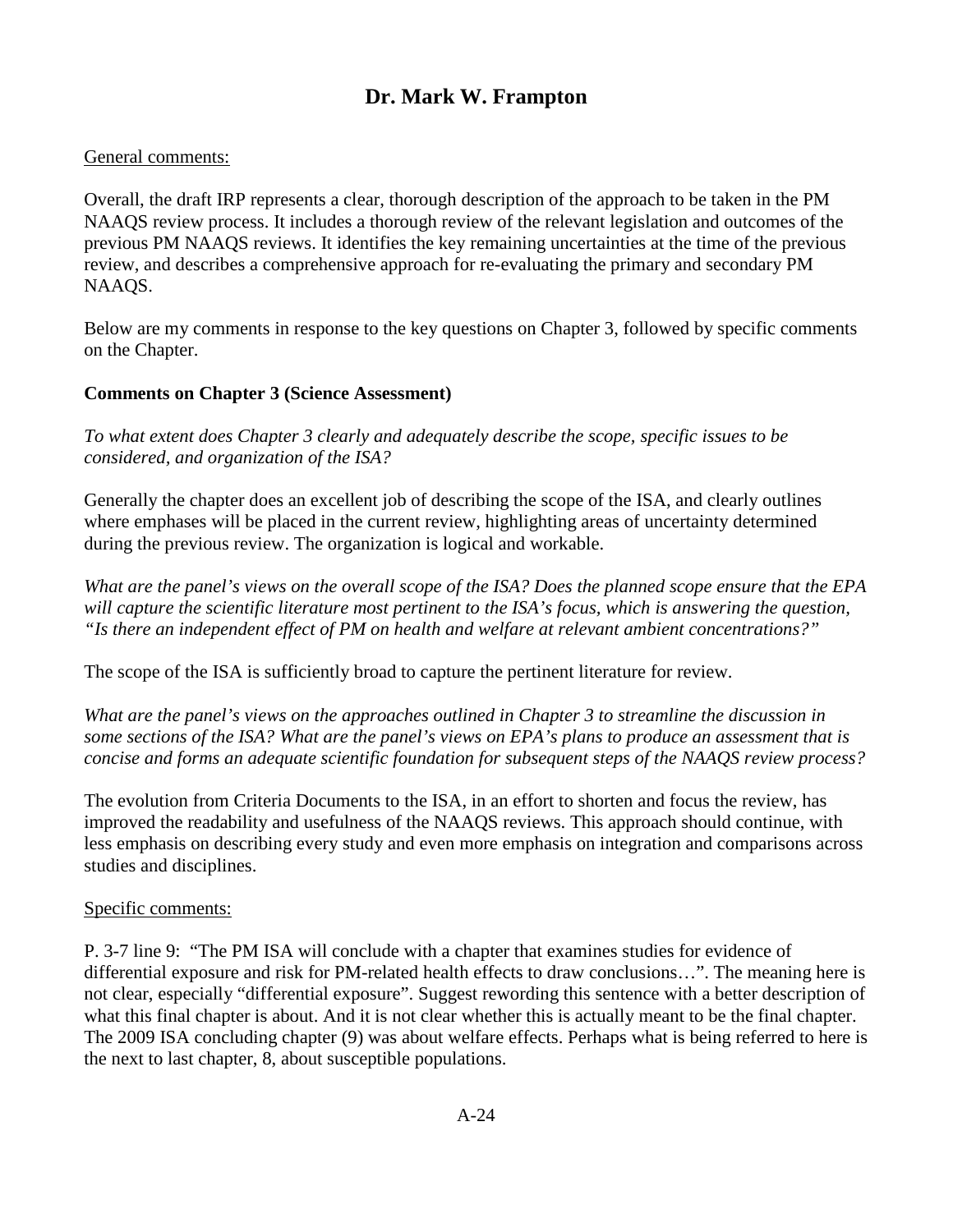P. 3-7, line 24: "This and subsequent key components of the process currently followed for the development of an ISA are presented in Figure 3-1…". Figure 3-1 doesn't actually show "This", which refers to the Call for Information described earlier in this paragraph. Suggest changing the sentence to "Key components of the process…". Please see comments below on Figure 3-1.

## P. 3-9, Figure 3-1:

- o In the first box, "See Figure III" should be removed.
- o In the 3rd box, the title "Develop Initial Sections" seems rather meaningless. This really is the "meat" of the ISA evidence review, not just the "initial" sections. Suggest finding a better title for the left side of this box.
- $\circ$  6<sup>th</sup> box (left): "Draft Integrated Science Assessment"... isn't that what the whole figure is about? "Evaluation and integration of newly published studies"…does this mean studies published since the initial literature review was completed? Not clear what this box is trying to do.

P. 3-11, line 32: "…conclusions about the strength of inference from study results will be made by weighing the authors' conclusions and independently evaluating study quality…". The phrase "weighing the authors' conclusions" is unclear, and seems to contradict the previous sentence, which states "…but not by considering whether the study results are positive, negative, or null."

The evaluation of study quality is vague, and it is unclear what is done with the results. Is each study given some kind of quality rating? Are poor quality studies rejected from consideration? How does study quality impact the ISA? It is important to make clear whether or not there are objective criteria for these determinations, and how the quality ratings are used. Obviously the variety of studies and approaches limits the ability to be very quantitative about this, but at present this section touts a "uniform approach" that is not well supported in the text. Perhaps need to be clearer about the limitations here.

Section 3.4.3, Integration. This section is generally well written, and the hierarchy of causality determinations is a strength. However, perhaps more needs to be said about how the causality ratings are assigned during the development of the ISA. These are in fact judgements based on the weight of the evidence, and this should be acknowledged here. "Scientists" are referenced, but are these EPA scientists or are others included? Is consensus among the drafters required, and if not how is lack of consensus handled? Need to indicate what measures are undertaken to avoid bias on the part of the scientists making these judgements. This may well be documented elsewhere, and that could be referenced here. It may help to point out that initial determinations of causality in the draft ISA will be part of the CASAC review and available for public comment before finalizing the ISA.

Page 3-17, line 27 and elsewhere: Not clear what is meant by "new preference studies".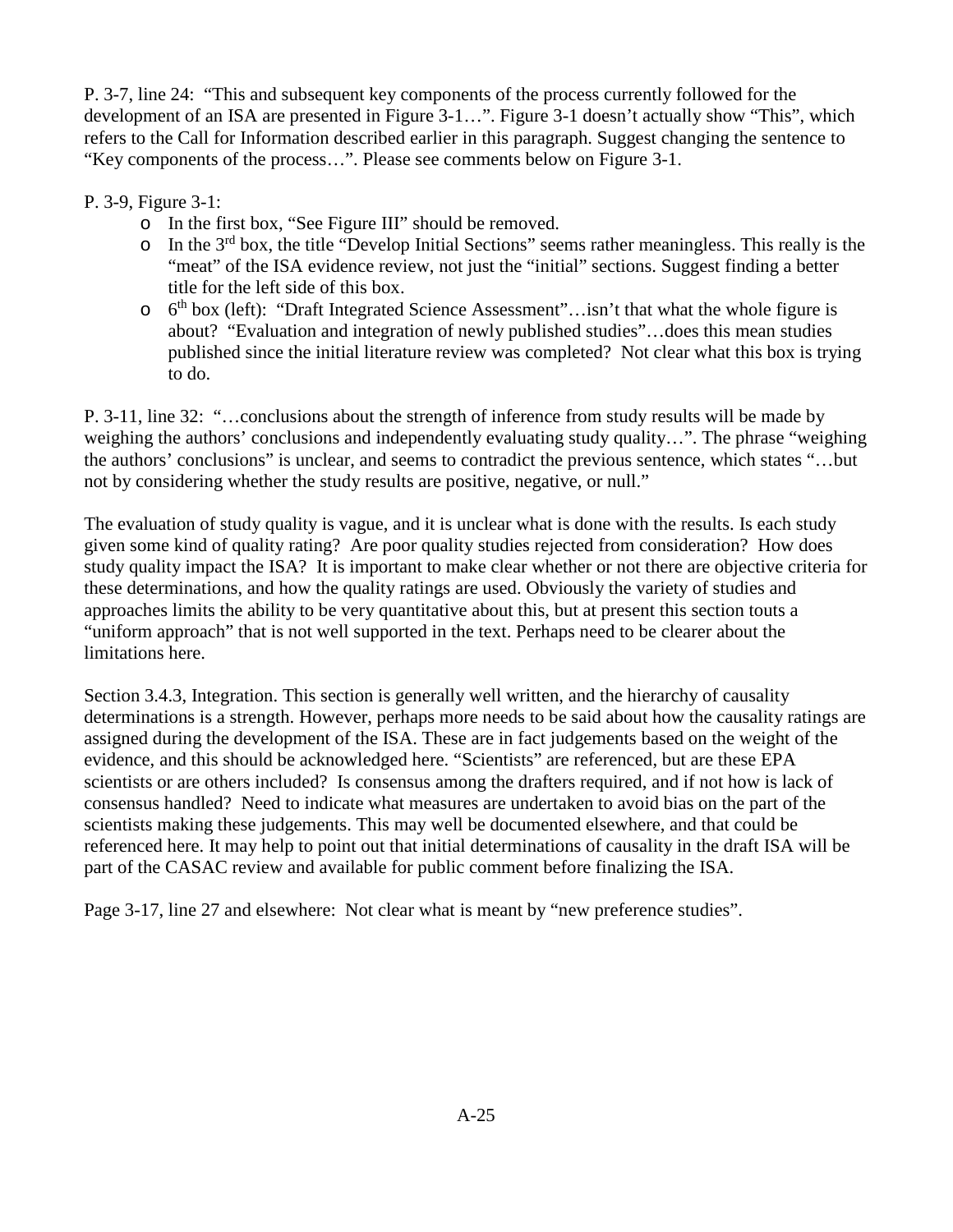# **Dr. H. Christopher Frey**

## <span id="page-40-0"></span>**Comments on Chapter 2**

*To what extent does the Panel find that Chapter 2 clearly articulates the decisions made in the last review of the primary (sections 2.1.1, 2.1.2) and secondary (sections 2.2.1, 2.2.2) PM standards, and the rationales supporting those decisions?*

The chapter does a good job of concisely articulating the key policy-relevant science issues and the decisions made in the last review. In particular, the chapter does a good job of highlighting the key scientific uncertainties from the last review.

*To what extent does the Panel find that the policy-relevant questions presented in sections 2.1.3 (primary) and 2.2.3 (secondary) appropriately characterize the key scientific and policy issues for consideration in the current review? Are there additional issues that should be considered?*

The policy-relevant questions listed are appropriate and thorough.

In particular, there should be systematic treatment of the answer to this question: *To what extent have important uncertainties in the evidence from the last review been addressed, and have new uncertainties emerged?*

In this regard, I also call EPA's attention to CASAC's identification of "Areas for Future Research" that were included in the "CASAC Review of Policy Assessment for the Review of the PM NAAQS – Second External Review Draft (June 2010)" EPA-CASAC-10-015, September 10, 2010, by CASAC Chair Jon Samet. The issues raised in this CASAC report regarding priorities for new research should be addressed in the ISA and as appropriate in the HREA and WREA, such as to what extent have new research and programs addressed these issues (chapter numbers and page numbers refer to the 2<sup>nd</sup> draft of the policy assessment from the last review) (bold is added for emphasis).

- "*The Second Draft Policy Assessment has identified scientific issues that will need to be addressed in order to improve EPA's scientific basis for promulgating PM standards in the future. As stated in our letter of May 17, 2010, CASAC urges the Agency to reinvigorate research that might lead to new indicators that may be more directly linked to the health and welfare effects associated with ambient concentrations of PM. CASAC also suggests the ongoing collection of more comprehensive PM monitoring data, including expanding the range of sizes to provide information in the ultrafine particle range, and adding measurements of numbers, chemistry, species, and related emissions characteristics of particles. CASAC strongly urges EPA to pursue research to develop a Federal Reference Method for a Directly Measured PM2.5 Light Extinction Indicator and to develop baseline light extinction data so that it will be available for the next 5 year review cycle. CASAC is available to provide advice on priorities for PM-related research*."
- "The opportunities for epidemiological research to effectively address the knowledge gaps on the effects, and concentration-response relationships, of PM components and source-related mixtures cannot be achieved without **additional monitoring data to provide PM speciation and better**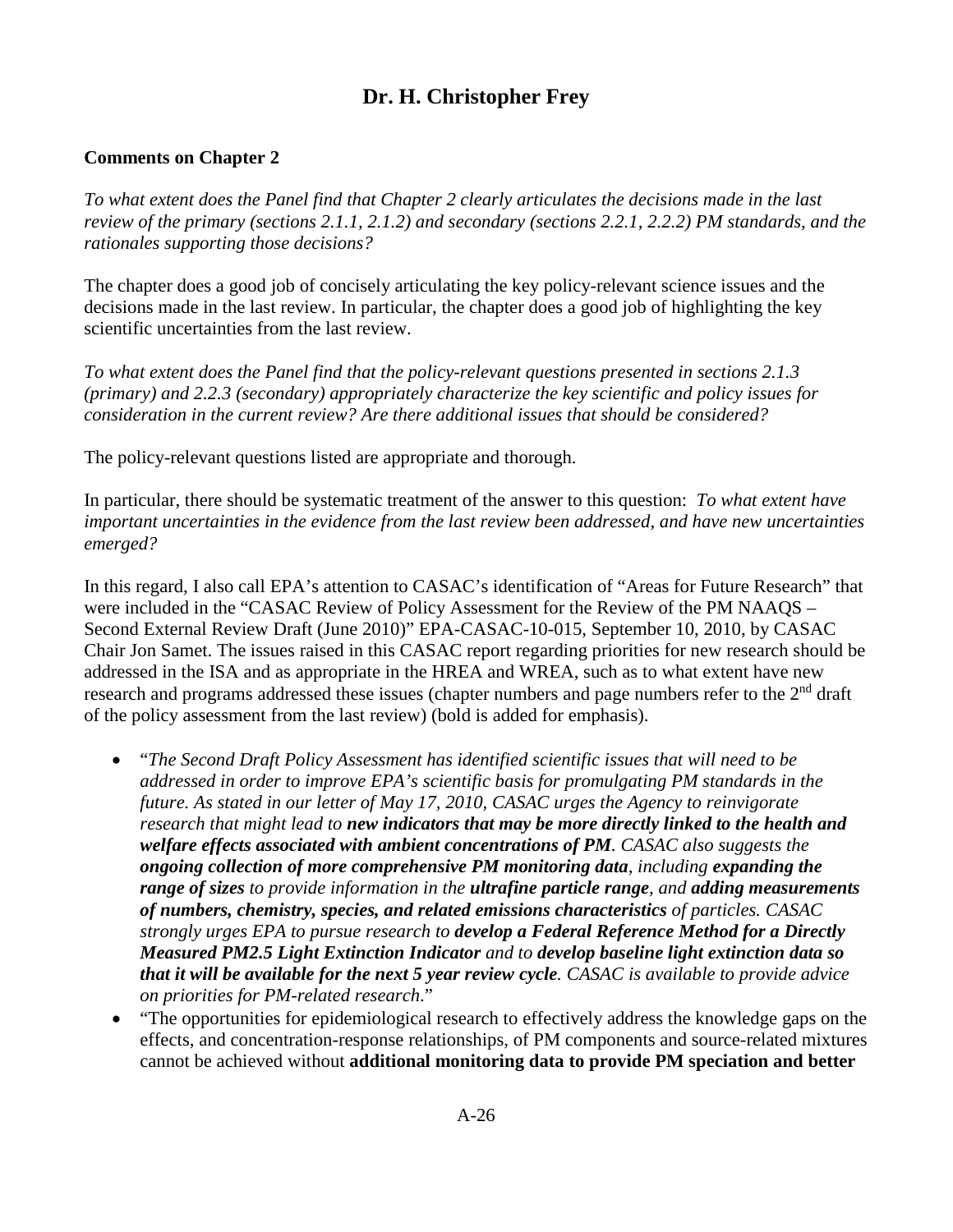**temporal and spatial resolution**. Only the EPA can provide the impetus and support for such an enhancement in air quality monitoring."

- "The research needs to address **uncertainties in health outcomes, exposure durations of concern, and susceptible populations** that are also very nicely outlined are well targeted [in the Policy Assessment], and can be effectively studied in human populations. Such studies, to be most productive, **will need the enhanced monitoring data**, as recognized by EPA staff."
- C-R functions should have quantitative confidence bounds.
- "Generating time-activity data to support probabilistic scenario-based exposure models, such as **additional activity diary data to incorporate into the Consolidated Human Activity Database (CHAD)**."
- "**Characterizing indoor exposures to PM of ambient origin**. For example, the penetration of ambient PM2.5 and PM10 into indoor microenvironments (home, work, school, restaurant, bar, vehicle) should be better characterized, particularly taking into account differences in penetration with respect to particle size and composition. Given the greater amount of time we spend in indoor vs. outdoor environments, the need for these data is compelling."
- "Addressing the **bidirectional linkages between climate change and concentration, size distribution and composition of PM in the PM10, PM2.5, and ultrafine particle (UFP) fractions**. This would include assessing the relative effects of climate cooling due to aerosols (e.g., sulfate) vs. climate warming due to elemental carbon. Effects of increased wildfires, windblown dust and pollen seasonality are also of interest."
- "Continuing support of **toxicological research in terms of chemical components, sources and subfractions (to include UFP).** Toxicological studies will address biological plausibility and give insights as to possible mechanisms. Although C-R relationships are a challenge to extrapolate from animal to human, animal studies do provide an effective means to conduct controlled and well-characterized exposure scenarios to examine C-R relationships."
- "CASAC looks forward to **the planned implementation of monitors that measure PM10-2.5, rather than PM10**. There is a critical need for national monitoring data on PM10-2.5 in order to provide a basis for epidemiological studies that focus on this size fraction. Furthermore, there is a need for speciated data to support health effects research. Spatial and temporal variability in coarse particle mass and composition need to be characterized. In addition, the national monitoring data will support a baseline for ambient air quality in order to compare with health effects data in order to assess whether there is a need for a more stringent standard.
- With regard to visibility: "In the first category, preference studies, the details noted by EPA all identify a **strong need for additional urban visibility preference studies** conducted using consistent methodology. The range of 50% acceptability values discussed as possible standards are based on just four studies (Figure 4-2), which, given the large spread in values, provide only limited confidence that the benchmark candidate protection levels cover the appropriate range of preference values. Studies using a range of urban scenes (including, but not limited to, iconic scenes – "valued scenic elements" such as those in the Washington DC study), should also be considered.
- "In the second category related to methods of measurement, CASAC supports the **proposal to conduct studies in several cities**, pairing direct monitoring of light extinction with enhanced monitoring of PM size and composition distributions (i.e., continuous PM speciation monitoring). **Additional work should also be conducted to understand the contribution of PM10-2.5 in southwestern areas other than Phoenix**, to address the lack of information for scattering associated with this fraction of PM10 as is noted on page 4-30."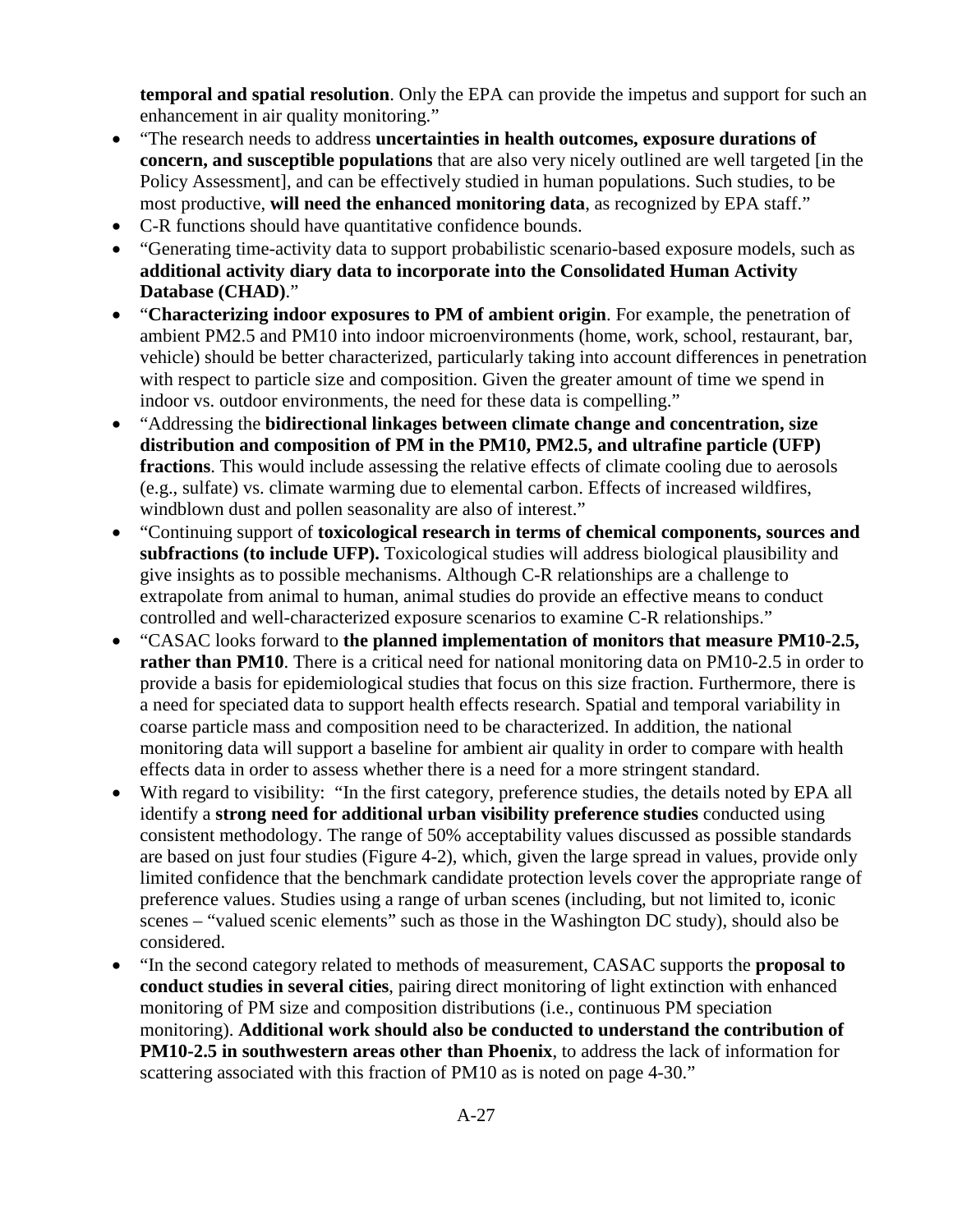• "Underlying this overall discussion is a clear need for better particle size – composition distribution information (i.e., particle composition distributions as a function of particle size). These data gaps are addressed in different ways in the discussion of future research needs elsewhere in the Second Draft Policy Assessment (Sections 2.5 and 3.5). Moreover, the development of continuous monitoring methods for specific PM components addressed in Section 2.5 is equally applicable here. **Improved understanding of size-dependent PM composition** would also help address the questions related to the role of scattering and absorbing aerosols in climate forcing that are raised in Section 5.2.4"

**Other Considerations**: With regard to monitoring issues, the draft text indicates that EPA may wish to request that the CASAC Ambient Air Monitoring Subcommittee be convened to provide formal scientific input. Given the various monitoring issues identified in this chapter, it seems prudent to proceed with this request. For example, the one topic along of evaluating the availability and performance of low-cost PM sensors would be sufficient to merit more attention. Furthermore, since PM measurements tend to entail an "operational definition" of particulate matter, measurements made by different instruments are not necessarily directly comparable. Evaluation and advice regarding the interpretation of PM measurements from the myriad of instruments that have been used in the regulatory monitoring networks and in research studies could be very useful. Another issue that may emerge from the comparison of PM measurements from near roadway versus community-based or area monitors is that the particle composition is likely to be different. Implications of such differences for interpretation of data merit attention.

**Exposure Assessment**: Section 4.3 discusses the potential role of exposure assessment. A key role that merits more attention is the use of stochastic population-based exposure modeling to help explain variability in C-R relationships among cities that might be associated with differences in population demographics or factors that would affect the overall average ratio of exposure concentration to ambient concentration in a city, such as building stock and air exchange rates. The latter are also influenced by season and climate zone.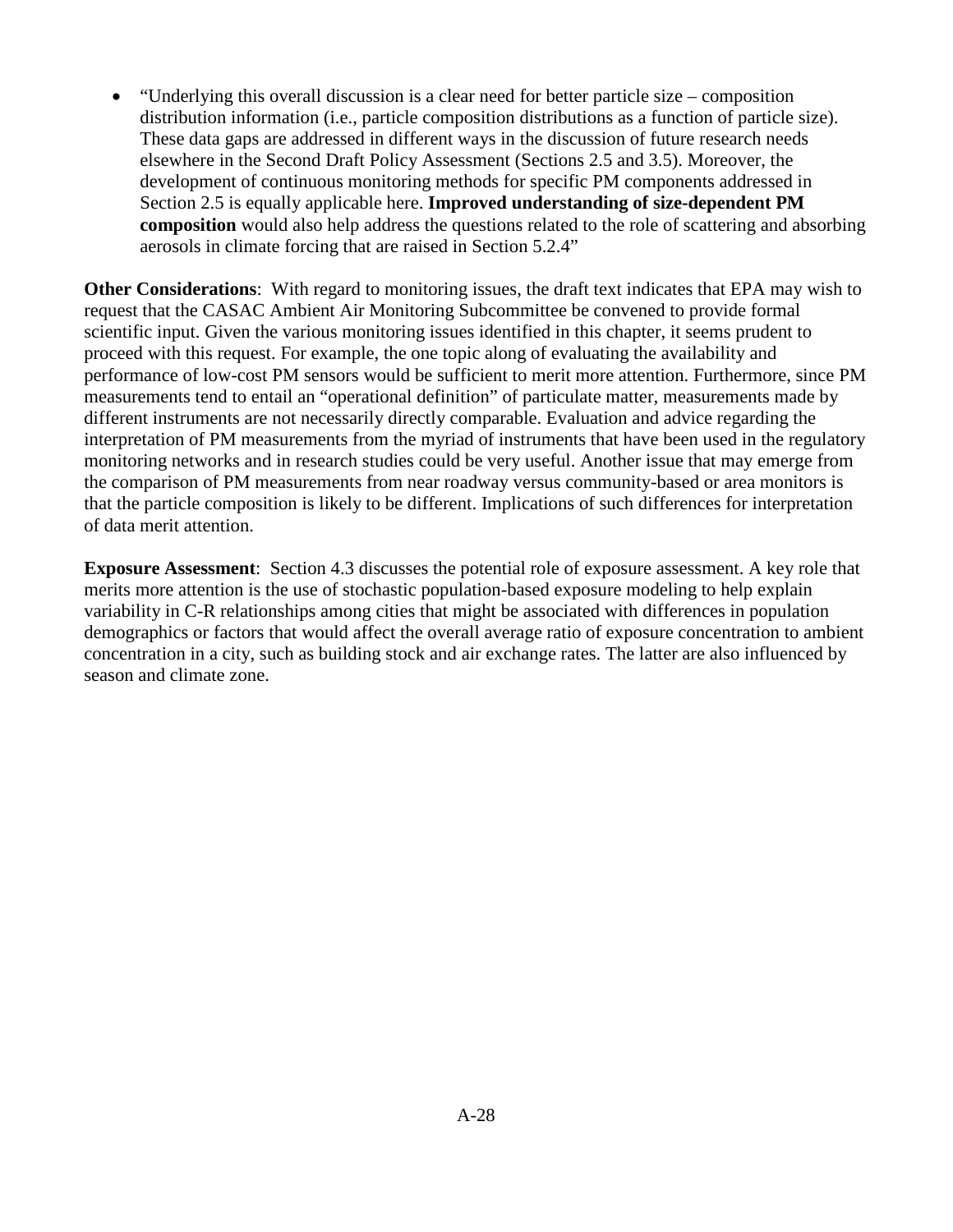# **Dr. Terry Gordon**

<span id="page-43-0"></span>*Overall organization and clarity: To what extent does the Panel find that the draft IRP is clearly organized and that it appropriately communicates the plan for the current review of the PM NAAQS and the key scientific and policy issues that will guide the review?*

The overall organization and clarity are excellent. In addition, this may be a bit radical, but given the process design for the 5 year cycles, this planning document step seems a bit unnecessary. Much of the wording is consistent from NAAQS substance to substance, and the real information for deliberation is in the ISAs. So why not use a fixed and formatted Planning Document that is the same for all substances?

Under the discussion of the History (section 1.3, page 1-8), the first paragraph stresses secondary particle formation and leaves out sources for directly emitted PM (e.g., resuspension, wind blown, stack emissions) – perhaps the section could be better balanced.

## **Chapter 4 (Health Risk and Exposure Assessment):**

*To what extent does Chapter 4 clearly and adequately describe the scope and specific issues, including the identification of the most important uncertainties, to be considered in developing the HREA Planning Document for this review?*

The Chapter clearly describes the scope and issues to be considered, including the uncertainties.

*Is there additional information that should be considered or are there additional issues that should be addressed in considering the potential for risk and/or exposure analyses in the current review?* 

This reviewer is not aware of any additional issues to be considered in regards to the risk or exposure analyses. There did seem to be a large emphasis on urban data and risk considerations to the point of the rural risks being lost or at least very low in priority.

### **Chapter 6 (Policy Assessment and Rule Making):**

On page 6-1, it is puzzling why it says REAs, 'if available', will be used in the PA. I've always assumed that REAs are an integral if not the integral support document for the Policy Assessment.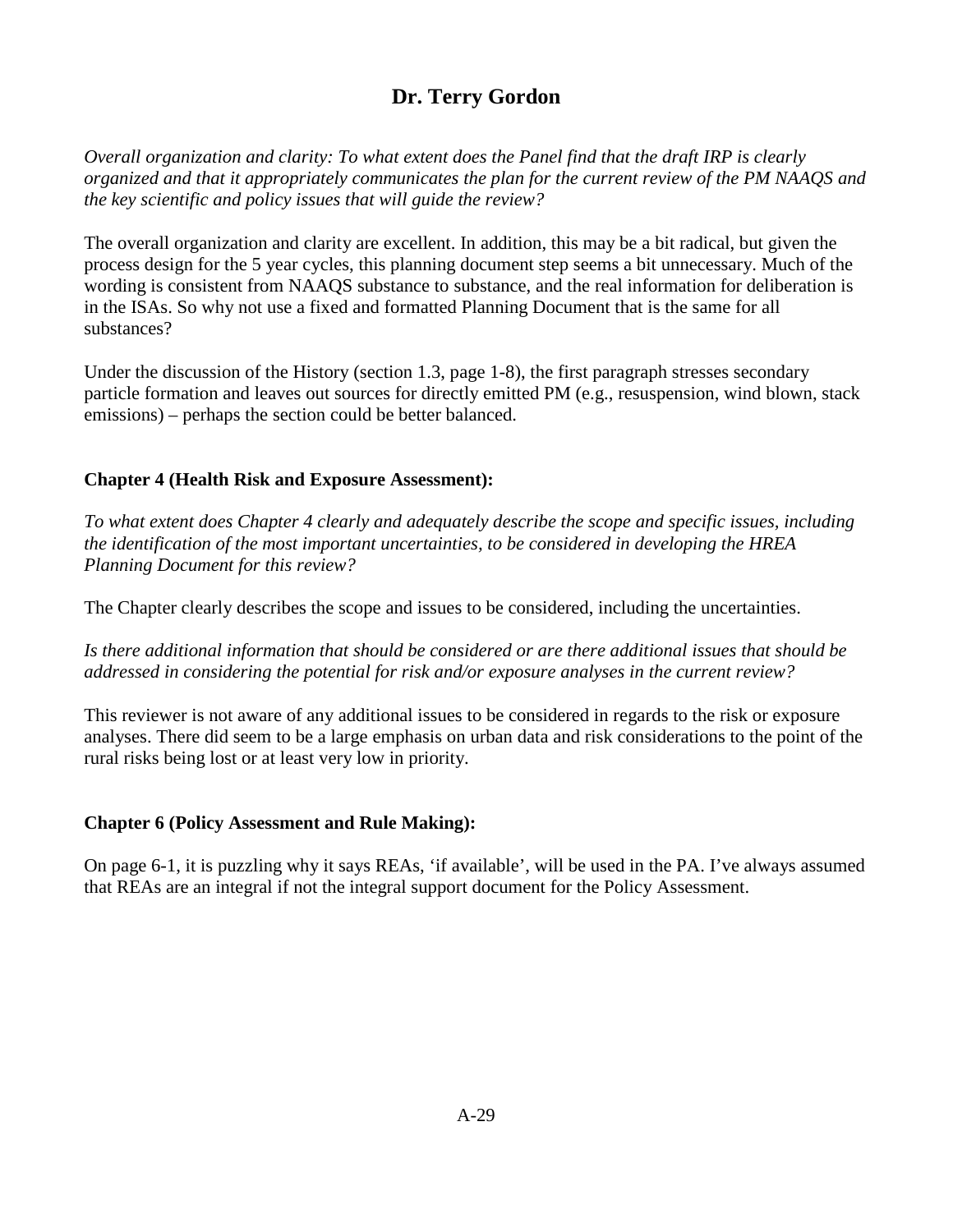## **Dr. Jack Harkema**

## <span id="page-44-0"></span>**Comments on Chapter 1, Introduction**

Overall the sections on legislative requirements (1.1), overview of the NAAQS review process (1.2), history of reviews of the PM NAAQS (1.3), general scope of the current review (1.4) and anticipated schedule for the current review (1.5) are clearly and concisely articulated and provide the necessary introductory information and outline for the remainder of the document.

It would be helpful for the reader to provide definitions and examples for *sensitive group*s and *at-risk populations* early in the document and prior to their use in this chapter (i.e., p1-3 l12 and p1-13 l27) and in subsequent chapters. In this regard, how susceptibility and vulnerability relate to sensitive groups and at-risk populations could be incorporated in these definition(s) and examples and explained in more detail in later chapter(s).

Query. In 1.1 (Legislative Requirements), should more emphasis be placed on sensitive groups and atrisk populations in regards to the adequate margin of safety (e.g., 1-3, l1-14)?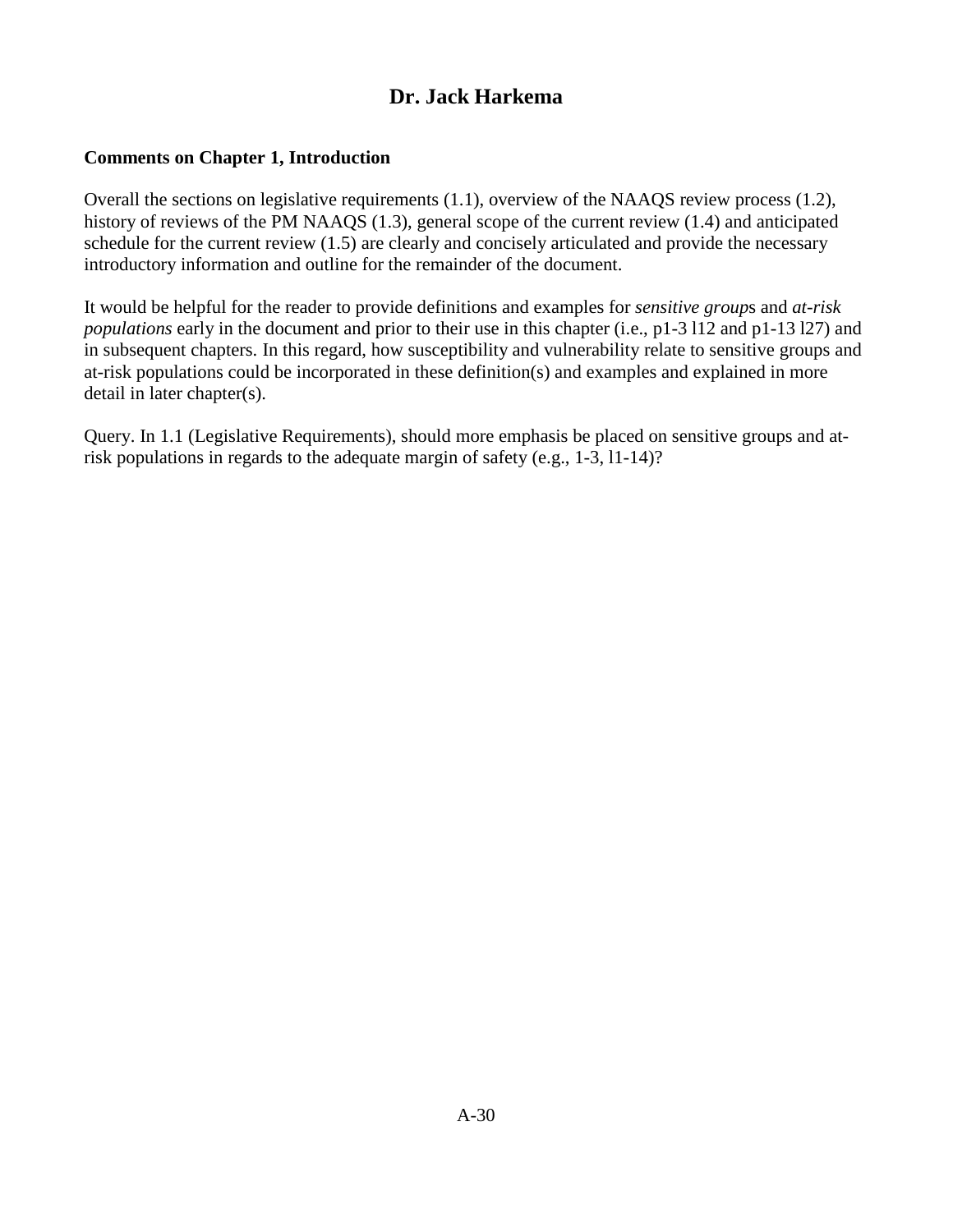## **Dr. Joel Kaufman**

<span id="page-45-0"></span>Overall I find this to be a well-organized, thorough and clear document. I congratulate the EPA program staff for clearly articulating their approach to developing the documents needed in this review. The document identifies the key questions and issues that will dominate the consideration of the PM NAAQS.

Chapter 1 is a concise regulatory history and framing of the process.

I have only minor comments, which regarding a few of the choices made by staff as they look toward developing the ISA, and find that most of these comments are well-reflected in the consensus document.

With regard to section 3.1.2 on Defining Policy-Relevant Literature, I do not fully agree with the decision that experimental studies of source-based mixtures (e.g., diesel exhaust, gasoline exhaust, wood smoke) are only relevant if they can assess the independent effect of PM in the mixture under study. Studies of source-based mixtures, especially when they can be performed in a clinical setting (i.e., in the species of interest and hence without concern about inter-species differences) have been rather informative about not only mode of action but also consistency of human health effects. Hence even studies that have not used attempts to disentangle the independent effects of PM from the mixture (as by filtration or other approaches) should be considered where relevant to the questions at hand in considering health effects of PM.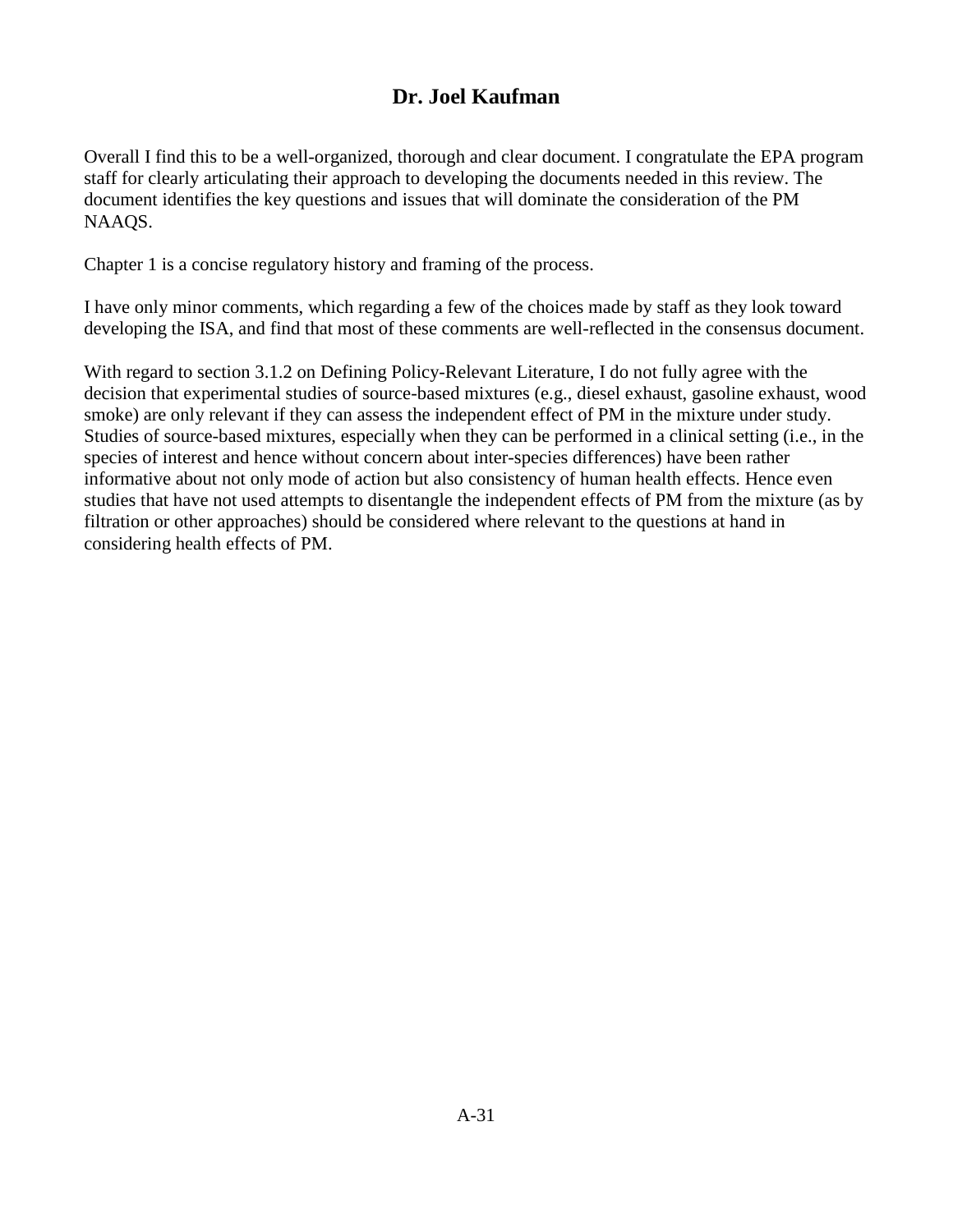# **Dr. Patrick Kinney**

### <span id="page-46-0"></span>**Comments on Chapter 4**

EPA staff are to be commended on the quality and comprehensiveness of this draft document. I found it technically sound, comprehensive and clearly written. My comments relate to the scope work that is planned for the next phase.

Overall comments:

EPA should give serious consideration to expanding the geographic scope of the health risk assessment to the entire continental US. The 2010 assessment focused on just 15 cities. Given the current state of the art for air pollution risk assessment, there is no obvious reason why the assessment shouldn't be nationwide. If not nationwide, then it should include a larger number of cities as well as suburban and rural areas. It would also be helpful in this draft document to explain what technical constraints led to the former decision to restrict to 15 cities. Do these constraints still exist? There have been so many nationwide PM-related risk assessments that it's hard to justify such a restricted approach given the importance of the PM NAAQS process. Also, I would question the assumption stated on page 4-16 in the "spatial scale of the analysis" paragraph that uncertainties are high when doing assessments in areas that weren't part of underlying epidemiologic studies, at least for long-term exposure effects.

Regarding at-risk life stages, consideration should be given to taking into account the long-term cardiovascular disease risks posed to children and young adults by long-term exposure to PM. Though the ACS study only included adults over age 30, there's no biological reason why PM only becomes risky at that age. We have plenty of analogies to draw on from the smoking and ETS literatures to show that early-life exposures lead to long-term risks.

Regarding the exposure assessment, I encourage EPA to consider carrying out an exposure assessment. I think it's very valuable in showing what proportion of the population gets exposed over the short and long term to unusually high levels of PM, how those people may differ in terms of demographics, and what factors lead to their higher exposures.

Page 4-3, line 17: This text is explaining the criteria used for choosing cities in the 2010 assessment. Criterion 2 – "inclusion in an epidemiologic study providing effect estimates" is overly restrictive and I advise EPA to consider dropping it for the new assessment.

Page 4-3, footnote 84, first line: change "at a given time" to "in a given time period"

Page 4-4, footnote 88: the divergent effect thresholds used for short-term and long-term exposure seem difficult to rationalize, and I suggest EPA try to come up with a single, consistent approach in the next assessment.

Page 4-5, footnote 91: the first and second sentences appear to contradict each other. Please clarify/revise.

Page 4-7, line 26: change "mortality risk" to "PM-related mortality risk"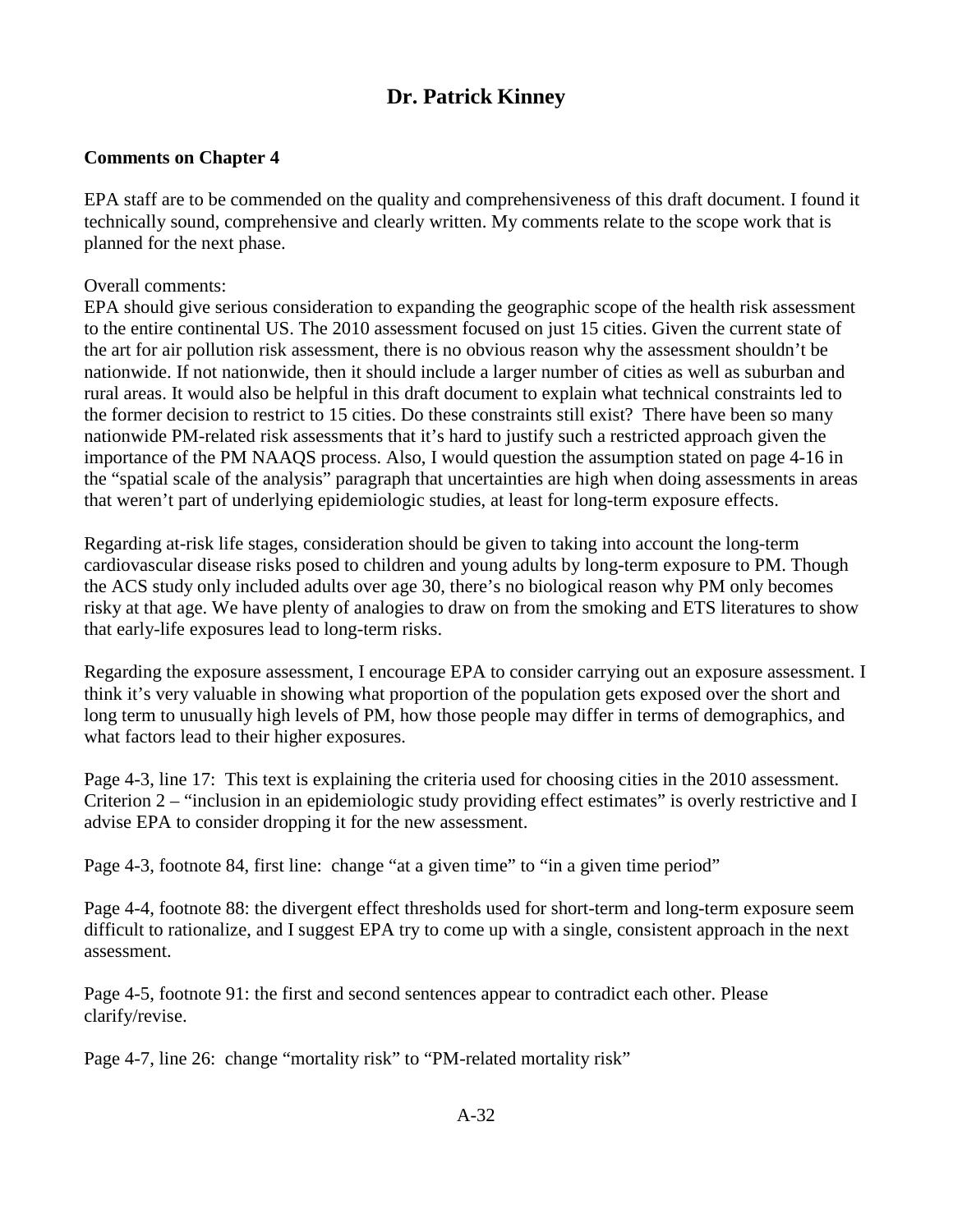Page 4-24, table 4-2: additional key uncertainties include possible changes over time in air exchange rates and in time-activity patterns. These data inputs were surveyed many years ago, and there may have been changes in both.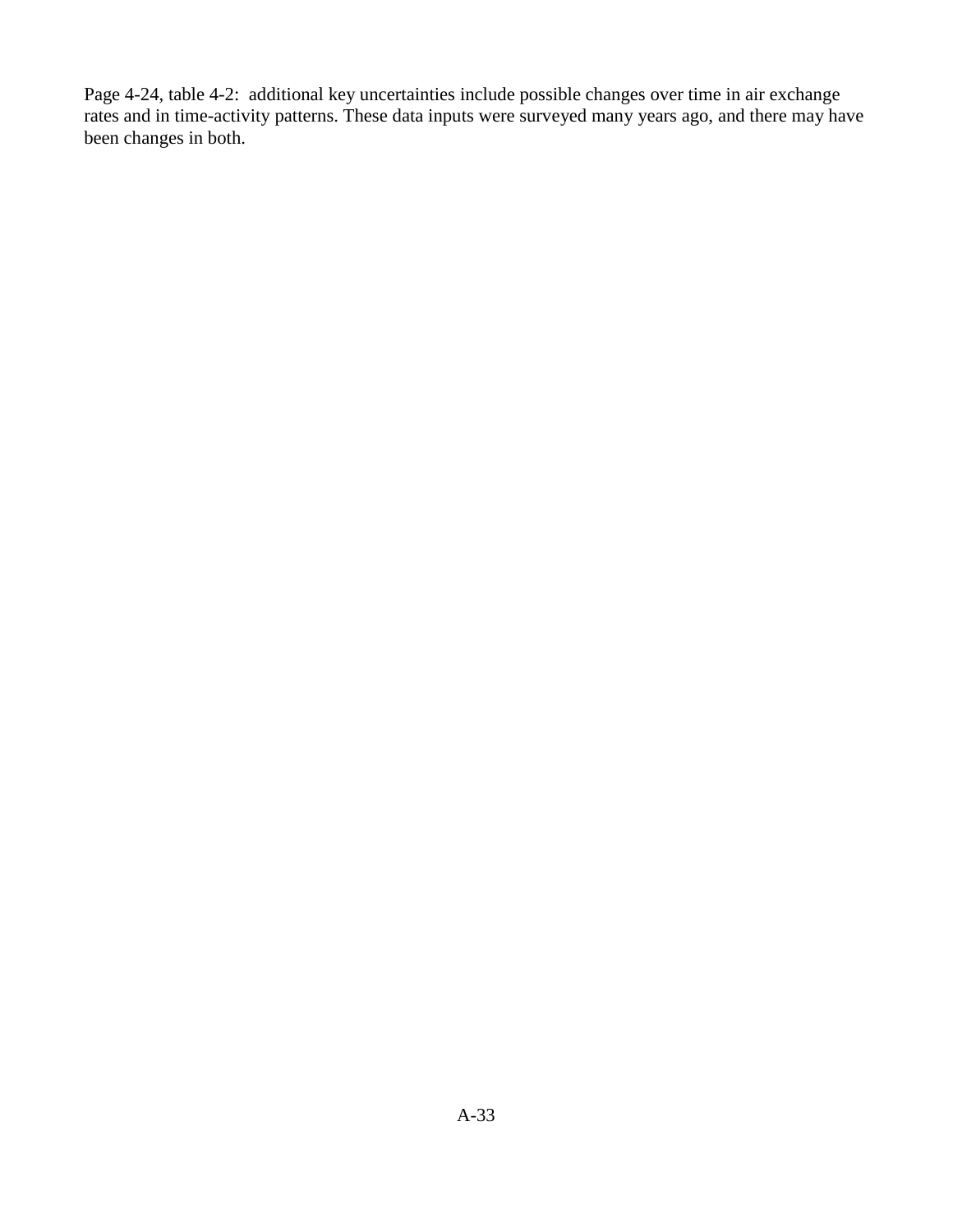# **Dr. Michael Kleinman**

## <span id="page-48-0"></span>**Comments on Chapter 3**

*To what extent does Chapter 3 clearly and adequately describe the scope, specific issues to be considered, and organization of the ISA?*

Overall the chapter clearly describes the factors listed above. The section defining "policy-relevant literature" was helpful in summarizing the complexity of the PM with respect to size and composition. Although it is assumed it might be useful to make sure that it is clearly stated that UFP are contained in nearly all ambient studies of PM2.5.

*What are the panel's views on the overall scope of the ISA? Does the planned scope ensure that the EPA will capture the scientific literature most pertinent to the ISA's focus, which is answering the question, "Is there an independent effect of PM on health and welfare at relevant ambient concentrations?"*

Overall the planned approach is sound. Some emphasis should be given to seasonal variations in health effects that might relate to systematic differences in particle composition/toxicity as a function high and low photochemical activity. In section 3.4.4 relating to atmospheric chemistry we could add to bullet point 5: What uncertainties exist concerning the sources and atmospheric chemistry of PM 37 components (both primary and secondary particles)? How does PM composition change over various spatial and temporal scales? Are there new information available regarding the role of seasonal variations in atmospheric chemistry and photochemistry on the toxicity of ambient PM? What new information is available regarding the composition of the PM size fractions that could not be well 1 characterized during the last review (e.g., coarse PM, ultrafine PM)?

*What are the panel's views on the approaches outlined in Chapter 3 to streamline the discussion in some sections of the ISA? What are the panel's views on EPA's plans to produce an assessment that is concise and forms an adequate scientific foundation for subsequent steps of the NAAQS review process?*

The approach outlined for the health and welfare effects will allow for the EPA to provide a focused assessment of the scientific evidence that can more directly inform policy-relevant considerations is quite detailed and should adequately provide the necessary foundation for the review.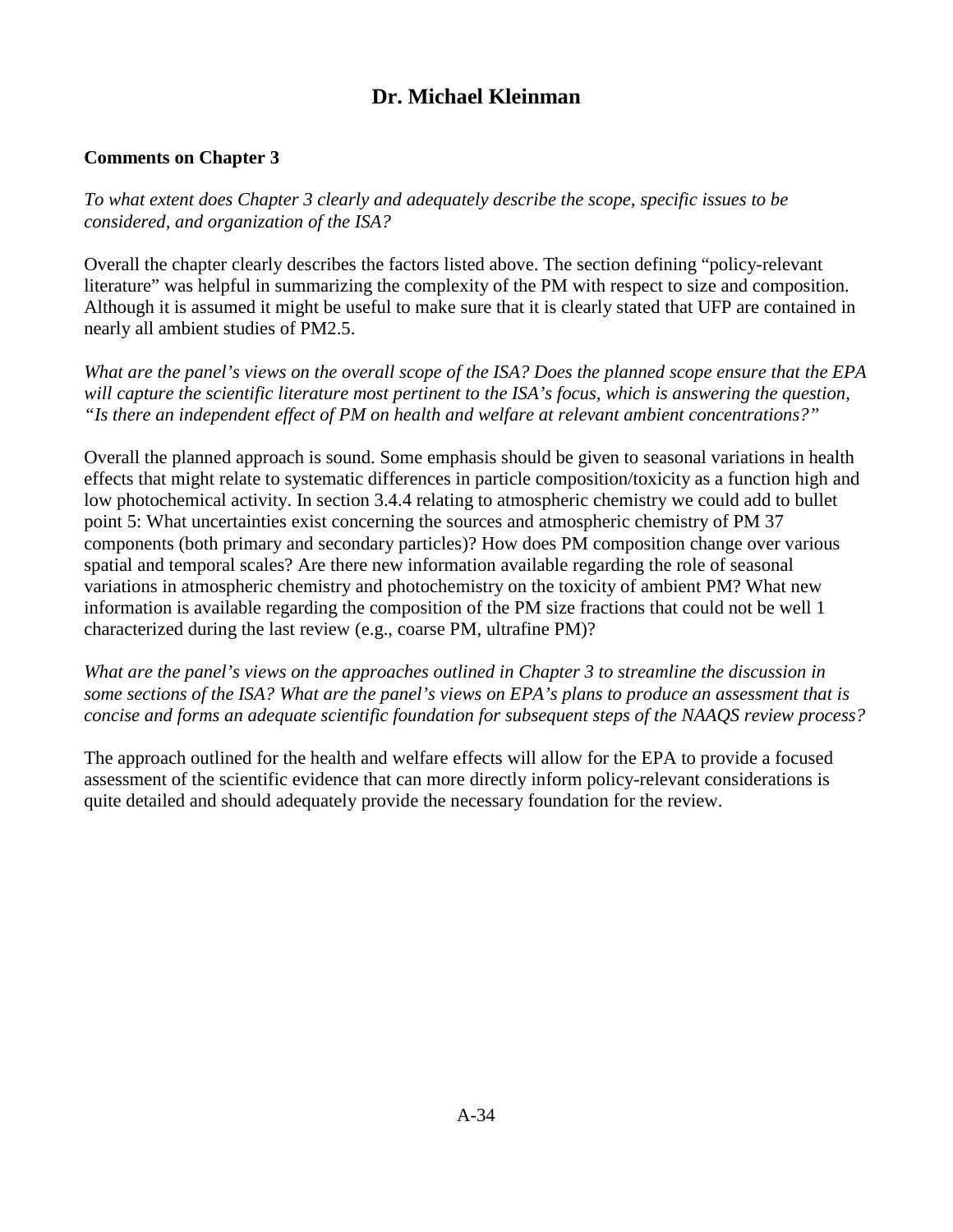## **Dr. Rob McConnell**

<span id="page-49-0"></span>*To what extent does Chapter 3 clearly and adequately describe the scope, specific issues to be considered, and organization of the ISA?* 

The chapter clearly and adequately describes the scope, specific issues to be considered, and organization of the ISA.

*What are the panel's views on the overall scope of the ISA? Does the planned scope ensure that the EPA will capture the scientific literature most pertinent to the ISA's focus, which is answering the question, "Is there an independent effect of PM on health and welfare at relevant ambient concentrations?"* 

In general, the strategy proposed to identify the relevant literature is appropriate. One potential reconsideration might be the automatic exclusion of all commentaries. Although these might not generally contain new primary data, some selected ones might provide novel insights into mechanisms or interpretation of the literature.

Some additional questions that merit consideration:

The impact of recent revelations of uncertainties in emission profiles, especially for diesel exhaust particulate, is not identified as a potentially relevant issue. Allegations that the emissions from some vehicles have not been appropriately reported by the manufacturers or adequately characterized in emissions assessments may be relevant to the ISA.

The scope of work does not exclude consideration of on-road (eg. commuting) exposures, which are increasingly recognized to result in health-relevant exposures, but they are not mentioned. These might appropriately be included in the review. There are other recently recognized sources of heavy PM exposure, such as ultrafine particles from large airports.

As a minor clarification, the distinction of effects of short-term exposure studies ("i.e., exposures ranging from hours to days to weeks") that primarily rely on temporal variation in exposure from effects of long-term exposure studies ("i.e., 13 exposures ranging from months to years") that rely on spatial variability of exposure is, in general, appropriate. Conceptually, however, exposures that vary seasonally over months may reflect temporal variation with high relevance for some outcomes, for example trimester-specific gestational effects of exposure. To the extent possible, harmonization of evaluation of effects across temporal windows of exposure would be helpful.

Does the restriction to studies of exposures below 2 mg/m3 preclude inclusion of studies that would help strengthen causal inference based on an evaluation of concentration-response or dose-response relationships, for example studies of effects of occupational exposures to diesel exhaust particulate components of the PM mixture? To the extent recent studies attempting to examine the integrated exposure response relationship across a range extending to secondhand or personal tobacco smoke exposure is relevant to the ISA, the 2 mg/m3 restriction should be loosened. A related issue is the apparent restriction of toxicological studies to those below 2 mg/m3 PM, if I understood correctly. This seems likely to preclude assessment of doseresponse relationships and to dramatically reduce power to identify effects in animal studies.

Finally, it is not clear to me why studies evaluating risk of cancer will not include studies that use PM filter extracts ("because they may not mimic what is bioavailable in vivo"), or on studies of individual PM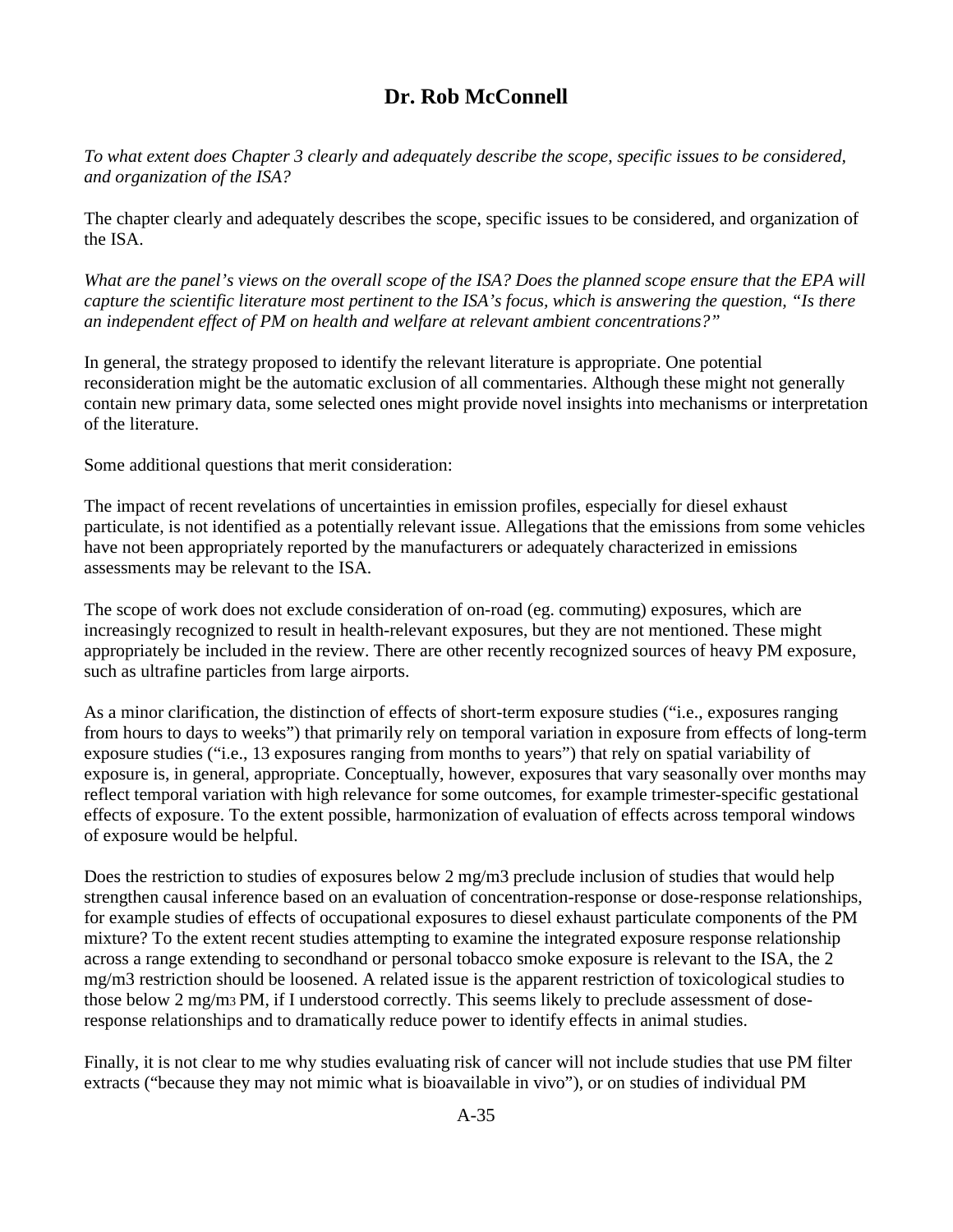components ("due to the inability to compare effects to the current mass-based PM indicator"). Does the focus on size preclude an integrated assessment of the role of some key components, for examples metals, that are found in multiple size fractions?

*What are the panel's views on the approaches outlined in Chapter 3 to streamline the discussion in some sections of the ISA? What are the panel's views on EPA's plans to produce an assessment that is concise and forms an adequate scientific foundation for subsequent steps of the NAAQS review process?* 

In general, the approach to streamlining the discussion seems reasonable, as long as there is a clear rationale for excluding literature that is not relevant to the development of a standard.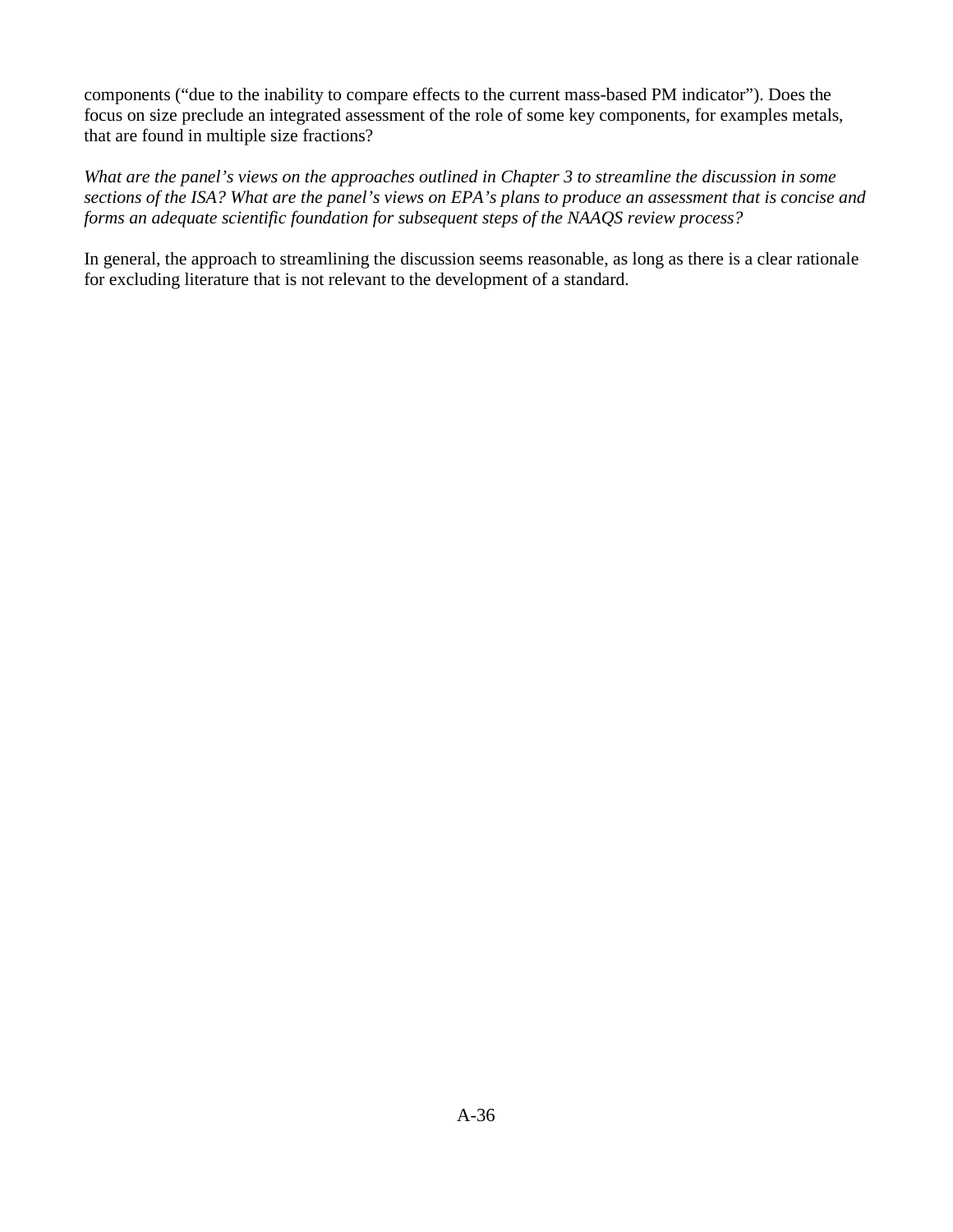# **Dr. David B. Peden**

<span id="page-51-0"></span>Overall, the plan for the review is quite strong; these comments are fine points.

*To what extent does Chapter 3 clearly an adequately describe the scope, specific issues to be considered, and organization of the ISA?*

Overall, the plan outlined in Chapter 3 is well presented and straightforward. The specific issues to be reviewed are appropriate and address the scientific needs for assessment of data to review the PM NAAQS.

*What are the panel's views on the overall scope of the ISA? Does the planned scope ensure that the EPA will capture the scientific literature most pertinent to the ISA's focus, which is answering the question, "Is there an independent effect of PM on health and welfare at relevant ambient concentrations?"*

The approach to capture a broad body of evidence appears to this reviewer to be comprehensive and should identify appropriate literature for health effects, welfare, climate and ecologic effects of PM.

*What are the panel's views on the approaches outlined in Chapter 3 to streamline the discussion in some sections of the ISA? What are the panel's views on EPA's plans to produce an assessment that is concise and forms an adequate scientific foundation for subsequent steps of the NAAQS review process?*

It is laudable to begin the review by building on the previous NAAQS review and basically updating that document. However, as noted, there should be careful assessment of the areas of uncertainty present from the previous review, and comment specifically as to whether these areas have been better defined, remain uncertain, or shown to not be problematic.

While it is clear that this document is meant to address the need to review PM standards, it seems appropriate and useful to provide focus on PM exposure/health effects issues which could improve public health with specific attention to subsets of exposure. This is added for emphasis and for consideration in the overall advice to the EPA:

- 1. Health effects associated with PM near arterial roads. This could lead to better zoning or other regulation that local authorities might undertake. It also points out for the public pros/cons of living in these locations
- 2. Agree with attention to both acute effects of PM as well as chronic impacts. With regard to acute effects, understanding/identification of those groups at risk can provide insight for regulatory, systematic and personal interventions which may be suggested. With regard to chronic effects, examination of impact of regular exposure to PM on disease development, and modifications of normal physiology (e.g. changes in FVC)
- 3. Windows of exposure are important, especially with regard to any health effects which may persist after pre- or peri-natal exposure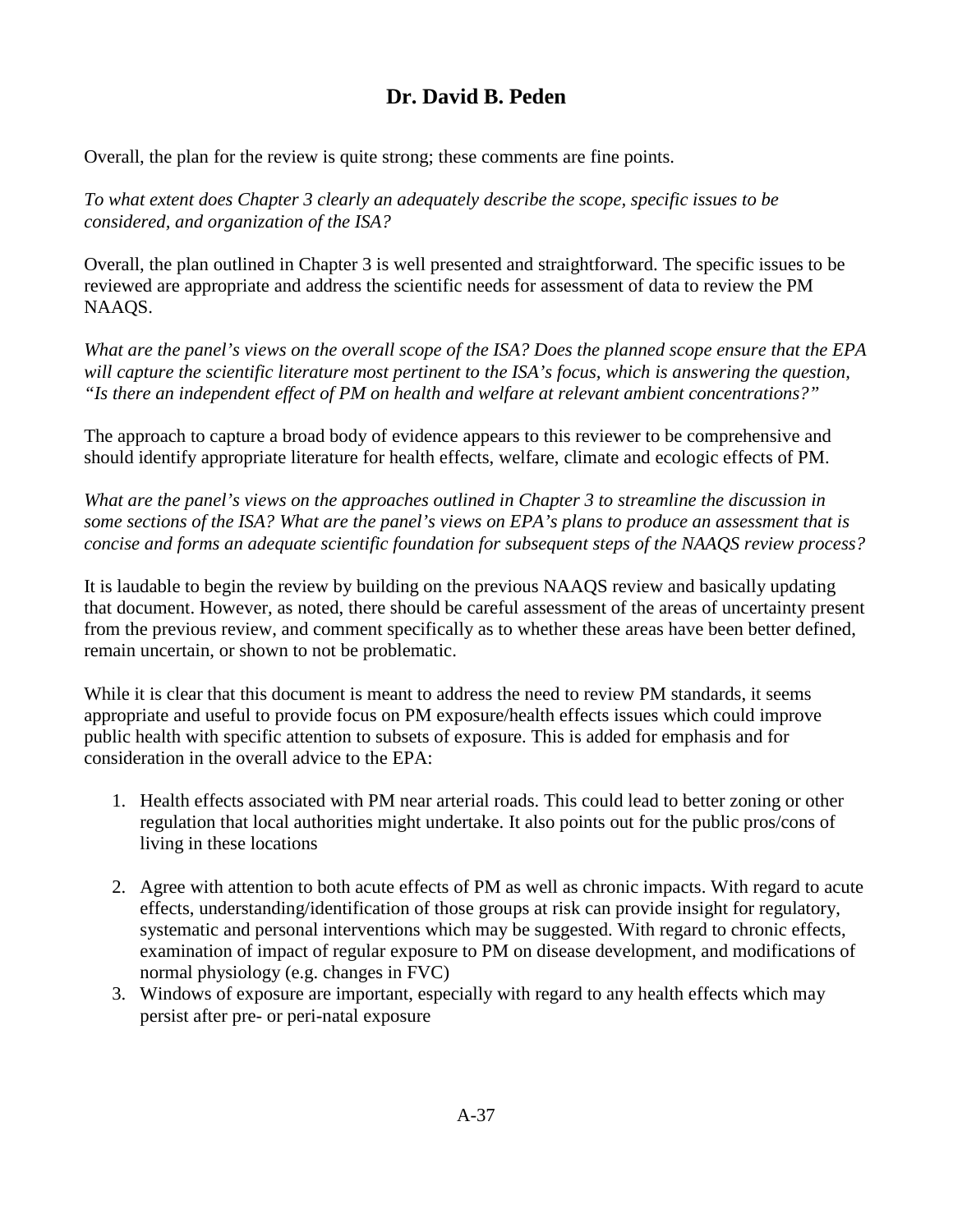- 4. Relationship of PM exposure to specific diseases (some obvious/others not) might be useful. For instance, determining what is known about PM impact on people with disorders/conditions which are in the top 5 leading causes of morbidity and mortality for adults and children
- 5. Agree with assessment of modes of action

There is also discussion of quality of study which seems somewhat borrowed from the medical approach to studies (e.g. Cochrane Reviews; metaanalyses), with an assessment of level of evidence in study. While it is appropriate that the level of rigor and confidence in results be assessed and considered, new and early observation should not be excluded from the review. It may be useful to have appropriate statistical expertise available to assess power and reliability of findings.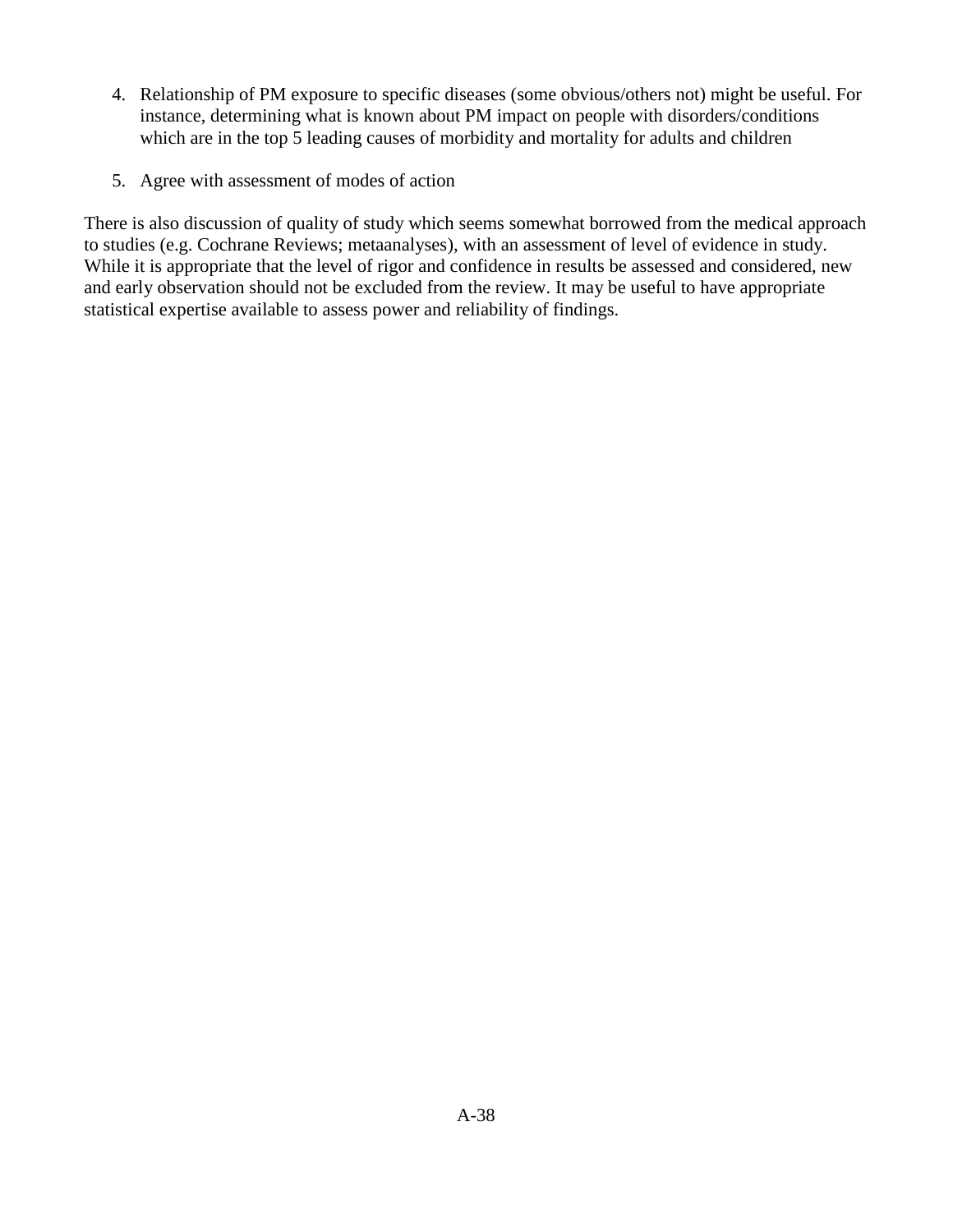## **Mr. Richard Poirot**

### <span id="page-53-0"></span>**Overall organization and clarity**

*To what extent does the Panel find that the draft IRP is clearly organized and that it appropriately communicates the plan for the current review of the PM NAAQS and the key scientific and policy issues that will guide the review?* 

The draft IRP is clearly organized and clearly presented. It does a good job of identifying critical science questions, identifying areas of greatest uncertainties and approaches for reducing those uncertainties. In some cases, a bit more detail would have been useful. For example, a brief summary of major discussion topics or issues raised at the February 2015 kickoff workshop would have been informative.

### **Chapter 2**

*To what extent does the Panel find that Chapter 2 clearly articulates the decisions made in the last review of the primary (sections 2.1.1, 2.1.2) and secondary (sections 2.2.1, 2.2.2) PM standards, and the rationales supporting those decisions?* 

Chapter 2 clearly summarizes the decisions and supporting rationales presented in the final rulemaking from the last review. For the secondary visibility standards (2.2.2), this doesn't really convey the large body of work conducted by EPA staff, the deliberation process, decisions made and information developed over the full course of the review. The conclusions and associated rationales from the final rule (i.e. "why the Agency won't set a separate secondary standard this time") were minimally consistent with the final policy assessment document and associated CASAC comments. On page 2-27, the draft IRP indicates "The current review of the secondary PM2.5 and PM10 standards will build upon the conclusions from the last review…" It would be preferable if this said something like "…build upon the knowledge and experience gained from the last review".

*To what extent does the Panel find that the policy-relevant questions presented in sections 2.1.3 (primary) and 2.2.3 (secondary) appropriately characterize the key scientific and policy issues for consideration in the current review? Are there additional issues that should be considered?* 

Excellent lists of policy-relevant questions are presented in sections 2.1.3 and 2.2.3. There's also a useful, but somewhat disconnected summarization on ambient monitoring networks in section 2.3.1. It might be informative to more directly link the monitoring network information to the NAAQS-relevant questions. For example, if a sub-daily primary  $PM_{2.5}$  or  $PM_{10}$  standard is considered, is the existing continuous mass instrumentation (and network coverage) sufficient to support a 1-hour averaging time? Which PM components or other size fractions are sufficiently well characterized in current networks that they could be seriously considered as alternative indicators? For a secondary standard, direct, continuous measurements of PM light extinction were strongly advocated by the CASAC PM panel and AAMMS Committee in the last review, along with recommendations for establishment of a small pilot network to evaluate alternative methods. What progress has been made in this regard? What options are available for determining sub-daily PM light extinction data from existing network data? The advantages of the PM light extinction indicator advocated in the last review (vs. the fine mass indicator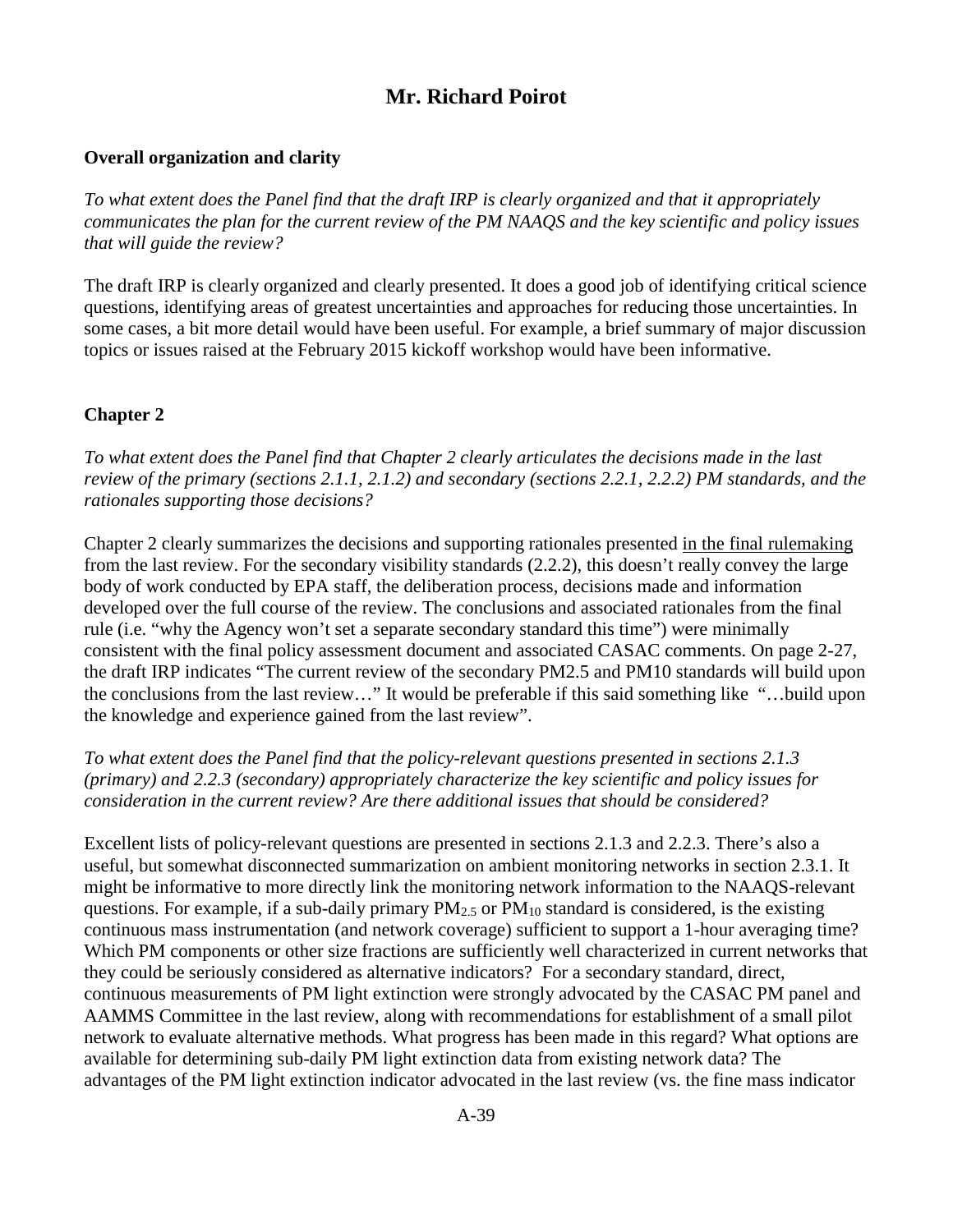considered in all previous reviews) are diminished if it can't be measured directly or calculated reasonably well from existing measurement data. Considering the most recent evidence of PM health and welfare effects (and generally static or shrinking monitoring budgets), what are the most important PM information needs that are not being addressed by current monitoring networks?

#### **Chapter 3 (Science Assessment)**

*To what extent does Chapter 3 clearly and adequately describe the scope, specific issues to be considered, and organization of the ISA?* 

Chapter 3 provides a very clear picture of the planned scope, organization and issues considered in the ISA.

*What are the panel's views on the overall scope of the ISA? Does the planned scope ensure that the EPA will capture the scientific literature most pertinent to the ISA's focus, which is answering the question, "Is there an independent effect of PM on health and welfare at relevant ambient concentrations?"* 

Yes, the overall scope looks very good.

*What are the panel's views on the approaches outlined in Chapter 3 to streamline the discussion in some sections of the ISA? What are the panel's views on EPA's plans to produce an assessment that is concise and forms an adequate scientific foundation for subsequent steps of the NAAQS review process?* 

I'm not sure I completely understand this question. I think the "streamlined" approach generally employed when ISAs replaced criteria documents – focusing on the newest, most policy relevant information, and addressing key uncertainties identified in the previous review – is desirable. I think it is also very difficult to present a coherent story of "what's new and important" without a sound introductory summary of "what we knew before". In addition, an exclusive focus on previous uncertainties – without also emphasizing issues which are understood with highest confidence may present an unbalanced picture of the state of the knowledge.

#### **Chapter 4 (Health Risk and Exposure Assessment)**

*To what extent does Chapter 4 clearly and adequately describe the scope and specific issues, including the identification of the most important uncertainties, to be considered in developing the HREA Planning Document for this review?* 

Chapter 4 clearly describes the scope, issues and important uncertainties to be considered in planning the HREA. I wonder if the specific approach(s) employed to roll back concentrations to simulate just meeting the current or potential alternative standards could be a source of significant uncertainty. Conceivably similar PM reductions could be achieved by a variety of different regional or local emissions reductions of various PM species. Are the HREA results sensitive to the specific rollback approaches? For example how does the rollback effect time periods or locations when concentrations are well below standards or other thresholds and what are the health implications? Have past applications of proportional rollback estimates ever been compared to actual declining PM concentrations?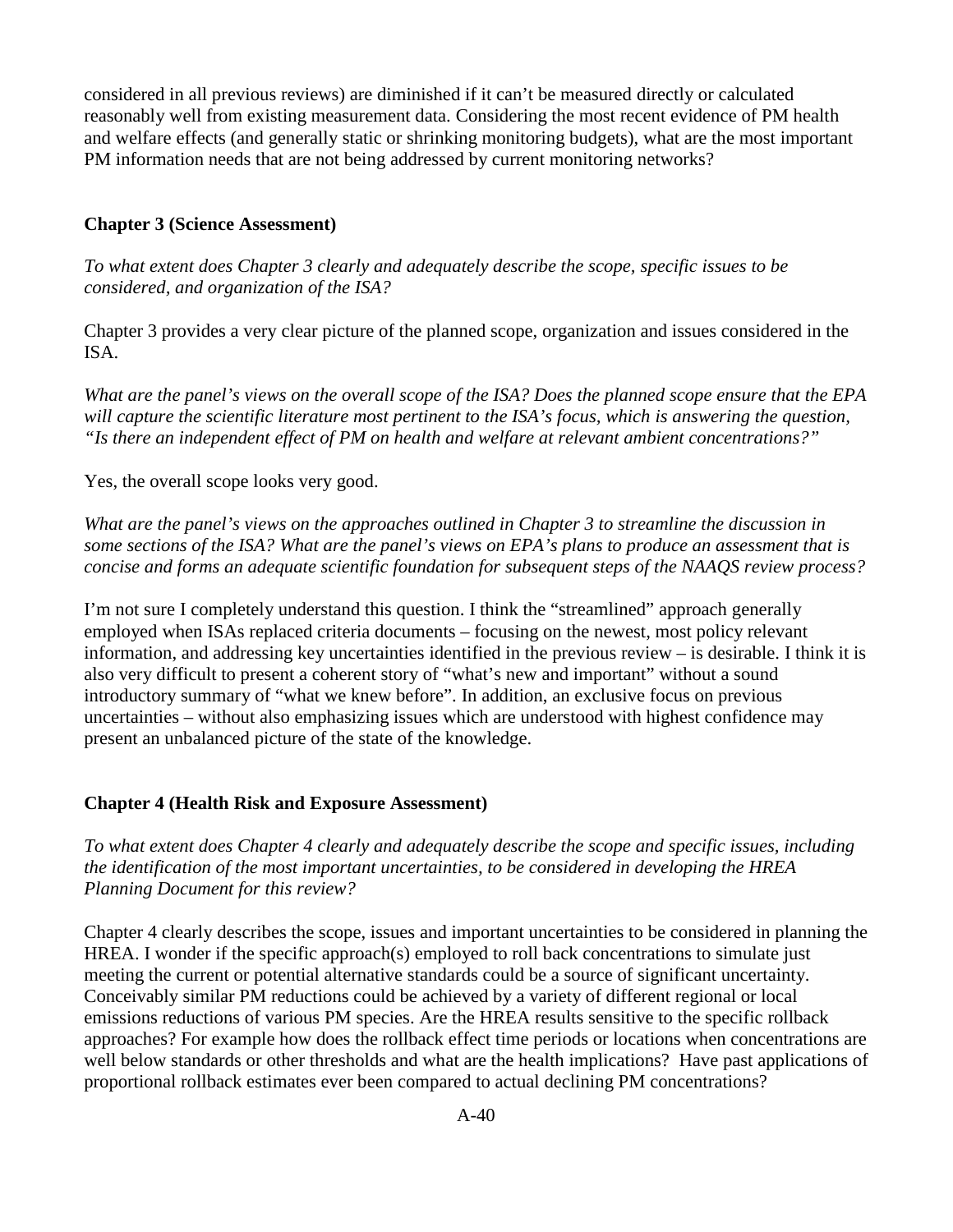*Is there additional information that should be considered or are there additional issues that should be addressed in considering the potential for risk and/or exposure analyses in the current review?* 

The section 4.3 discussion of planned quantitative assessments (p. 4-11) indicates a logical major focus on PM2.5 mass, but also indicates that – pending available information – alternative particle sizes or PM components could also be considered. Could alternative averaging times (seasonal or sub-daily) also be considered, if warranted?

I like the suggested consideration of a quantitative population-based microenvironmental exposure assessment discussed in section 4.3.2. If feasible, this might be an informative way to evaluate microenvironments with unique source, particle size, composition, other pollutants and or exposure time patterns – for example near-road environments or wood smoke in mountain valleys.

#### **Chapter 5 (Welfare Risk and Exposure Assessment)**

*To what extent does Chapter 5 clearly and adequately describe the scope and specific issues, including the identification of the most important uncertainties, to be considered in developing the WREA Planning Document for this review?*

Given that the details of the WREA, if conducted, are partly dependent on the yet-to-be-developed ISA, I think the general scope and identified issues presented here sufficiently clear and adequate. The identified list of uncertainties and limitations from the last review is reasonable. One general comment is that this list of uncertainties is specific to the proposed indicator of "PM light extinction" considered in the last review. A  $PM_{2.5}$  mass indicator, considered as the basis for visibility-based secondary standards in all previous PM NAAQS reviews, also has merit and the advantage that it could be directly measured on an hourly or sub-daily basis with existing networks. The variability associated with effects of differing hygroscopic species composition and RH levels is relatively minor, and could be accommodated by a variety of approaches. It might also be logical to intentionally remove the variability in RH from the regulatory metric – as was done with the regional haze rule.

One of the major sources of uncertainty, the largest source of variation among the low and high bounds of potential secondary standards presented to the Administrator in the last two PM NAAQS review cycles (and a loophole which will always allow a "no secondary standard is needed" decision) is the form of the standard. The past review suggested a range somewhere (anywhere) between the  $90<sup>th</sup>$  and  $98<sup>th</sup>$  percentile, while the previous (2006) PM NAAQS review recommended a sub-daily PM<sub>2.5</sub> indicator with a level between 20 and 30 ug/m3 but a range of forms between the 92nd  $& 98<sup>th</sup>$  percentile. There is poor justification to support any specific percentile, but off hand, the idea that people find a specific level of visibility unacceptable, but only after the 36<sup>th</sup> day it occurs each year seems kind of a stretch. The IRP identifies "the degree of visibility impairment versus frequency and duration" as an area of major uncertainty. I agree, and think the details of the form should be more heavily emphasized throughout the review process.

*Is there additional information that should be considered or additional issues that should be addressed in considering the potential for quantitative analyses for welfare effects in the current review?*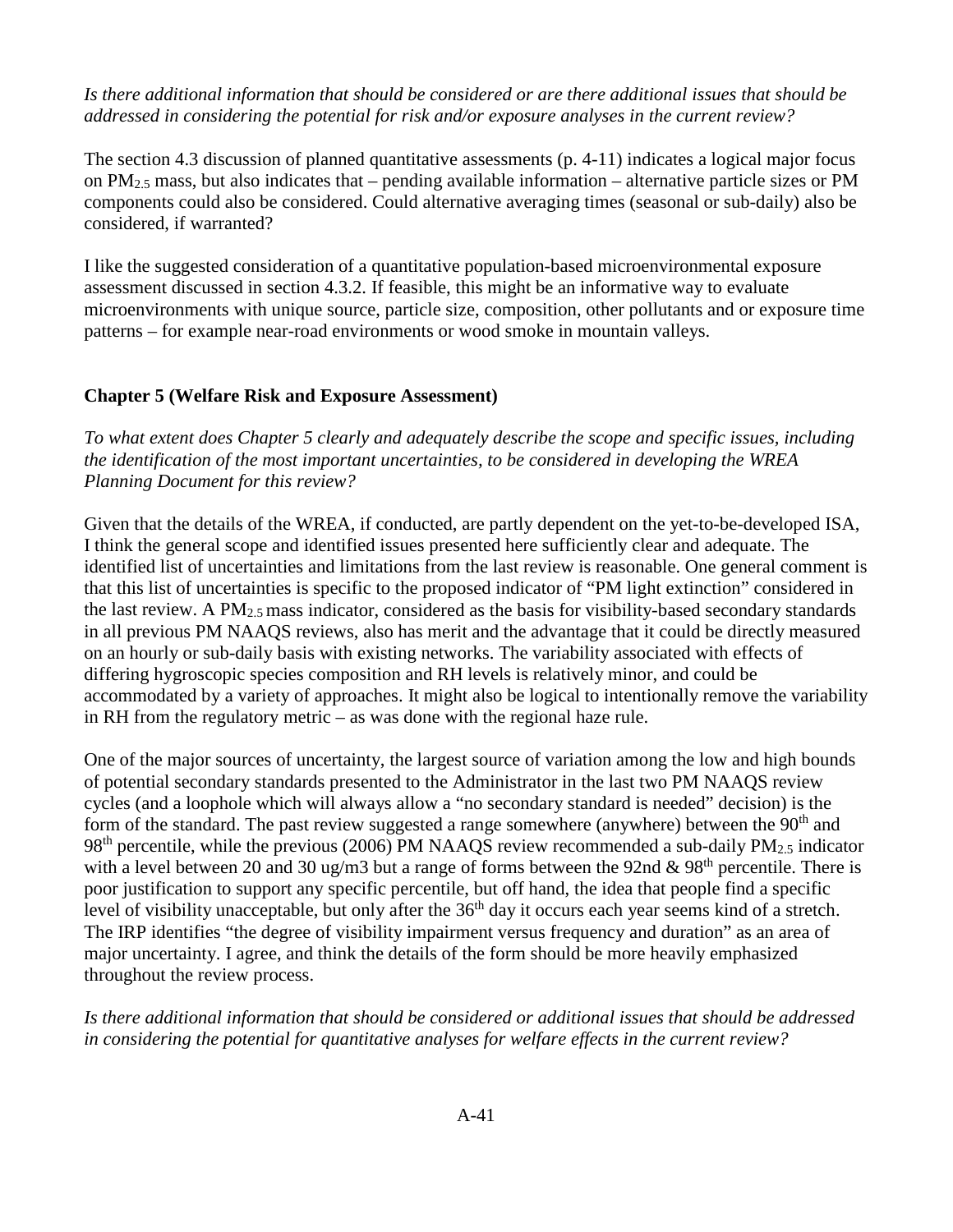One major focus area in the last Urban Focused Visibility Assessment was a review and synthesis of information from a relatively limited number of urban visibility preference studies. While I'm not aware of many new preference studies (one in Beijing, of questionable relevance), an informative reassessment of the data and images from the existing visibility preference studies was conducted by Bill Malm (2011) who noted that the "The best predictor of acceptability level is apparent contrast of a prevalent distant, but not necessarily dominant, feature." This helps explain the most of the variability in in unacceptable visibility levels (in DV) across the different studies. An important implication is that consistently across all study areas (and specifically for the photos used in those different studies), people found the visibility unacceptable as the most distant objects begin to disappear. So for any urban area, the relative inherent distances to objects in the local "viewscape" may be an important consideration.

Along similar lines, John Molenar who developed the WinHaze model used to provide the range of photos employed in several of the available preference studies, has recently developed the ability to add clouds to the baseline and haze-modified images. Adding clouds (typically absent in the base WinHaze images) provided more realistic images but also added relatively distant objects – especially in images of cityscapes in flat areas like St. Louis and Washington DC – and tended to substantially reduce the light extinction or deciview levels people found unacceptable in those areas. The implication is that the upper end of the 20 to 30 DV of acceptable visibility may be substantially overstated.

Malm, W.C., Molenar, J.V., Pitchford, M.L., Deck, L.B. Which visibility indicators best represent a population's preference for a level of visual air quality?, Paper 2011-A-596-AWMA, Air & Waste Management Association 104th Annual Conference, Orlando, June 21-24, 2011.

Molenar, J.V and Malm, W.C (2012) Effect of Clouds on the Perception of Regional and Urban Haze, Presentation at Colorado State University, 9/27/2012.

### **Chapter 6 (Policy Assessment and Rulemaking)**

#### *To what extent does Chapter 6 clearly summarize the general process for the policy assessment and rulemaking phases of this review?*

Chapter 6 clearly and briefly summarizes a planned general process for the policy assessment (PA) and rule making phases of the NAAQS review. The excellent list of policy-relevant questions posed in chapter 2 provides a clear picture of the major issues to be addressed in the PA. The absence of additional detail is appropriate here since the content of the PA is dependent on results of the yet-to-bedeveloped Science Assessment and Risk Assessments. Additional policy-relevant questions are likely to emerge during the course of the NAAQS review.

The proposed schedule for the NAAQS review presented in chapter 1 (p. 1-19) looks reasonable and identifies planned releases for a first and second review draft PA documents in Fall 2018 and Fall 2019. However, chapter 6 seems to back off on this plan, indicating "staff will prepare at least one draft PA". Advance planning for several review drafts is preferable since past PA documents often contain complex new or newly synthesized information that might benefit from careful review and feedback, and experience from other NAAQS reviews suggests that review schedules tend to get compressed toward the end, leaving less time for thorough PA review(s).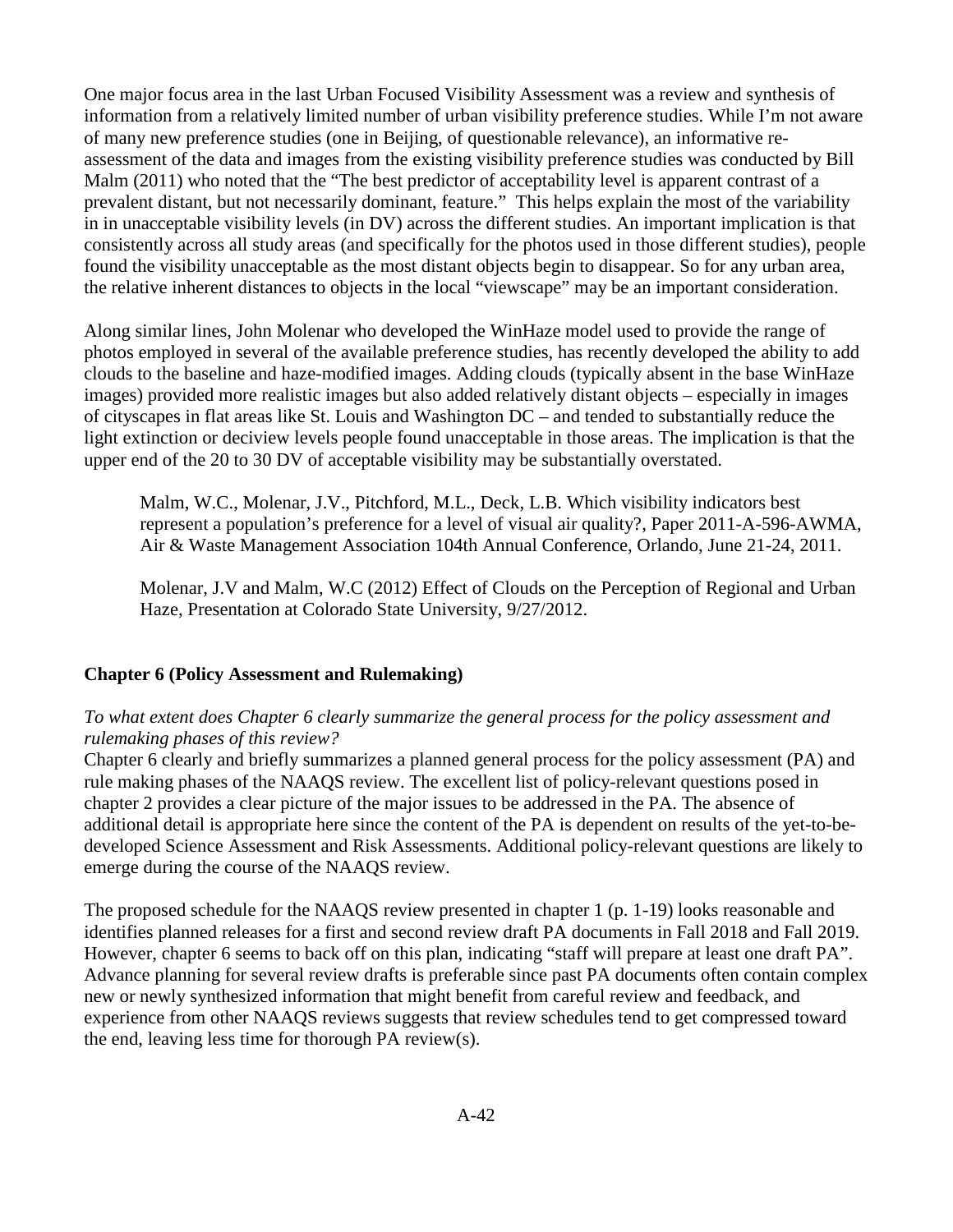# **Dr. Jeremy Sarnat**

## <span id="page-57-0"></span>**Comments on Chapter 4**

*To what extent does Chapter 4 clearly and adequately describe the scope and specific issues, including the identification of the most important uncertainties, to be considered in developing the HREA Planning Document for this review?*

Overall, this is a clear and reasonable approach for the development of the PM HREA. Specifically, EPA staff should be commended on the scope and consideration of potential sources of uncertainty and variability, inherent in this process. I believe the focus on characterizing the shape of C-R functions, especially at low PM concentrations, to be a particularly critical factor. I also note the attention paid to ensuring transparency throughout the process and accessibility for various stakeholders (e.g., the possibility of using both quantitative and qualitative sensitivity analyses, as well as various approaches for describing uncertainty). The overarching plan to replicate the the planning process taken during the 2009 HREA for PM, also seems reasonable.

My relatively minor comments relate mainly to elements that may be important to consider during a formal planning stage for a HREA.

• While thorough, many of the sources of variability, cited in the draft IRP, seem to be presented as static 'snapshots' of factors that may explain between-city heterogeneity in risk. Is there a process for including changing patterns? Is it possible, for example, to consider ongoing and predicted demographic trends related to baseline comorbidities in the selected? Information about accelerated aging patterns and socio-economic changes, may be better able to capture true population risk now and during a complete NAAQS cycle. Future trends in PM concentrations, for example, are routinely considered as part of health impact assessments.

*Is there additional information that should be considered or are there additional issues that should be addressed in considering the potential for risk and/or exposure analyses in the current review?*

- The decision not to conduct an Exposure Assessment during the 2009 HREA was based, in part, on '*uncertainties surrounding the purpose of such an assessment* (p 4-20).' Given this acknowledgment, my recommendation for the IRP would be to more clearly define its purpose at this stage in the process. As currently written, I see several potential purposes or potential contributions of an Exposure Assessment; none stated explicitly in the current IRP draft.
- Related to comment above: Although I appreciate the theoretical distinction between an epidemiologic analysis and an exposure assessment; as presented, the difference between the Epidemiology-Based Risk Assessment and Exposure Assessment in the draft IRP is unclear. The question of whether exposure modeling (i.e., using APEX) constitutes a more sensitive indicator of PM-mediated population risks than stationary ambient sites is still unresolved. I think it's plausible to view the exposure models serving as potential alternative exposure metrics, similar to composite or single-site ambient monitoring.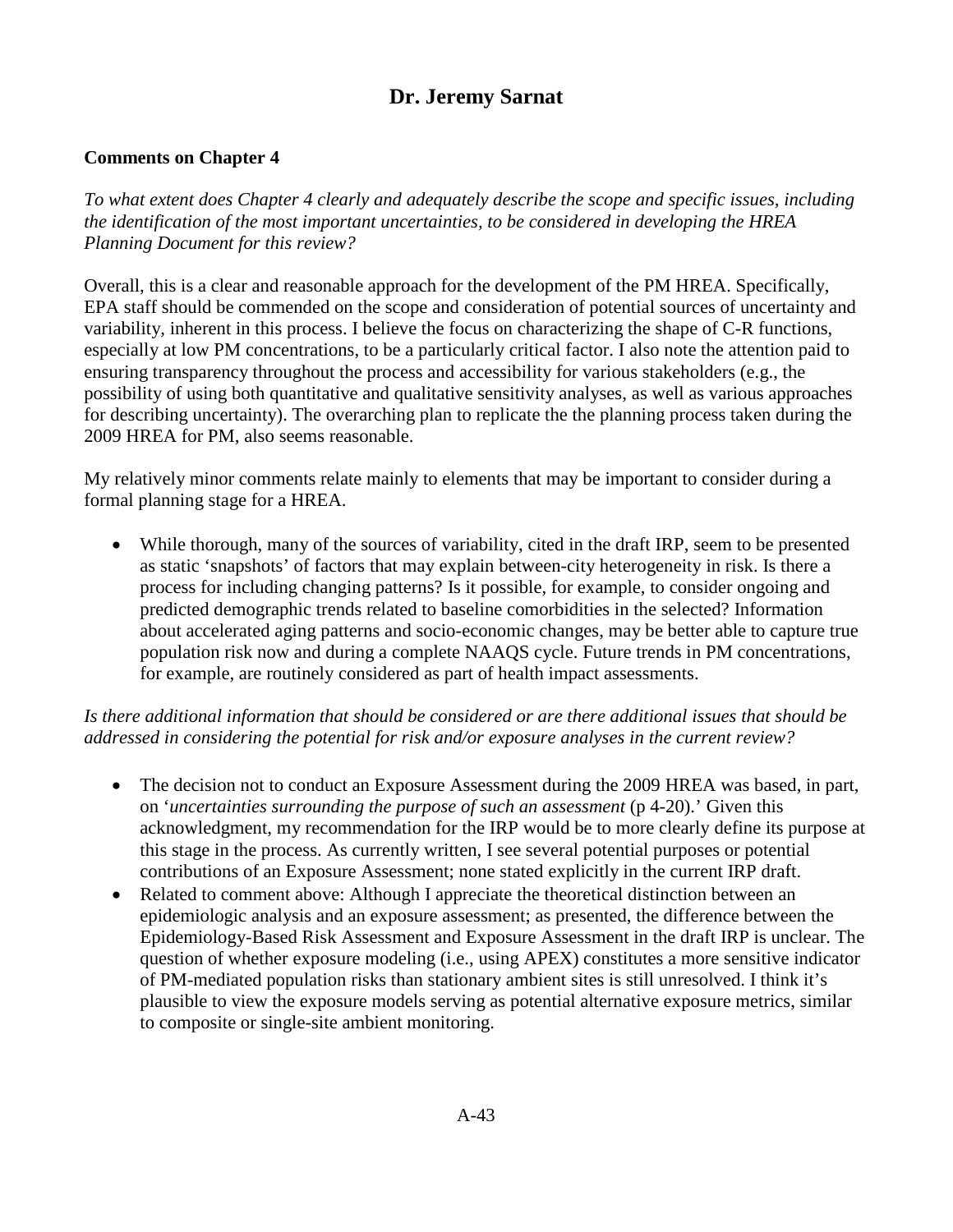• The document mentions that '*characterizing health risks for the current review of the primary PM NAAQS could include conducting air quality analyses to support quantitative assessments of risk and exposure in specific urban areas* (p 4-10).' Does this include exposure model validation? How extensive will these analyses be? This is a small point, but this statement caught my attention and more insight into the nature and scope of these analyses could be helpful.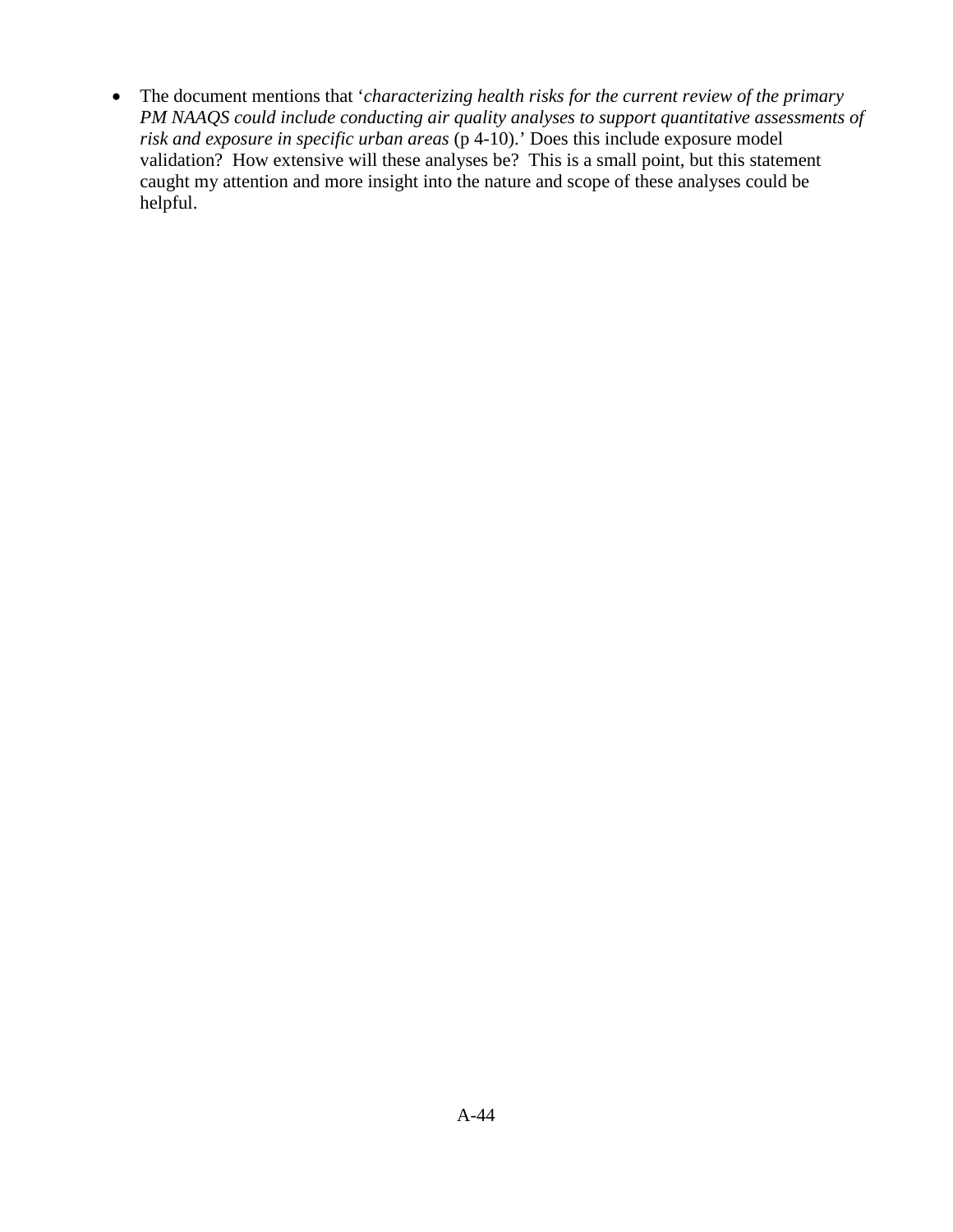## **Dr. James J. Schauer**

## <span id="page-59-0"></span>**Comments on Chapter 4 (Health Risk and Exposure Assessment):**

*To what extent does Chapter 4 clearly and adequately describe the scope and specific issues, including the identification of the most important uncertainties, to be considered in developing the HREA Planning Document for this review?* 

Chapter 4 provides a clear and well-articulated approach to defining the scope and the issues that should be considered in developing the HREA Planning Document. As outline in the chapter, there are potentially a large number of new assessments that could be included in the HREA, but the criteria for determining which new assessments will be deemed "appropriate:" or "adequate" are not defined. I am not sure that these criteria can be established as this time but this may need to be explicitly addressed in the HREA Planning Document.

*Is there additional information that should be considered or are there additional issues that should be addressed?* 

As stated above, the framework for determining what new assessments are "appropriate" and "adequate" should be discussed.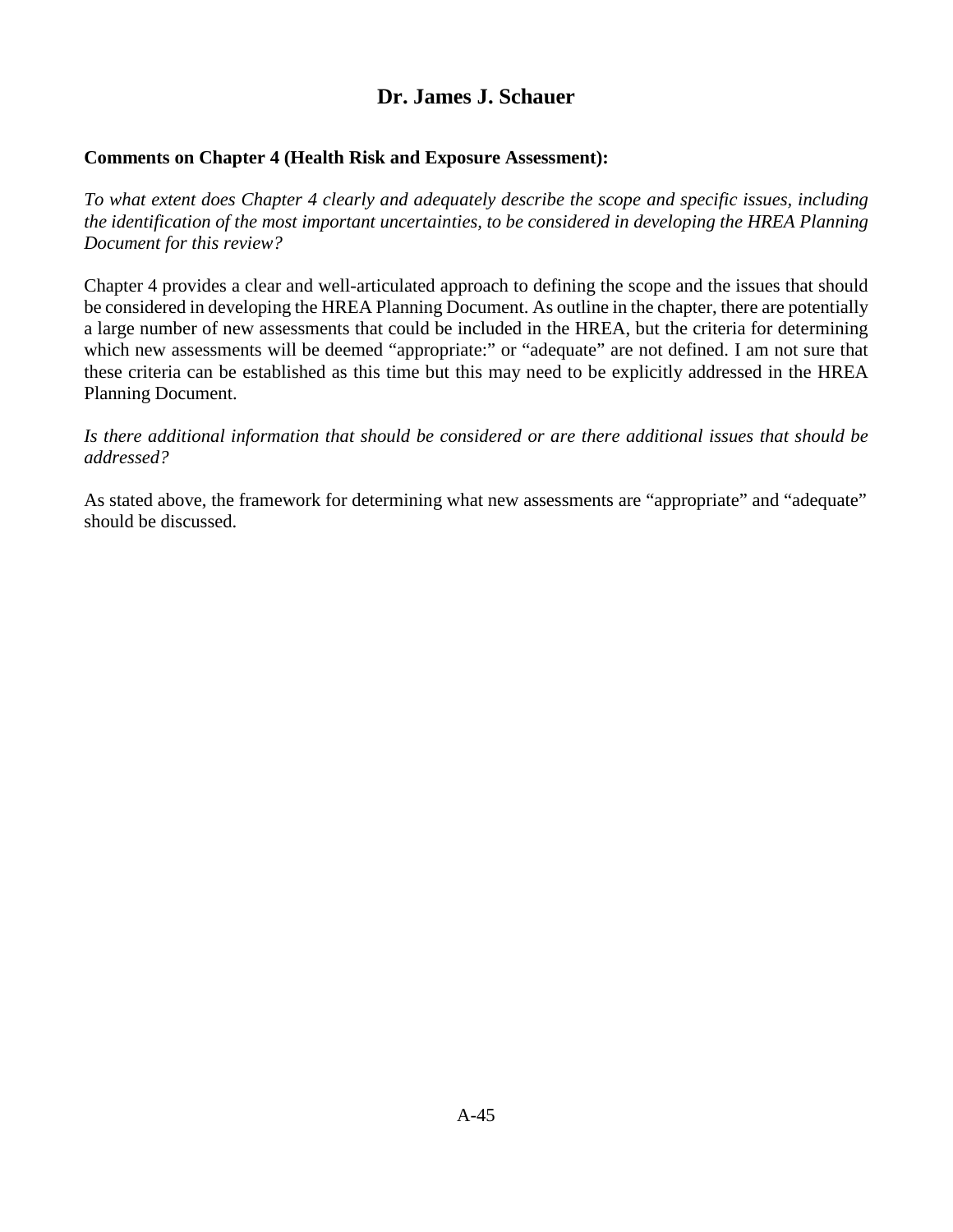# **Dr. Elizabeth (Lianne) A. Sheppard**

## <span id="page-60-0"></span>**Comments on Chapter 4:**

*To what extent does Chapter 4 clearly and adequately describe the scope and specific issues, including the identification of the most important uncertainties, to be considered in developing the HREA Planning Document for this review?*

I believe Chapter 4 does a good job clearly describing the scope and specific issues relevant to a HREA. One important point was not addressed: What are the criteria the HREA Planning Document will use to determine whether or not a HREA is justified? Resource considerations are important and should be weighed against the anticipated benefit from any potential risk and exposure assessments.

With respect to considerations of potential quantitative assessments in the HREA, I suggest that the framing of the questions and approach should be updated to reflect the more sophisticated exposure assessment approaches that are now commonplace in cohort studies. Characterization of risk on a national scale (l 25-6) is very appropriate for annual average exposures given the availability of national ambient PM prediction models. Predicted exposure (at e.g., subjects' residences) is now preferred over metrics such as nearest monitor where a single measurement represents exposure for a large population. Thus "putting results into a national public health perspective" (p 4-11 l 1-2) should be the target of any HREA analyses for long-term exposures. I don't think planning for these should be viewed following a previous approach that focused on selected urban areas. If the HREA will continue to focus on selected urban areas for the annual standard, then it should also explicitly address EPA's rationale for not focusing on characterizing risk on a national scale.

### *Is there additional information that should be considered or are there additional issues that should be addressed in considering the potential for risk and/or exposure analyses in the current review?*

Since the last review there has been considerable advancement in PM exposure modeling, meaning that we have good modeled estimates of PM2.5 at all census tract centroids. The HREA should consider using modeled PM rather than relying only on monitored PM. National exposure modeling papers to consider include Kim et al, EHP 2016 (http://ehp.niehs.nih.gov/EHP131/) and Di et al, ES&T 2016 (http://pubs.acs.org/doi/abs/10.1021/acs.est.5b06121); full citations below.

Monitor siting is a new and potentially important issue for consideration. If a set of monitors doesn't fully represent the population being considered, then recent theoretical research into exposure measurement error has shown this lack of *spatial compatibility* can affect inference in epidemiologic studies (see e.g. Szpiro & Paciorek 2013). This may affect the set of estimates and their uncertainties reported in the literature. I believe it is less likely to affect risk assessment since (in currently unpublished research) we found that predictions of pollutants from spatially compatible and incompatible networks were highly correlated.

P 4-15 l 34: The discussion of exposure metrics should be expanded to address considerations of whether to use individual monitors or modeled surfaces for long-term exposure.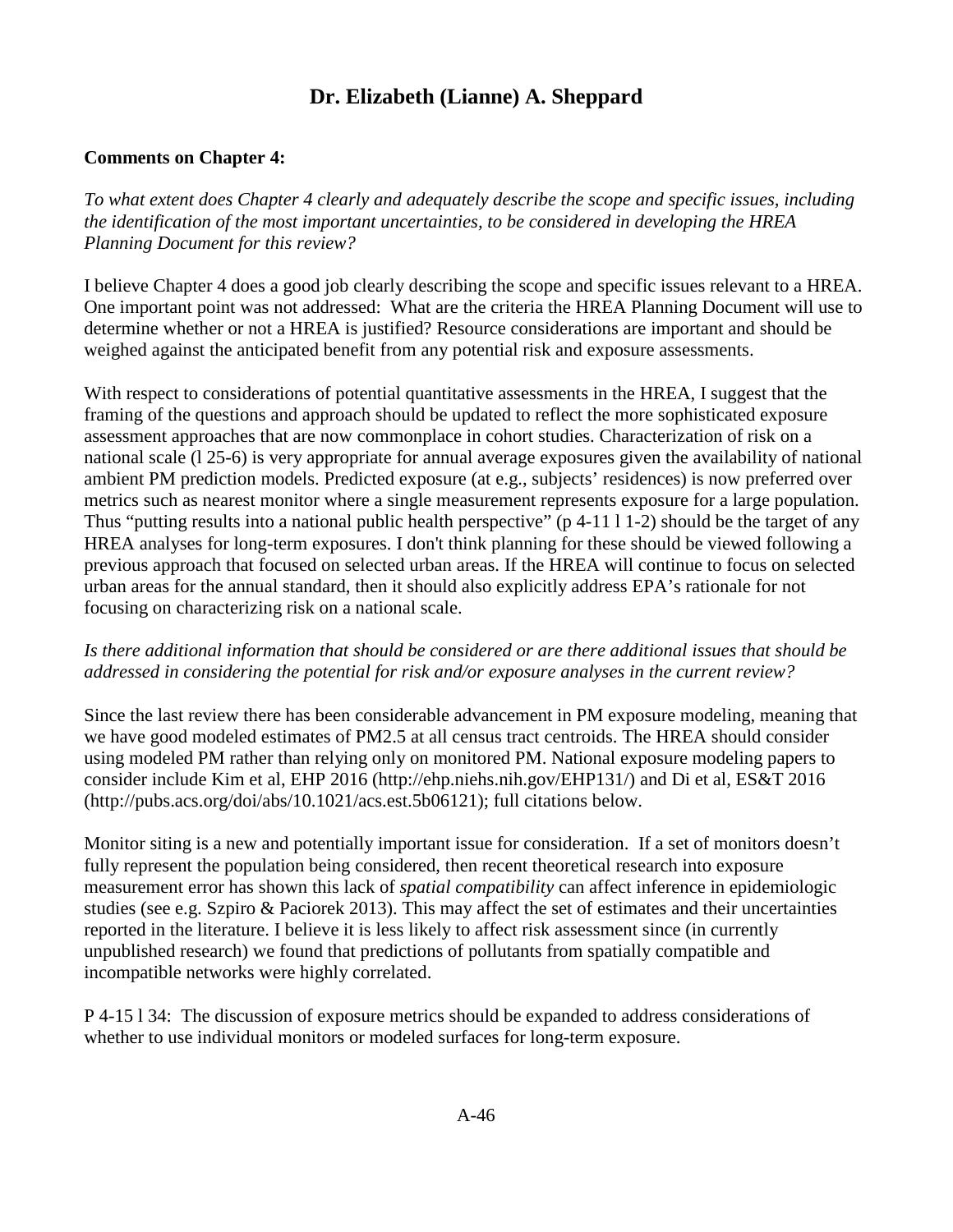Comments on Table 4-1: Areas of Uncertainty…: Broadening the assessment to the entire nation changes the transferability considerations. In addition to using composite monitors, there should be a discussion about uncertainty due to exposure modeling (as well as to which monitors are included in an exposure model). For long-term studies, multi-city studies are presumably going to be used. Potential measurement error is not only due to population mobility.

## **Other comments on Chapter 4**

- 1. The document is clearly written and organized. It makes good use of explanatory footnotes.
- 2. As part of the HREA Planning Document and eventual HREA (if any), EPA should consider making its computer code available to the public.
- 3. P 4-17 l 12: Reword "cascade the impact" to improve clarity.
- 4. Table 4-2 comments. If APEX is to be used, consider:
	- a. MESA Air can provide predictions of PM2.5 for census tracts; thus tract-to-tract spatial variation of annual average PM2.5 is available for use in APEX.
	- b. Near roadside and in-vehicle exposures are important sources so they should be considered even if they are very uncertain.
	- c. It makes sense to prioritize geographic areas well represented in CHAD and for which AER distributions have been developed.
	- d. It would be useful to better account for habitual repeated behaviors of individuals in the application of CHAD, thus overcoming an important limitation of this database. Consider whether some small studies should be conducted to directly address this issue so that appropriate use of the 2-day activity data can be made to better address habitual activity patterns of individuals. This is clearly important for application to long-term exposures.

### **Comments on other chapters**

- 1. Figure 2-1: The consideration of indicators should also reflect that indicators that aren't focused on size may be entertained.
- 2. P 2-34 l 9: Clarify wording.
- 3. P 3-6 organization of the PM ISA: Consider adding a high-level outline of the ISA to this section.

### **References cited above:**

Kim SY, Olives C, Sheppard L, Sampson PD, Larson TV, Keller JP, Kaufman JD. Historical Prediction Modeling Approach for Estimating Long-Term Concentrations of PM2.5 in Cohort Studies before the 1999 Implementation of Widespread Monitoring. Environ Health Perspect; http://dx.doi.org/10.1289/EHP131

Qian Di, Itai Kloog, Petros Koutrakis, Alexei Lyapustin, Yujie Wang, and Joel Schwartz. Assessing PM2.5 Exposures with High Spatiotemporal Resolution across the Continental United States. Environmental Science & Technology 2016 50 (9), 4712-4721 DOI: 10.1021/acs.est.5b06121

Szpiro, AA, Paciorek, CJ. Measurement error in two-stage analyses, with application to air pollution epidemiology. Environmetrics 2013, 24 (8), 501-517. DOI: 10.1002/env.2233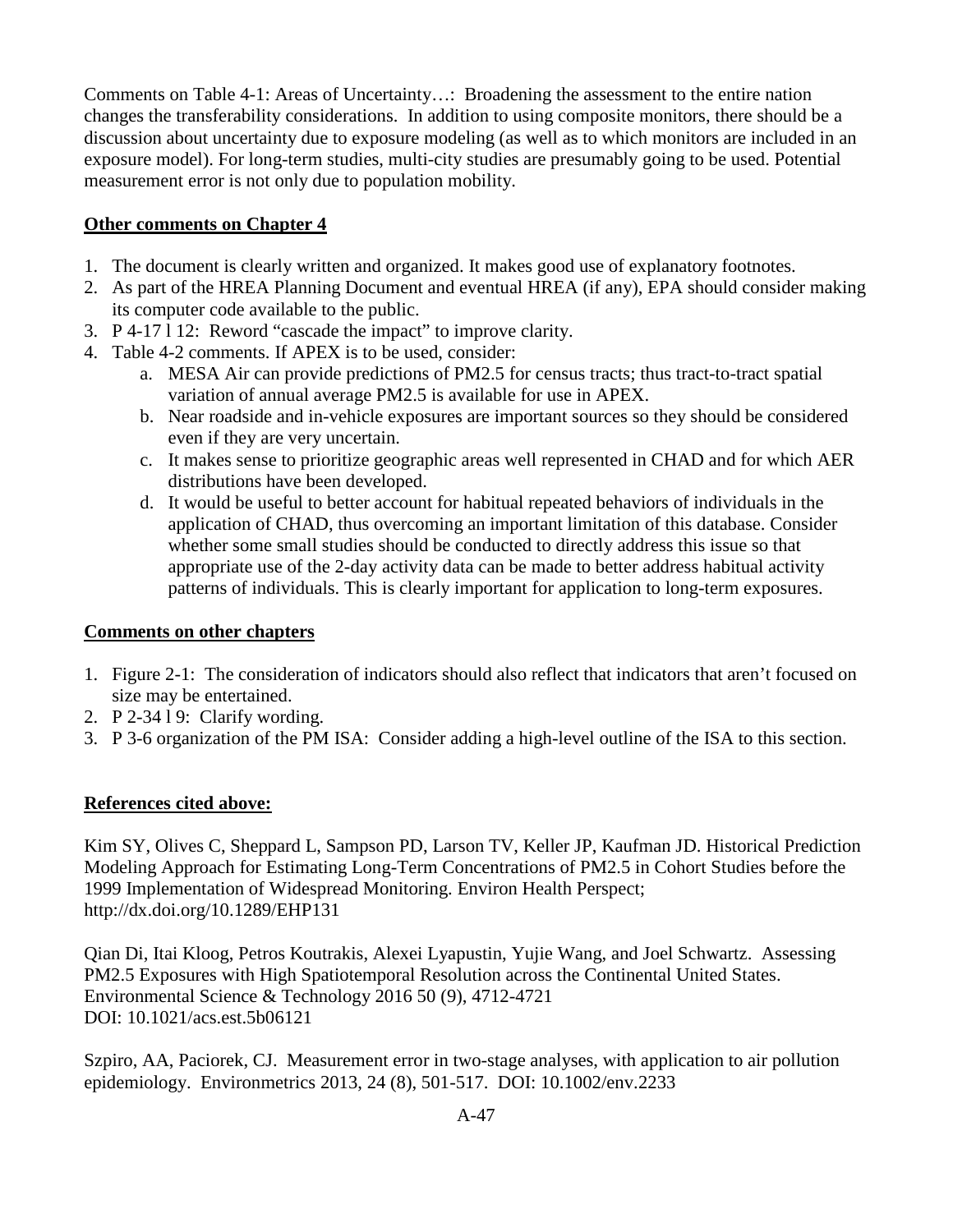## **Dr. Barbara Turpin**

<span id="page-62-0"></span>I was asked to focus my attention on Chapter 3. Briefly, I will say that the entire document is very clearly written. Regarding the policy-relevant questions presented in Chapter 2 (Section 2.2.3), the scope of the climate-related analysis to be included and excluded could be more clearly articulated. There are likely to be new insights in the current literature regarding light absorption by organic PM and the sources/formation of light absorbing organic PM. There are also likely new insights about the effects of coatings on the optical properties of black (elemental) carbon. These insights may need to be considered in the visibility section and in climate section (depending on the scope). Additionally, averaging times require different consideration for climate.

Generally speaking, Chapter 3 does clearly and adequately describe the scope and issues to be considered and the organization is clear, with a few minor exceptions. Areas of clarification and areas that should be defined more narrowly to accomplish a concise and streamlined ISA are documented below:

Section 3-2: The evaluation of epidemiologic studies. The text mentions an examination of evidence on the impact of PM sources on associations. This text should be clarified to explicitly include atmospheric (secondary) PM formation as well. This dominant PM "source" may be overlooked as written.

Toxicological studies: Another important question is: Do new studies provide new insights regarding affects of PM components? This assessment needs to be provided somewhere. It is not communicated in this section.

Page 3-3 line 26 "(2) the fate, transport and transformation of PM in the environment"

Page 3-5 line 25 "semi-volatile organics" should also include low volatility organics" or just say "particle-phase organics"

Section 3.2 – where will information related to affects associated with "components" and "sources" be presented?

Page 3-10 line 12 - Search terms should also include "aerosol" or perhaps "ambient aerosol"

Page 3-15 line 32 - Uncertainties in aerosol affects on climate include optical affects of multicomponent aerosols, for example changes in optical properties when primary combustion aerosol (containing black and brown carbon) is coated with scattering components like sulfate. Additionally, substantial uncertainties exist concerning the sources and atmospheric burden of light absorbing (brown) organic carbon. Progress has been made in both areas recently.

Page 3-18 line 7 -- ISA text regarding measurements should be more narrowly defined. "Measurements that advance the science" is overly broad.

Page 3-18 line 17 - "and strategies for accounting for semi-volatile organic emissions" this is important, but does not belong in this sentence.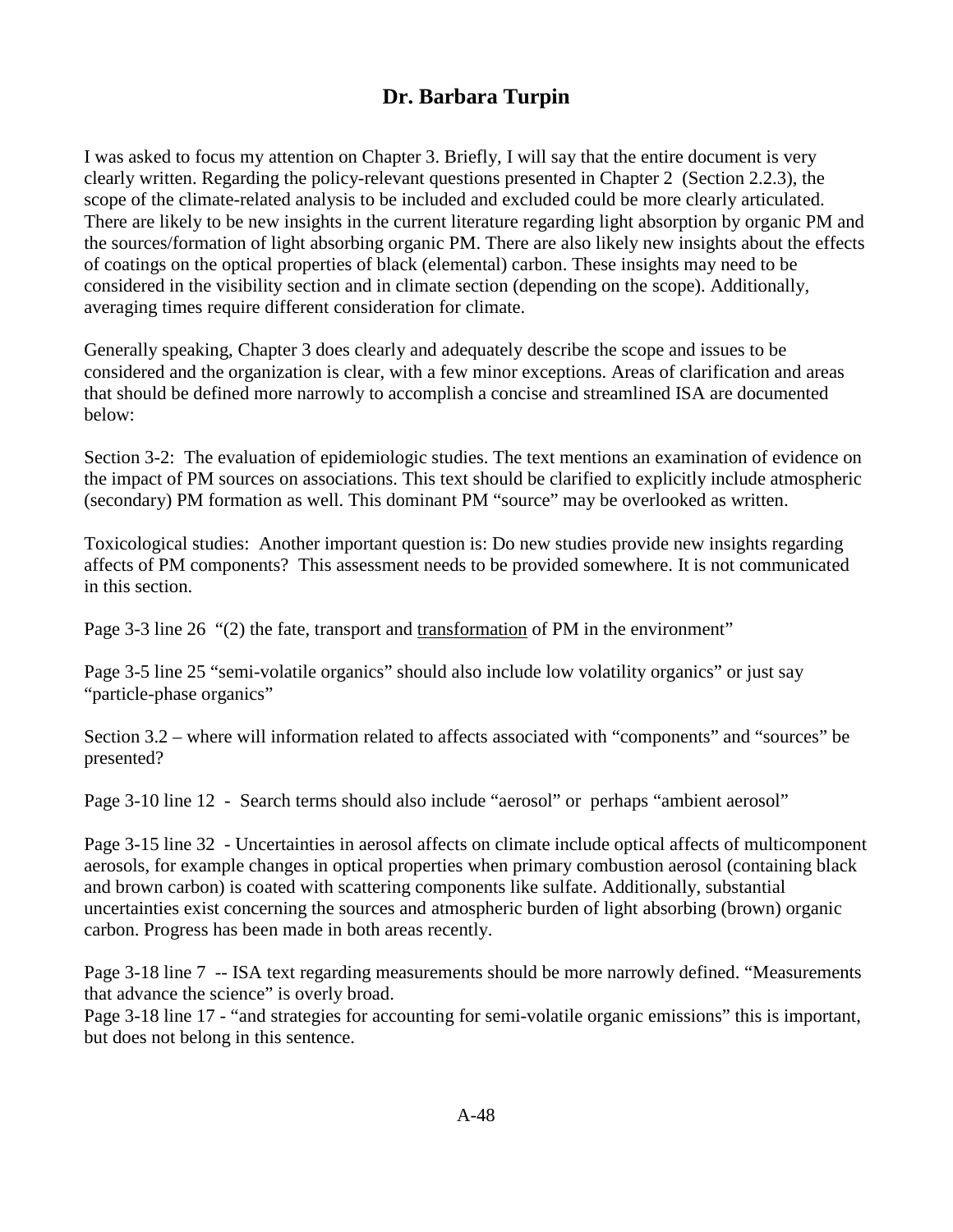Page 3-18 line 22 - this bullet should also include particulate organonitrate. A great deal of progress has been made understanding its sources and formation. This is an area of anthropogenic – biogenic interaction.

Page 3-18 line 26 - not just the role of semi-volatile organic gases, but also the role of volatile, watersoluble organic gases.

Page 3-19 line 33 - What about uncertainties in time-activity patterns for populations of increased risk?

Page 3-20 line 23 - "what are the uncertainties in data from chemical transport models, satellites and fused products at the extremes of the concentration distribution" This question should be about both high/low concentration times and locations, e.g. near roadway).

Exposure section - I do not see any mention of sensitive populations in the exposure questions.

Page 3-24 line 32; Page 4-15 line 20 – When I read "sources" here, I read "sources/formation" but others will not understand that a large fraction of fine and ultrafine PM is formed in the atmosphere and that PM composition, properties and behavior is dramatically changed between emission and inhalation. Thus, it would be helpful to explicitly write "sources/formation" or sources (including atmospheric formation).

Section 3.4.9 – Lifestages: I expect that this topic will be one of those were there will remain important uncertainties that should be articulated for further (future) work.

Page 3-26 – Ecosystem effects: Contributions of organic gases and organic PM to deposition are not easily isolated. What advances have been made in separating the effects of gaseous and particulate organics, and improving linkages specifically between particulate organic matter, deposition and ecological affects? (This question belongs somewhere in Chapter 3)

Page 3-27 - Note that substantial progress has been made understanding light absorption by primary and secondary organic PM, which may contribute to improved linkages between PM and visibility. (This information belongs somewhere in Chapter 3 and pertains to both visibility and climate)

Page 3-28 line 7 - and brown carbon (light absorbing organic carbon) and effects of mixtures on optical properties. Both are topics of active research. There probably should be a question in this section on predictive tools.

Chapter 5 – this material is very clearly articulated, especially the uncertainties.

Page 5-14 – Climate: The reasoning here makes a lot of sense to me. **Extreme care** must be taken to not underestimate uncertainties, if a quantitative assessment of the effects of NAAQS on climate were to be conducted.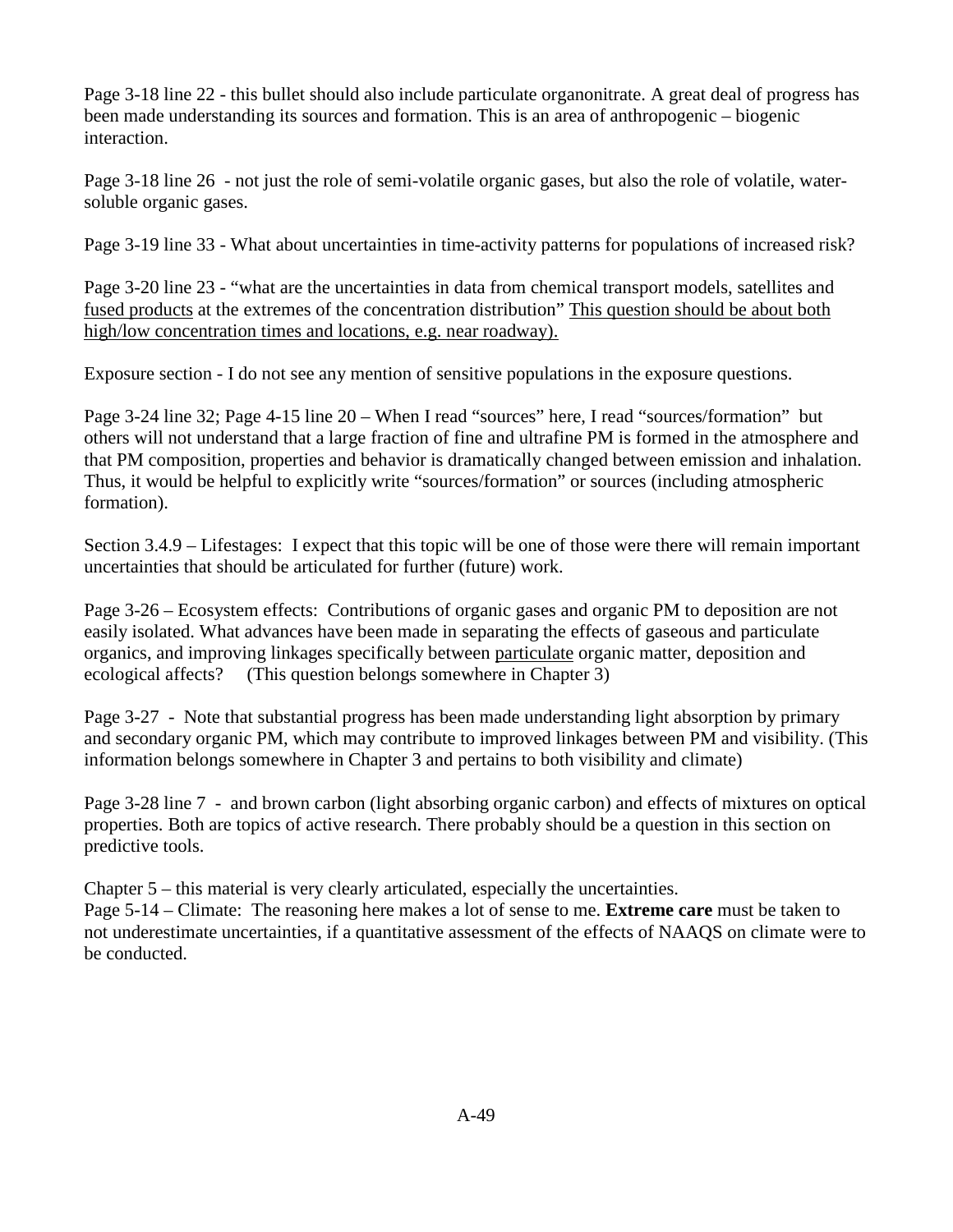# **Dr. Sverre Vedal**

## <span id="page-64-0"></span>**Comments on Chapter 2**

*To what extent does the Panel find that Chapter 2 clearly articulates the decisions made in the last review of the primary (sections 2.1.1, 2.1.2) and secondary (sections 2.2.1, 2.2.2) PM standards, and the rationales supporting those decisions?* 

The review of the decisions and their rationale is generally well done and is faithful to their content and spirit, as I remember them.

#### Minor points:

p.2-8, line 20. I understand the context of this, but don't believe that part of the motivation for the 24-hr standard was that it also provided protection against PM effects "of shorter-than-daily exposure periods." However, there may be reference to that somewhere in the Federal Register.

p.2-8, line 5 & 2-9, line 6. I believe there was also discussion of neurological outcomes even at that time, in addition to reproductive and developmental outcomes, although this also had little impact on recommendations regarding the level of the standard.

*To what extent does the Panel find that the policy-relevant questions presented in sections 2.1.3 (primary) and 2.2.3 (secondary) appropriately characterize the key scientific and policy issues for consideration in the current review? Are there additional issues that should be considered?* 

### Primary PM<sub>2.5</sub> standard.

With respect to the primary standard (section 2.1.3), there are clearly several issues that will be central to this round of deliberations on the annual and  $24$ -hour  $PM_{2.5}$  standards:

- 1. Most notably, is there scientific justification for an even lower level of the annual standard?
- 2. Is there now sufficient evidence to propose either annual or  $24$ -hour  $PM_{2.5}$  standards based on chemical composition or on source? The primary issue will likely be whether PM from coal combustion (and/or an indicator of coal combustion) should receive special attention in the annual standard.
- 3. Is there justification for an additional, or an alternative, indicator, specifically  $PM_{0.1}$ ?
- 4. In light of findings from several human clinical studies involving experimental chamber studies with exposure periods on the order of only a few hours, is there justification for adding an alternative shorter averaging period?
- 5. While acknowledging that such an approach is not allowable at this time, is there justification for considering regional standards based on, for example, either: i) PM composition or source; ii) degree of short-term variability in PM concentrations; or iii) regional heterogeneity of reported health effect findings? These are interrelated, of course, to some extent at least.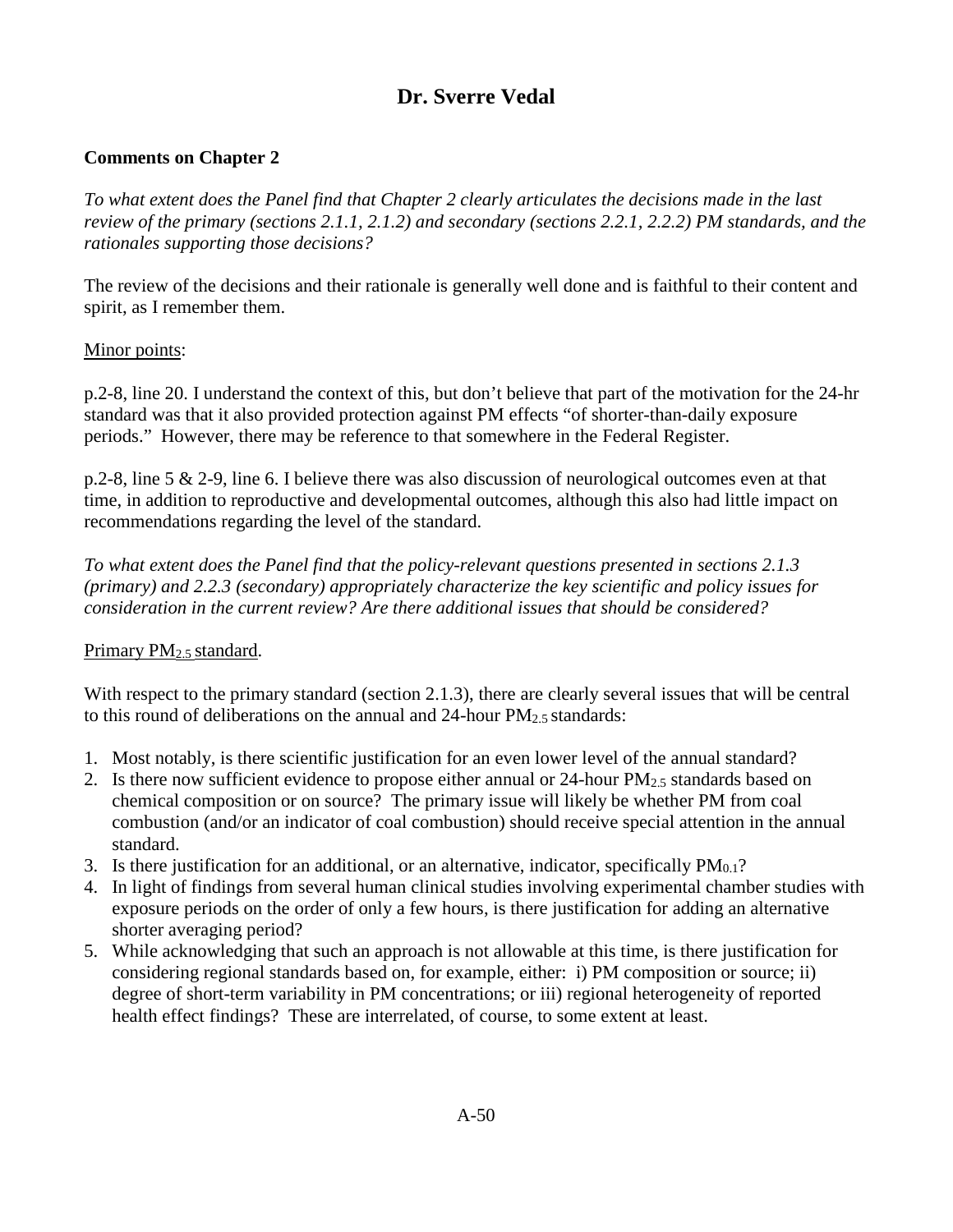These and other issues relating to the primary  $PM_{2.5}$  standard were, apart from #5 above, covered by the policy-relevant questions posed in the Draft PM Integrated Review Plan. I have no additional questions to add. My #5, above, may be a non-starter and so may not rise to a level to be included in the list of questions.

### Primary PM<sub>10</sub> standard.

Regarding the primary  $PM_{10}$  standard, the principal issue will be whether to retain the standard or replace it with a  $PM_{10-2.5}$  standard, and if not, whether the current level of the  $PM_{10}$  standard should be retained. There have been a number of  $PM_{10-2.5}$  findings reported since the last round, including human clinical findings from experimental studies, so clearly these will need to be integrated into these deliberations.

The policy-relevant questions relating to the  $PM_{10}$  standard are thorough and clear.

## PM monitoring.

Regarding monitoring, I initially thought it a bit odd to include this discussion here, but considering that there are clear policy-relevant issues to be addressed relative to monitoring, I believe it's appropriately included here. To integrate better with the rest of this chapter, staff might consider adding policyrelevant questions relating to monitoring.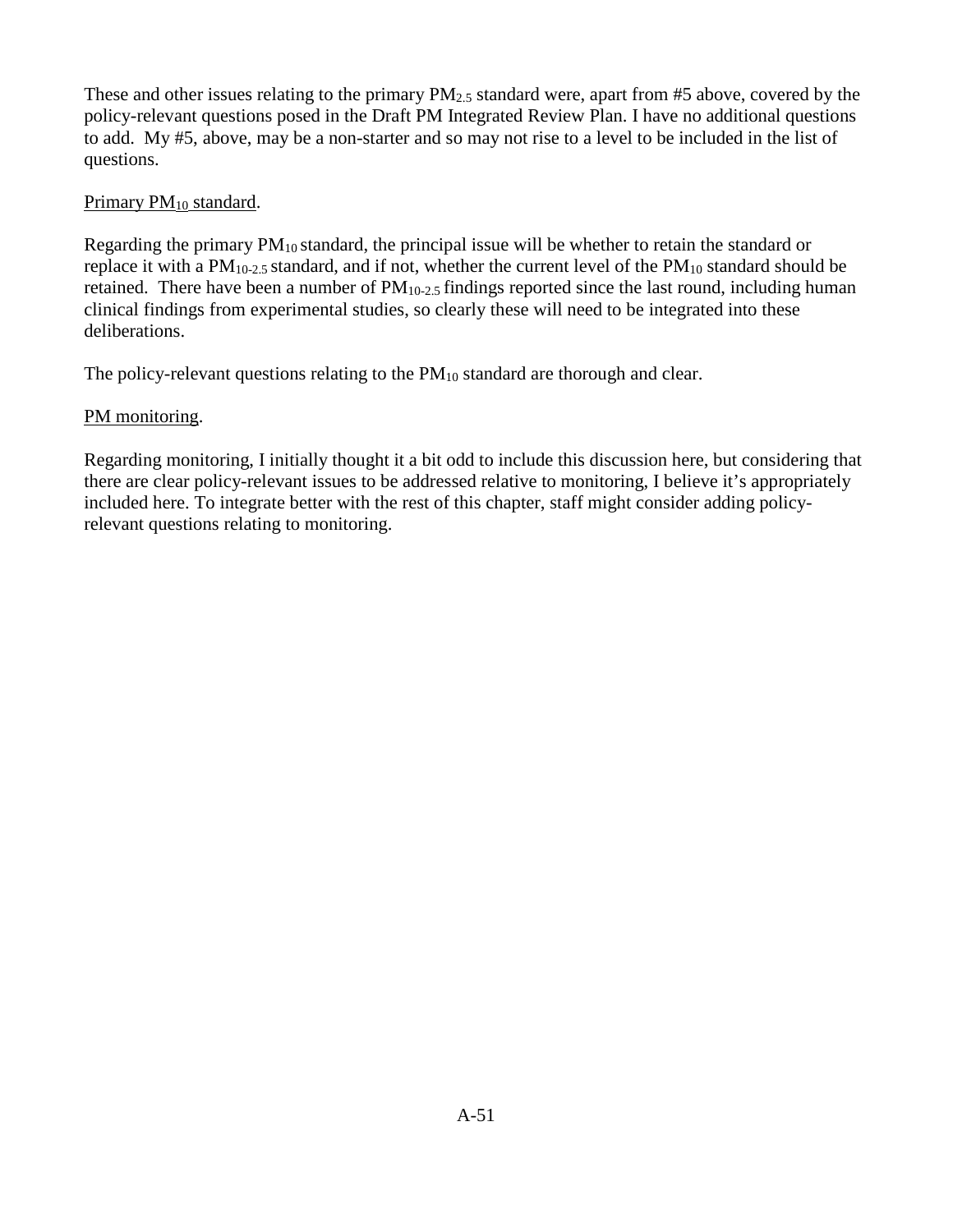# **Dr. Ronald E. Wyzga**

<span id="page-66-0"></span>p. 2-16, ll. 36: I'm surprised that there is no bullet here to talk about the roles of different PM components and characteristics, as well as sources. I add the category of characteristics because some recent papers have suggested the importance of ROS or reactive oxygenate species; although it is unlikely that such a characteristic would be used to define a NAAQS, significant results for such a characteristic could be informative.

p. 3-4, ll. 1-2: I would add "the role of PM components, characteristics, and sources in assessing PM effects"

ll. 3-4: Is  $2 \text{ mg/m}^3$  relevant? Should the upper limit be lowered?

p. 3-5: ll. 5-8: If a study found a significant response to a component or group of components, it should not be discounted. It can be nevertheless informative; for example, it could provide valuable information about mechanism, and if a component were shown to be particularly toxic, it would be important to ensure that any proposed NAAQS is protective for that component. Results for specific components could be compared to studies that consider "composite measures". I would add that for PM, "composite measures" are not uniform and are likely to vary over time and space. There is precedent for considering components in NAAQS discussions; for example, although the NAAQS is for oxides of nitrogen, focus is directed at one component of that composite measure, NO<sub>2</sub>.

p. 3-10, l. 24: what is the anticipated cut-off date? Table 1-3 is vague.

p. 3-22, l 30: See my comments for p. 3-5. Studies with "composite measures" clearly need to be considered; however, studies of specific components and characteristics can also be informative. I would therefore broaden the focus.

p. 3-23: should also add: what new evidence is available for the effects of PM components, characteristics and sources?

p. 3-24: l 24: Another possible bullet; To what extent do historical exposures influence associations between current levels of PM and health responses? This particularly important for chronic diseases, such as cancer, where historical and/or cumulative exposures are likely important.

l. 33: I would add "characteristics" to components and sources.

p. 4-9, ll. 15: lags couid also be of concern with respect to long-term studies. See ll. 28-31.

- p. 4-15, l. 12: is this premature without reference to the ISA?
	- l. 20: I would add "characteristics" as well. See my comment for p. 2-16.

p. 4-14, Table 4-1: The choice of a dose-response function can also lead to significant uncertainty and should be added to the table. .

p. 4-17, Section 4.3.1.3: To the extent possible I would like to see uncertainty embedded into the analyses rather than considered in a series of disjoint sensitivity analyses. Although the current approach to uncertainty can be informative, there would be advantages to the Agency following the advice of the National Academy in a report prepared for the EPA. (NRC. 2002. Estimating the Public Health Benefits